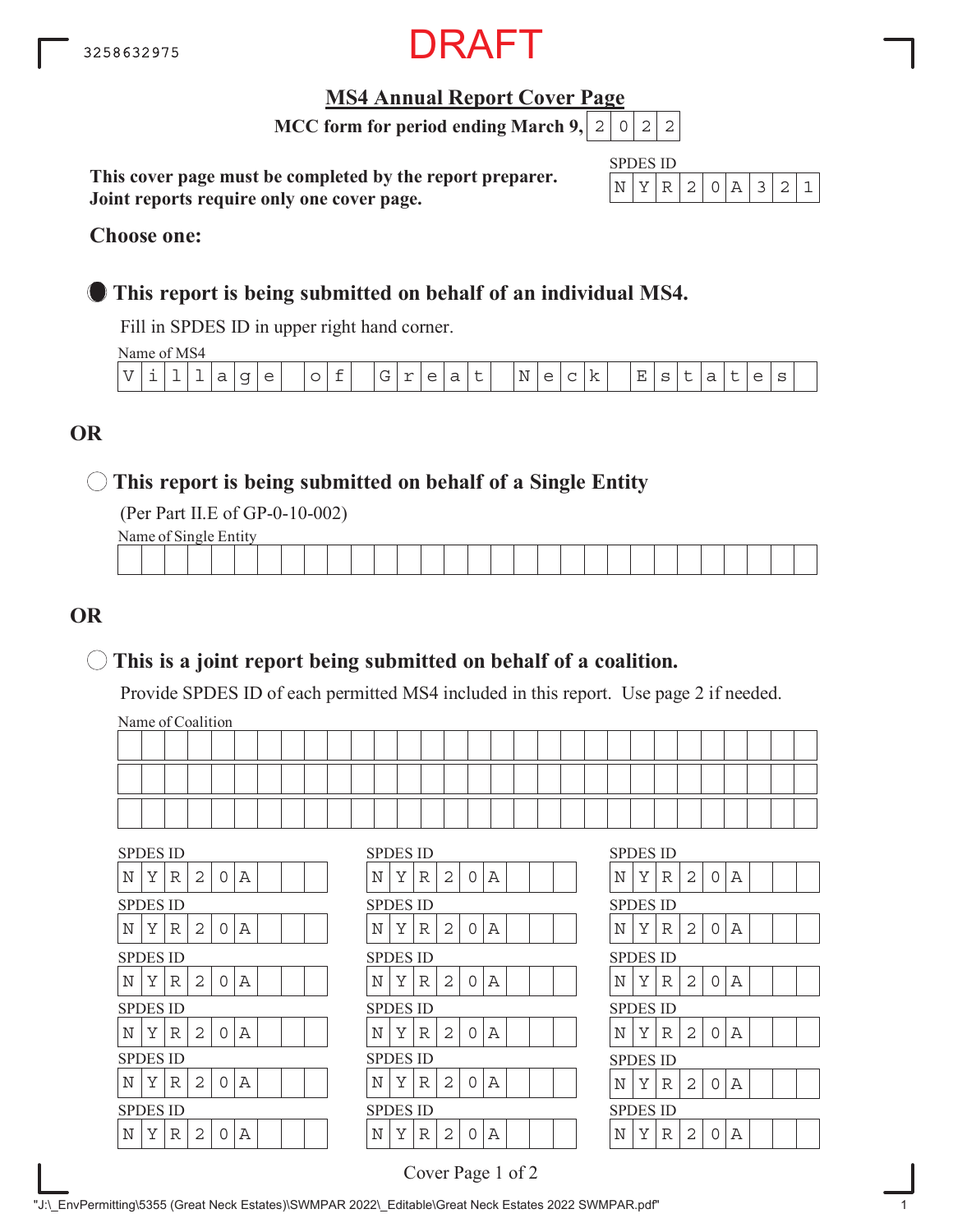## **MS4 Annual Report Cover Page**

**MCC form for period ending March 9,**  $|2|0|2|2$ 

Provide SPDES ID of each permitted MS4 included in this report.

| SPDES ID        |   |   |   |   |   |  |                    | <b>SPDES ID</b> |   |
|-----------------|---|---|---|---|---|--|--------------------|-----------------|---|
| N               | Υ | R | 2 | 0 | Α |  | N                  | Υ               | R |
| <b>SPDES ID</b> |   |   |   |   |   |  |                    | <b>SPDES ID</b> |   |
| N               | Υ | R | 2 | 0 | Α |  | N                  | Υ               | R |
| <b>SPDES ID</b> |   |   |   |   |   |  |                    | <b>SPDES ID</b> |   |
| N               | Υ | R | 2 | 0 | Α |  | Ν                  | Υ               | R |
| SPDES ID        |   |   |   |   |   |  |                    | SPDES ID        |   |
| N               | Υ | R | 2 | 0 | Α |  | N                  | Υ               | R |
| SPDES ID        |   |   |   |   |   |  |                    | <b>SPDES ID</b> |   |
| N               | Υ | R | 2 | 0 | Α |  | N                  | Υ               | R |
| SPDES ID        |   |   |   |   |   |  |                    | SPDES ID        |   |
| N               | Υ | R | 2 | 0 | Α |  | N                  | Υ               | R |
| SPDES ID        |   |   |   |   |   |  |                    | <b>SPDES ID</b> |   |
| N               | Υ | R | 2 | 0 | Α |  | N                  | Υ               | R |
| <b>SPDES ID</b> |   |   |   |   |   |  |                    | <b>SPDES ID</b> |   |
| N               | Υ | R | 2 | 0 | Α |  | N                  | Υ               | R |
| <b>SPDES ID</b> |   |   |   |   |   |  |                    | <b>SPDES ID</b> |   |
| N               | Υ | R | 2 | 0 | Α |  | N                  | Υ               | R |
| <b>SPDES ID</b> |   |   |   |   |   |  |                    | <b>SPDES ID</b> |   |
| N               | Υ | R | 2 | 0 | Α |  | N                  | Υ               | R |
| <b>SPDES ID</b> |   |   |   |   |   |  |                    | <b>SPDES ID</b> |   |
| Ν               | Υ | R | 2 | 0 | Α |  | N                  | Υ               | R |
| <b>SPDES ID</b> |   |   |   |   |   |  |                    | <b>SPDES ID</b> |   |
| N               | Υ | R | 2 | 0 | Α |  | N                  | Υ               | R |
| <b>SPDES ID</b> |   |   |   |   |   |  |                    | <b>SPDES ID</b> |   |
| Ν               | Υ | R | 2 | 0 | Α |  | Ν                  | Υ               | R |
| SPDES ID        |   |   |   |   |   |  |                    | <b>SPDES ID</b> |   |
| N               | Υ | R | 2 | 0 | Α |  | N                  | Υ               | R |
| <b>SPDES ID</b> |   |   |   |   |   |  |                    | SPDES ID        |   |
| Ν               | Υ | R | 2 | 0 | Α |  | Ν                  | Υ               | R |
| <b>SPDES ID</b> |   |   |   |   |   |  |                    | <b>SPDES ID</b> |   |
| Ν               | Υ | R | 2 | 0 | Α |  | Ν                  | Υ               | R |
| <b>SPDES ID</b> |   |   |   |   |   |  |                    | SPDES ID        |   |
| Ν               | Υ | R | 2 | 0 | Α |  | Ν                  | Υ               | R |
| <b>SPDES ID</b> |   |   |   |   |   |  |                    | <b>SPDES ID</b> |   |
| N               | Υ | R | 2 | 0 | Α |  | $\overline{\rm N}$ | Υ               | R |

|   | SPDES ID        |             |   |   |   |  |            | <b>SPDES ID</b> |             |   |   |   |  |  | <b>SPDES ID</b> |   |             |   |                |   |
|---|-----------------|-------------|---|---|---|--|------------|-----------------|-------------|---|---|---|--|--|-----------------|---|-------------|---|----------------|---|
| N | Υ               | R           | 2 | 0 | Α |  | Ν          | Υ               | R           | 2 | 0 | Α |  |  | N               | Υ | R           | 2 | 0              | Α |
|   | <b>SPDES ID</b> |             |   |   |   |  |            | <b>SPDES ID</b> |             |   |   |   |  |  | <b>SPDES ID</b> |   |             |   |                |   |
| Ν | Υ               | R           | 2 | 0 | Α |  | Ν          | Υ               | R           | 2 | 0 | Α |  |  | N               | Υ | R           | 2 | 0              | Α |
|   | <b>SPDES ID</b> |             |   |   |   |  |            | <b>SPDES ID</b> |             |   |   |   |  |  | <b>SPDES ID</b> |   |             |   |                |   |
| Ν | Υ               | R           | 2 | 0 | Α |  | N          | Υ               | R           | 2 | 0 | Α |  |  | Ν               | Υ | R           | 2 | 0              | Α |
|   | SPDES ID        |             |   |   |   |  |            | <b>SPDES ID</b> |             |   |   |   |  |  | <b>SPDES ID</b> |   |             |   |                |   |
| N | Υ               | R           | 2 | 0 | А |  | Ν          | Y               | R           | 2 | 0 | Α |  |  | Ν               | Υ | R           | 2 | $\overline{O}$ | Α |
|   | <b>SPDES ID</b> |             |   |   |   |  |            | <b>SPDES ID</b> |             |   |   |   |  |  | <b>SPDES ID</b> |   |             |   |                |   |
| N | Υ               | R           | 2 | 0 | Α |  | Ν          | Υ               | R           | 2 | 0 | Α |  |  | Ν               | Υ | R           | 2 | 0              | Α |
|   | <b>SPDES ID</b> |             |   |   |   |  |            | <b>SPDES ID</b> |             |   |   |   |  |  | <b>SPDES ID</b> |   |             |   |                |   |
| Ν | Υ               | R           | 2 | 0 | Α |  | N          | Υ               | R           | 2 | 0 | Α |  |  | Ν               | Υ | R           | 2 | 0              | А |
|   | <b>SPDES ID</b> |             |   |   |   |  |            | <b>SPDES ID</b> |             |   |   |   |  |  | <b>SPDES ID</b> |   |             |   |                |   |
| N | Y               | R           | 2 | 0 | А |  | N          | Y               | R           | 2 | 0 | Α |  |  | N               | Y | $\mathbb R$ | 2 | $\overline{O}$ | A |
|   | <b>SPDES ID</b> |             |   |   |   |  |            | <b>SPDES ID</b> |             |   |   |   |  |  | <b>SPDES ID</b> |   |             |   |                |   |
| N | Υ               | R           | 2 | 0 | Α |  | Ν          | Υ               | R           | 2 | 0 | Α |  |  | N               | Υ | R           | 2 | 0              | А |
|   | <b>SPDES ID</b> |             |   |   |   |  |            | <b>SPDES ID</b> |             |   |   |   |  |  | <b>SPDES ID</b> |   |             |   |                |   |
| Ν | Υ               | R           | 2 | U | Α |  | N          | Υ               | R           | 2 | 0 | Α |  |  | Ν               | Υ | R           | 2 | 0              | Α |
|   | <b>SPDES ID</b> |             |   |   |   |  |            | <b>SPDES ID</b> |             |   |   |   |  |  | <b>SPDES ID</b> |   |             |   |                |   |
| N | Υ               | $\mathbb R$ | 2 | 0 | Α |  | N          | Υ               | R           | 2 | 0 | Α |  |  | N               | Υ | R           | 2 | $\overline{O}$ | А |
|   | <b>SPDES ID</b> |             |   |   |   |  |            | <b>SPDES ID</b> |             |   |   |   |  |  | <b>SPDES ID</b> |   |             |   |                |   |
| N | Υ               | R           | 2 | 0 | Α |  | Ν          | Υ               | R           | 2 | 0 | Α |  |  | N               | Υ | R           | 2 | $\overline{O}$ | Α |
|   | <b>SPDES ID</b> |             |   |   |   |  |            | <b>SPDES ID</b> |             |   |   |   |  |  | <b>SPDES ID</b> |   |             |   |                |   |
| Ν | Υ               | R           | 2 | 0 | Α |  | N          | Υ               | R           | 2 | 0 | Α |  |  | Ν               | Υ | R           | 2 | 0              | Α |
|   | <b>SPDES ID</b> |             |   |   |   |  |            | <b>SPDES ID</b> |             |   |   |   |  |  | <b>SPDES ID</b> |   |             |   |                |   |
| N | Υ               | R           | 2 | 0 | Α |  | N          | Y               | R           | 2 | 0 | Α |  |  | N               | Y | R           | 2 | $0 \mid A$     |   |
|   | <b>SPDES ID</b> |             |   |   |   |  |            | <b>SPDES ID</b> |             |   |   |   |  |  | <b>SPDES ID</b> |   |             |   |                |   |
| Ν | Υ               | R           | 2 | 0 | Α |  | N          | Υ               | R           | 2 | 0 | Α |  |  | N               | Υ | R           | 2 | 0              | А |
|   | <b>SPDES ID</b> |             |   |   |   |  |            | <b>SPDES ID</b> |             |   |   |   |  |  | <b>SPDES ID</b> |   |             |   |                |   |
| N | Υ               | $\mathbb R$ | 2 | 0 | Α |  | $_{\rm N}$ | Υ               | $\mathbb R$ | 2 | 0 | Α |  |  | Ν               | Υ | R           | 2 | 0              | Α |
|   | <b>SPDES ID</b> |             |   |   |   |  |            | <b>SPDES ID</b> |             |   |   |   |  |  | <b>SPDES ID</b> |   |             |   |                |   |
| Ν | Υ               | R           | 2 | 0 | Α |  | Ν          | Υ               | R           | 2 | 0 | Α |  |  | Ν               | Υ | R           | 2 | 0              | Α |
|   | <b>SPDES ID</b> |             |   |   |   |  |            | <b>SPDES ID</b> |             |   |   |   |  |  | <b>SPDES ID</b> |   |             |   |                |   |
| Ν | Υ               | R           | 2 | 0 | Α |  | N          | Υ               | R           | 2 | 0 | Α |  |  | Ν               | Υ | R           | 2 | $\Omega$       | А |
|   | <b>SPDES ID</b> |             |   |   |   |  |            | <b>SPDES ID</b> |             |   |   |   |  |  | <b>SPDES ID</b> |   |             |   |                |   |
| Ν | $\rm Y$         | $\mathbb R$ | 2 | 0 | Α |  | $_{\rm N}$ | $\mathbf Y$     | $\mathbb R$ | 2 | 0 | Α |  |  | $\rm N$         | Y | $\mathbb R$ | 2 | 0              | Α |
|   |                 |             |   |   |   |  |            |                 |             |   |   |   |  |  |                 |   |             |   |                |   |

| $\overline{2}$<br>Α<br>Υ<br>0<br>N<br>R<br>SPDES<br>ID<br>N<br>Υ<br>2<br>Α<br>R<br>0<br>SPDES ID<br>$\overline{\rm N}$<br>Υ<br>2<br>R<br>0<br>Α<br>SPDES ID<br>$\overline{c}$<br>Y<br>Α<br>Ν<br>0<br>R<br>SPDES ID<br>$\overline{c}$<br>0<br>Α<br>Ν<br>Υ<br>R<br><b>SPDES ID</b><br>Υ<br>N<br>R<br>Α<br>2<br>0<br>SPDES ID<br>$\overline{2}$<br>A<br>0<br>Ν<br>Υ<br>R<br><b>SPDES ID</b><br>N<br>2<br>0<br>A<br>Y<br>R<br><b>SPDES</b><br>ID<br>Υ<br>N<br>R<br>A<br>2<br>0<br>SPDES ID<br>2<br>Ν<br>Υ<br>R<br>0<br>Α<br>SPDES ID<br>$\overline{c}$<br>0<br>Α<br>N<br>Υ<br>R<br><b>SPDES ID</b><br>Υ<br>N<br>R<br>A<br>2<br>0<br>SPDES ID<br>$\overline{2}$<br>A<br>Ν<br>Υ<br>0<br>R<br><b>SPDES ID</b><br>Y<br>N<br>Ą<br>R<br>2<br>0<br><b>SPDES ID</b><br>Υ<br>$\overline{c}$<br>Α<br>N<br>0<br>R<br><b>SPDES ID</b><br>$\overline{c}$<br>0<br>A<br>Ν<br>Υ<br>R<br>SPI<br>DES ID<br>N<br>Υ<br>R<br>0<br>Α<br>2<br>SPDES<br>ID<br>$\overline{c}$<br>Α<br>N<br>Υ<br>0<br>R | SPDES ID |  |  |  |  |
|---------------------------------------------------------------------------------------------------------------------------------------------------------------------------------------------------------------------------------------------------------------------------------------------------------------------------------------------------------------------------------------------------------------------------------------------------------------------------------------------------------------------------------------------------------------------------------------------------------------------------------------------------------------------------------------------------------------------------------------------------------------------------------------------------------------------------------------------------------------------------------------------------------------------------------------------------------------------------|----------|--|--|--|--|
|                                                                                                                                                                                                                                                                                                                                                                                                                                                                                                                                                                                                                                                                                                                                                                                                                                                                                                                                                                           |          |  |  |  |  |
|                                                                                                                                                                                                                                                                                                                                                                                                                                                                                                                                                                                                                                                                                                                                                                                                                                                                                                                                                                           |          |  |  |  |  |
|                                                                                                                                                                                                                                                                                                                                                                                                                                                                                                                                                                                                                                                                                                                                                                                                                                                                                                                                                                           |          |  |  |  |  |
|                                                                                                                                                                                                                                                                                                                                                                                                                                                                                                                                                                                                                                                                                                                                                                                                                                                                                                                                                                           |          |  |  |  |  |
|                                                                                                                                                                                                                                                                                                                                                                                                                                                                                                                                                                                                                                                                                                                                                                                                                                                                                                                                                                           |          |  |  |  |  |
|                                                                                                                                                                                                                                                                                                                                                                                                                                                                                                                                                                                                                                                                                                                                                                                                                                                                                                                                                                           |          |  |  |  |  |
|                                                                                                                                                                                                                                                                                                                                                                                                                                                                                                                                                                                                                                                                                                                                                                                                                                                                                                                                                                           |          |  |  |  |  |
|                                                                                                                                                                                                                                                                                                                                                                                                                                                                                                                                                                                                                                                                                                                                                                                                                                                                                                                                                                           |          |  |  |  |  |
|                                                                                                                                                                                                                                                                                                                                                                                                                                                                                                                                                                                                                                                                                                                                                                                                                                                                                                                                                                           |          |  |  |  |  |
|                                                                                                                                                                                                                                                                                                                                                                                                                                                                                                                                                                                                                                                                                                                                                                                                                                                                                                                                                                           |          |  |  |  |  |
|                                                                                                                                                                                                                                                                                                                                                                                                                                                                                                                                                                                                                                                                                                                                                                                                                                                                                                                                                                           |          |  |  |  |  |
|                                                                                                                                                                                                                                                                                                                                                                                                                                                                                                                                                                                                                                                                                                                                                                                                                                                                                                                                                                           |          |  |  |  |  |
|                                                                                                                                                                                                                                                                                                                                                                                                                                                                                                                                                                                                                                                                                                                                                                                                                                                                                                                                                                           |          |  |  |  |  |
|                                                                                                                                                                                                                                                                                                                                                                                                                                                                                                                                                                                                                                                                                                                                                                                                                                                                                                                                                                           |          |  |  |  |  |
|                                                                                                                                                                                                                                                                                                                                                                                                                                                                                                                                                                                                                                                                                                                                                                                                                                                                                                                                                                           |          |  |  |  |  |
|                                                                                                                                                                                                                                                                                                                                                                                                                                                                                                                                                                                                                                                                                                                                                                                                                                                                                                                                                                           |          |  |  |  |  |
|                                                                                                                                                                                                                                                                                                                                                                                                                                                                                                                                                                                                                                                                                                                                                                                                                                                                                                                                                                           |          |  |  |  |  |
|                                                                                                                                                                                                                                                                                                                                                                                                                                                                                                                                                                                                                                                                                                                                                                                                                                                                                                                                                                           |          |  |  |  |  |
|                                                                                                                                                                                                                                                                                                                                                                                                                                                                                                                                                                                                                                                                                                                                                                                                                                                                                                                                                                           |          |  |  |  |  |
|                                                                                                                                                                                                                                                                                                                                                                                                                                                                                                                                                                                                                                                                                                                                                                                                                                                                                                                                                                           |          |  |  |  |  |
|                                                                                                                                                                                                                                                                                                                                                                                                                                                                                                                                                                                                                                                                                                                                                                                                                                                                                                                                                                           |          |  |  |  |  |
|                                                                                                                                                                                                                                                                                                                                                                                                                                                                                                                                                                                                                                                                                                                                                                                                                                                                                                                                                                           |          |  |  |  |  |
|                                                                                                                                                                                                                                                                                                                                                                                                                                                                                                                                                                                                                                                                                                                                                                                                                                                                                                                                                                           |          |  |  |  |  |
|                                                                                                                                                                                                                                                                                                                                                                                                                                                                                                                                                                                                                                                                                                                                                                                                                                                                                                                                                                           |          |  |  |  |  |
|                                                                                                                                                                                                                                                                                                                                                                                                                                                                                                                                                                                                                                                                                                                                                                                                                                                                                                                                                                           |          |  |  |  |  |
|                                                                                                                                                                                                                                                                                                                                                                                                                                                                                                                                                                                                                                                                                                                                                                                                                                                                                                                                                                           |          |  |  |  |  |
|                                                                                                                                                                                                                                                                                                                                                                                                                                                                                                                                                                                                                                                                                                                                                                                                                                                                                                                                                                           |          |  |  |  |  |
|                                                                                                                                                                                                                                                                                                                                                                                                                                                                                                                                                                                                                                                                                                                                                                                                                                                                                                                                                                           |          |  |  |  |  |
|                                                                                                                                                                                                                                                                                                                                                                                                                                                                                                                                                                                                                                                                                                                                                                                                                                                                                                                                                                           |          |  |  |  |  |
|                                                                                                                                                                                                                                                                                                                                                                                                                                                                                                                                                                                                                                                                                                                                                                                                                                                                                                                                                                           |          |  |  |  |  |
|                                                                                                                                                                                                                                                                                                                                                                                                                                                                                                                                                                                                                                                                                                                                                                                                                                                                                                                                                                           |          |  |  |  |  |
|                                                                                                                                                                                                                                                                                                                                                                                                                                                                                                                                                                                                                                                                                                                                                                                                                                                                                                                                                                           |          |  |  |  |  |
|                                                                                                                                                                                                                                                                                                                                                                                                                                                                                                                                                                                                                                                                                                                                                                                                                                                                                                                                                                           |          |  |  |  |  |
|                                                                                                                                                                                                                                                                                                                                                                                                                                                                                                                                                                                                                                                                                                                                                                                                                                                                                                                                                                           |          |  |  |  |  |
|                                                                                                                                                                                                                                                                                                                                                                                                                                                                                                                                                                                                                                                                                                                                                                                                                                                                                                                                                                           |          |  |  |  |  |

Cover Page 2 of 2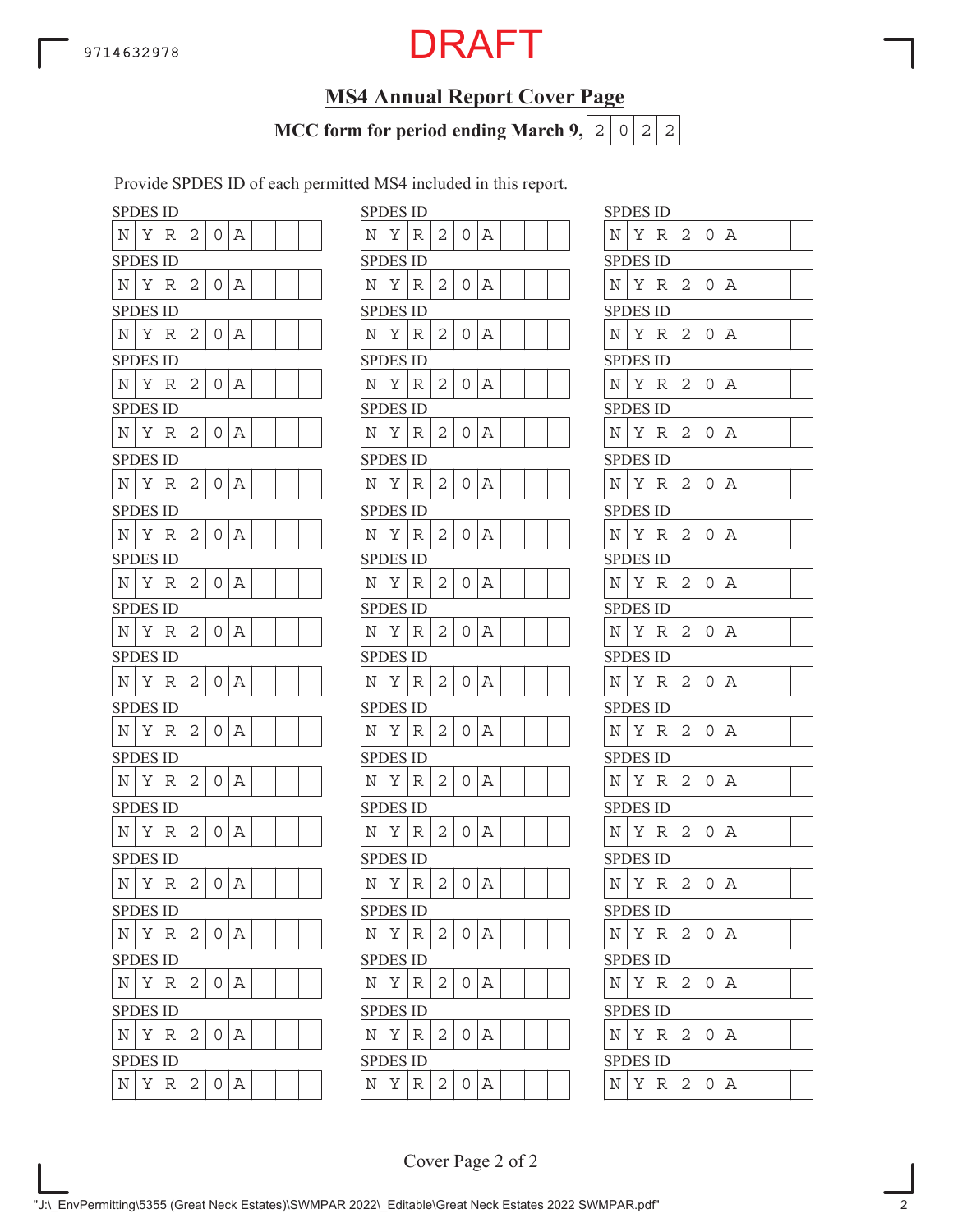

**MCC form for period ending March 9, 2 0 2 2** 

Name of MS4 Village of Great Neck Estates  $\vert N \vert Y \vert R \vert 2 \vert 0 \vert A \vert 3 \vert 2 \vert 1$ 

SPDES ID



Each MS4 must submit an MCC form.

## **Section 1 - MCC Identification Page**

Indicate whether this MCC form is being submitted to certify endorsement or acceptance of:

An Annual Report for a single MS4

A Single Entity (Per Part II.E of GP-0-10-002)

O A Joint Report

Joint reports may be submitted by permittees with legally binding agreements.

If Joint Report, enter coalition name:

|  |  |       |  |  |  |  |  |  |  |  |  |  |  | _____ | ____ |
|--|--|-------|--|--|--|--|--|--|--|--|--|--|--|-------|------|
|  |  | _____ |  |  |  |  |  |  |  |  |  |  |  |       |      |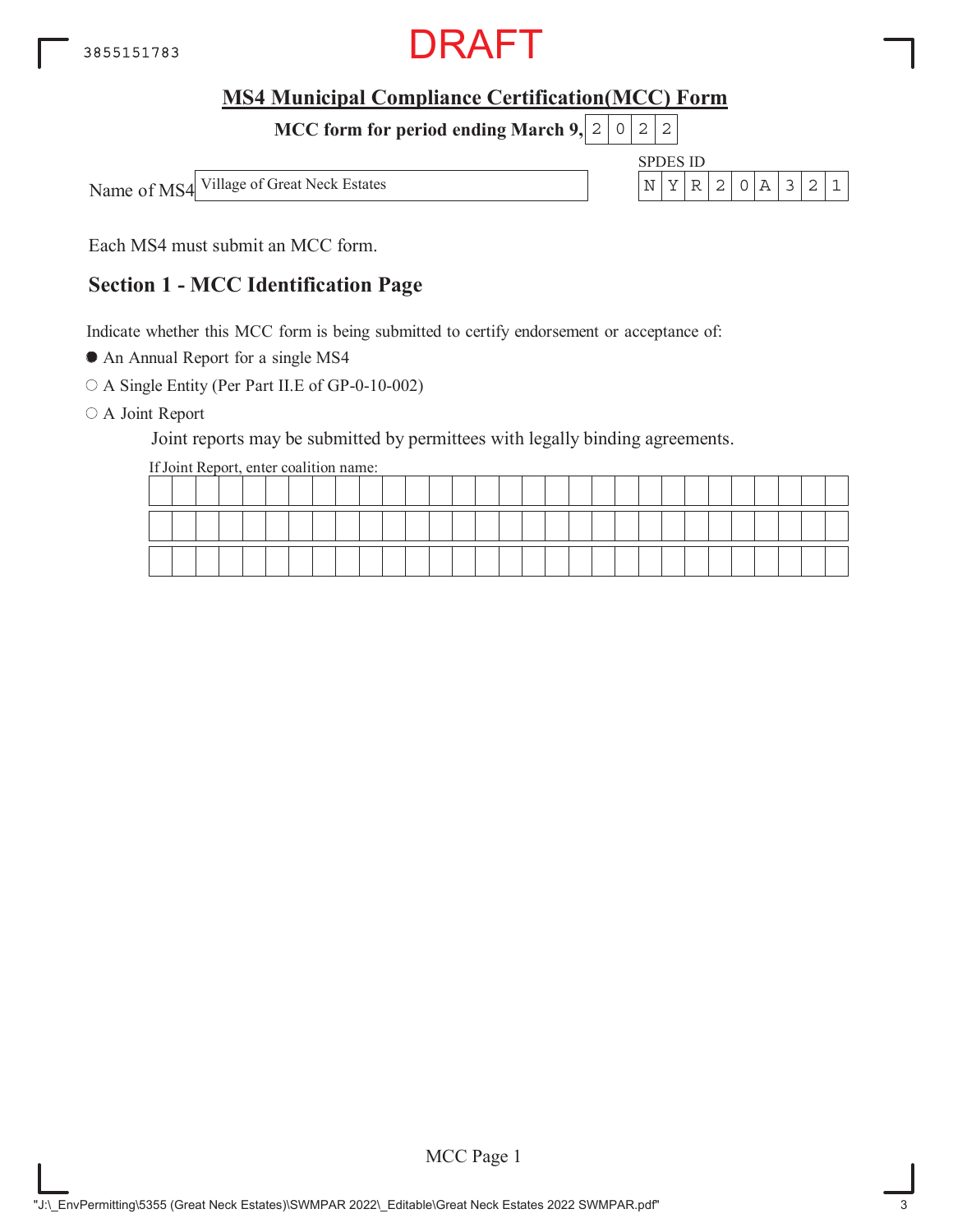

**MCC form for period ending March 9,**  $0$ | 2| 2

Name of MS4 Village of Great Neck Estates

|  | $\Box$ |  |  |  |
|--|--------|--|--|--|
|  |        |  |  |  |

## **Section 2 - Contact Information**

Important Instructions - Please Read

Contact information must be provided for *each* of the following positions as indicated below:

- 1. Principal Executive Officer, Chief Elected Official or other qualified individual (per GP-0-08-002 Part VI.J).
- 2. Duly Authorized Representative (Information for this contact must only be submitted if a Duly Authorized Representative is signing this form)
- 3. The Local Stormwater Public Contact (required per GP-0-08-002 Part VII.A.2.c & Part VIII.A.2.c).
- 4. The Stormwater Management Program (SWMP) Coordinator (Individual responsible for coordination/implementation of SWMP).
- 5. Report Preparer (Consultants may provide company name in the space provided).

A separate sheet must be submitted for each position listed above unless more than one position is filled by the same individual. If one individual fills multiple roles, provide the contact information once and check all positions that apply to that individual.

If a new Duly Authorized Representative is signing this report, their contact information must be provided and a signature authorization form, signed by the Principal Executive Officer or Chief Elected Official must be attached.

For each contact, select all that apply:

- Principal Executive Officer/Chief Elected Official
- O Duly Authorized Representative
- Local Stormwater Public Contact
- O Stormwater Management Program (SWMP) Coordinator
- Report Preparer

|                | First Name<br>МI<br>Last Name<br>i<br>i<br>1<br>1<br>$\mathbf{D}$<br>M<br>$\mathbb D$<br>$\rm S$<br>$\mathbb D$<br>$\mathsf{a}$<br>a<br>r<br>n<br>e<br>r<br>m<br>$\mathbf{r}$<br>a<br>У<br>r<br>$\circlearrowright$<br>i<br>$\mathsf{t}$<br>$\mathbf D$<br>G<br>$\boldsymbol{\nabla}$<br>$\ensuremath{\mathbf{r}}$<br>a<br>a<br>e<br>У<br>e<br>W<br>Zip<br>State<br>$\mathbf k$<br>$\mathbb N$<br>Y<br>$\mathbf{1}$<br>$\mathbf 1$<br>2<br>$\mathbf{1}$<br>$\mathbb N$<br>$\sf t$<br>$\mathbf 0$<br>$\epsilon$<br>$\mathsf C$<br>$\Upsilon$<br>a<br>e<br>$\equiv$<br>i<br>d<br>$@$<br>n<br>n<br>m<br>e<br>C<br>m<br>$\triangledown$<br>$\mathsf g$<br>$\circ$<br>$\bullet$ |             |   |  |                |   |            |          |   |                |   |                |  |  |  |            |             |   |              |              |   |   |  |  |  |  |  |
|----------------|----------------------------------------------------------------------------------------------------------------------------------------------------------------------------------------------------------------------------------------------------------------------------------------------------------------------------------------------------------------------------------------------------------------------------------------------------------------------------------------------------------------------------------------------------------------------------------------------------------------------------------------------------------------------------|-------------|---|--|----------------|---|------------|----------|---|----------------|---|----------------|--|--|--|------------|-------------|---|--------------|--------------|---|---|--|--|--|--|--|
| W              |                                                                                                                                                                                                                                                                                                                                                                                                                                                                                                                                                                                                                                                                            |             |   |  |                |   |            |          |   |                |   |                |  |  |  |            |             |   |              |              |   |   |  |  |  |  |  |
| Title          |                                                                                                                                                                                                                                                                                                                                                                                                                                                                                                                                                                                                                                                                            |             |   |  |                |   |            |          |   |                |   |                |  |  |  |            |             |   |              |              |   |   |  |  |  |  |  |
| $\mathbb M$    |                                                                                                                                                                                                                                                                                                                                                                                                                                                                                                                                                                                                                                                                            |             |   |  |                |   |            |          |   |                |   |                |  |  |  |            |             |   |              |              |   |   |  |  |  |  |  |
|                |                                                                                                                                                                                                                                                                                                                                                                                                                                                                                                                                                                                                                                                                            |             |   |  |                |   |            |          |   |                |   |                |  |  |  |            |             |   |              |              |   |   |  |  |  |  |  |
| $\overline{4}$ |                                                                                                                                                                                                                                                                                                                                                                                                                                                                                                                                                                                                                                                                            |             |   |  |                |   |            |          |   |                |   |                |  |  |  |            |             |   |              |              |   |   |  |  |  |  |  |
| City           | Address                                                                                                                                                                                                                                                                                                                                                                                                                                                                                                                                                                                                                                                                    |             |   |  |                |   |            |          |   |                |   |                |  |  |  |            |             |   |              |              |   |   |  |  |  |  |  |
| ${\bf G}$      | County                                                                                                                                                                                                                                                                                                                                                                                                                                                                                                                                                                                                                                                                     |             |   |  |                |   |            |          |   |                |   |                |  |  |  |            |             |   |              |              |   |   |  |  |  |  |  |
| eMail          |                                                                                                                                                                                                                                                                                                                                                                                                                                                                                                                                                                                                                                                                            |             |   |  |                |   |            |          |   |                |   |                |  |  |  |            |             |   |              |              |   |   |  |  |  |  |  |
| $\mathsf{a}$   |                                                                                                                                                                                                                                                                                                                                                                                                                                                                                                                                                                                                                                                                            |             |   |  |                |   |            |          |   |                |   |                |  |  |  |            |             |   |              |              |   |   |  |  |  |  |  |
| Phone          |                                                                                                                                                                                                                                                                                                                                                                                                                                                                                                                                                                                                                                                                            |             |   |  |                |   |            |          |   |                |   |                |  |  |  |            |             |   |              |              |   |   |  |  |  |  |  |
|                | 5                                                                                                                                                                                                                                                                                                                                                                                                                                                                                                                                                                                                                                                                          | $\mathbf 1$ | 6 |  | $\overline{4}$ | 8 | $\sqrt{2}$ | $\equiv$ | 8 | $\overline{2}$ | 8 | $\mathfrak{Z}$ |  |  |  |            | $\mathbf N$ | a | $\mathtt{s}$ | $\mathtt{s}$ | a | u |  |  |  |  |  |
|                |                                                                                                                                                                                                                                                                                                                                                                                                                                                                                                                                                                                                                                                                            |             |   |  |                |   |            |          |   |                |   |                |  |  |  | MCC Page 2 |             |   |              |              |   |   |  |  |  |  |  |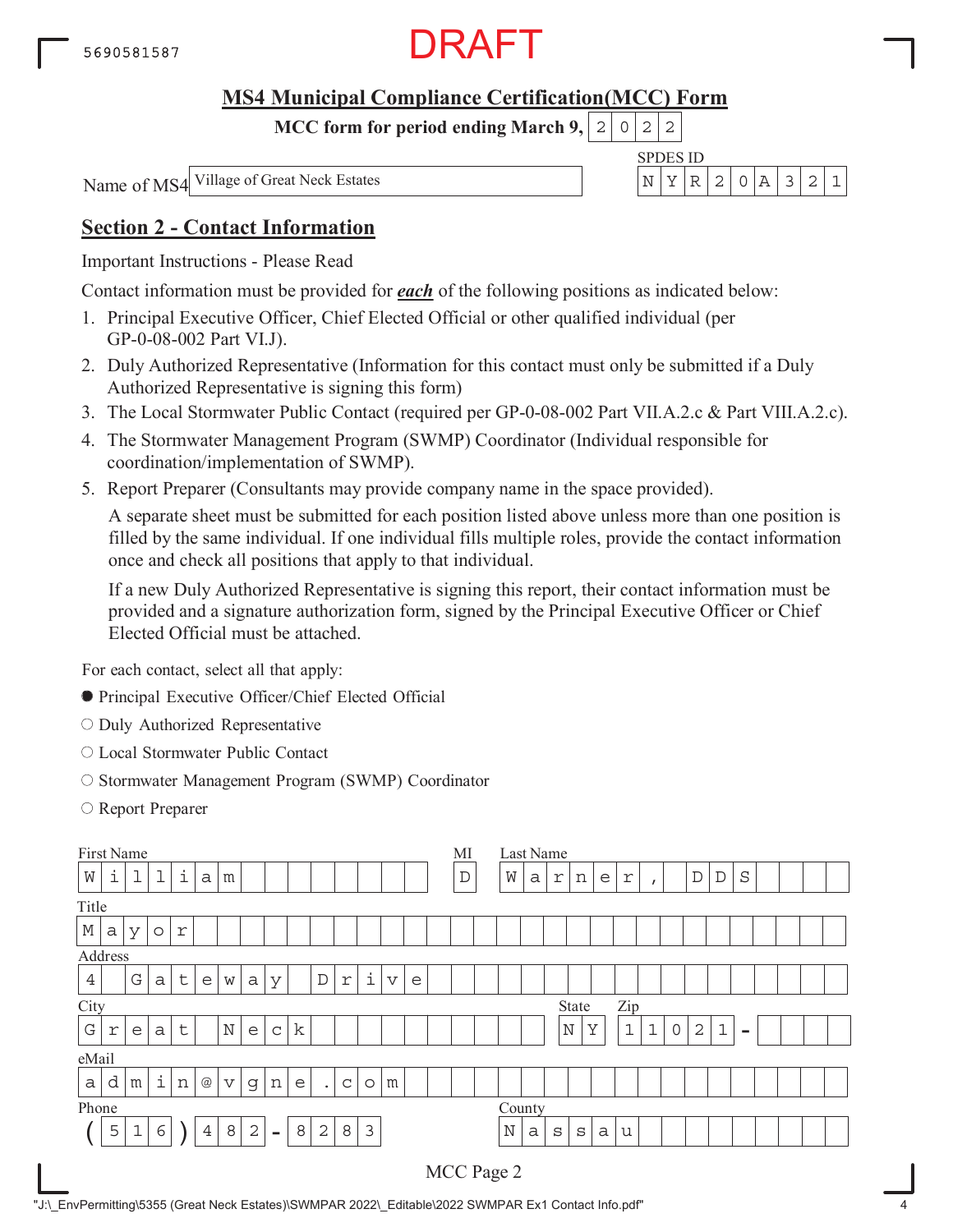

**MCC form for period ending March 9,**  $0$ | 2| 2

Name of MS4 Village of Great Neck Estates

|  | $\Box$ |  |  |  |
|--|--------|--|--|--|
|  |        |  |  |  |

## **Section 2 - Contact Information**

Important Instructions - Please Read

Contact information must be provided for *each* of the following positions as indicated below:

- 1. Principal Executive Officer, Chief Elected Official or other qualified individual (per GP-0-08-002 Part VI.J).
- 2. Duly Authorized Representative (Information for this contact must only be submitted if a Duly Authorized Representative is signing this form)
- 3. The Local Stormwater Public Contact (required per GP-0-08-002 Part VII.A.2.c & Part VIII.A.2.c).
- 4. The Stormwater Management Program (SWMP) Coordinator (Individual responsible for coordination/implementation of SWMP).
- 5. Report Preparer (Consultants may provide company name in the space provided).

A separate sheet must be submitted for each position listed above unless more than one position is filled by the same individual. If one individual fills multiple roles, provide the contact information once and check all positions that apply to that individual.

If a new Duly Authorized Representative is signing this report, their contact information must be provided and a signature authorization form, signed by the Principal Executive Officer or Chief Elected Official must be attached.

For each contact, select all that apply:

- O Principal Executive Officer/Chief Elected Official
- $\circ$  Duly Authorized Representative
- Local Stormwater Public Contact
- Stormwater Management Program (SWMP) Coordinator
- Report Preparer

| First Name     |                                                                                                                                                                       |             |                 |                         |                |   |                |                |              |             |   |                |   |  |         | МI                 |              |   | Last Name    |             |   |              |   |         |            |    |   |  |  |
|----------------|-----------------------------------------------------------------------------------------------------------------------------------------------------------------------|-------------|-----------------|-------------------------|----------------|---|----------------|----------------|--------------|-------------|---|----------------|---|--|---------|--------------------|--------------|---|--------------|-------------|---|--------------|---|---------|------------|----|---|--|--|
| $\mathbf E$    | r                                                                                                                                                                     | n           | e               | S                       | t              |   |                |                |              |             |   |                |   |  |         |                    | G            | a | r            | $\mathbf v$ | e | У            |   |         |            |    |   |  |  |
| Title          |                                                                                                                                                                       |             |                 |                         |                |   |                |                |              |             |   |                |   |  |         |                    |              |   |              |             |   |              |   |         |            |    |   |  |  |
| $\rm S$        | u                                                                                                                                                                     | p           | e               | $\mathfrak{\textbf{r}}$ | i              | n | t              | e              | n            | d           | e | n              | t |  | $\circ$ | $\pmb{\mathtt{f}}$ | $\, {\bf P}$ | u | b            | $\mathbf 1$ | i | $\mathsf{C}$ | W | $\circ$ | $\Upsilon$ | k. | S |  |  |
| Address        |                                                                                                                                                                       |             |                 |                         |                |   |                |                |              |             |   |                |   |  |         |                    |              |   |              |             |   |              |   |         |            |    |   |  |  |
| $\overline{4}$ | i<br>$\mathsf{t}$<br>$\mathbf D$<br>G<br>$\boldsymbol{\nabla}$<br>$\ensuremath{\mathbf{r}}$<br>a<br>a<br>e<br>У<br>e<br>W<br>Zip<br>State                             |             |                 |                         |                |   |                |                |              |             |   |                |   |  |         |                    |              |   |              |             |   |              |   |         |            |    |   |  |  |
| City           |                                                                                                                                                                       |             |                 |                         |                |   |                |                |              |             |   |                |   |  |         |                    |              |   |              |             |   |              |   |         |            |    |   |  |  |
| ${\bf G}$      | k<br>$\mathbb N$<br>Y<br>$\mathbf{1}$<br>$\mathbf 1$<br>$\mathbf{2}$<br>$\mathbf{1}$<br>$\mathbb N$<br>t<br>0<br>$\mathsf C$<br>e<br>$\Upsilon$<br>a<br>e<br>$\equiv$ |             |                 |                         |                |   |                |                |              |             |   |                |   |  |         |                    |              |   |              |             |   |              |   |         |            |    |   |  |  |
| eMail          |                                                                                                                                                                       |             |                 |                         |                |   |                |                |              |             |   |                |   |  |         |                    |              |   |              |             |   |              |   |         |            |    |   |  |  |
| d              | $\mathbf{p}$                                                                                                                                                          | W           | $^{\copyright}$ | $\mathbf v$             | g              | n | e              | $\bullet$      | $\mathsf{C}$ | $\circ$     | m |                |   |  |         |                    |              |   |              |             |   |              |   |         |            |    |   |  |  |
| Phone          |                                                                                                                                                                       |             |                 |                         |                |   |                |                |              |             |   |                |   |  |         |                    | County       |   |              |             |   |              |   |         |            |    |   |  |  |
|                | 5                                                                                                                                                                     | $\mathbf 1$ | 6               |                         | $\overline{4}$ | 8 | $\overline{2}$ | $\blacksquare$ | $\mathbf 0$  | $\mathbf 0$ | 8 | $\mathfrak{Z}$ |   |  |         |                    | N            | a | $\mathtt{s}$ | S           | a | u            |   |         |            |    |   |  |  |
|                |                                                                                                                                                                       |             |                 |                         |                |   |                |                |              |             |   |                |   |  |         |                    | MCC Page 2   |   |              |             |   |              |   |         |            |    |   |  |  |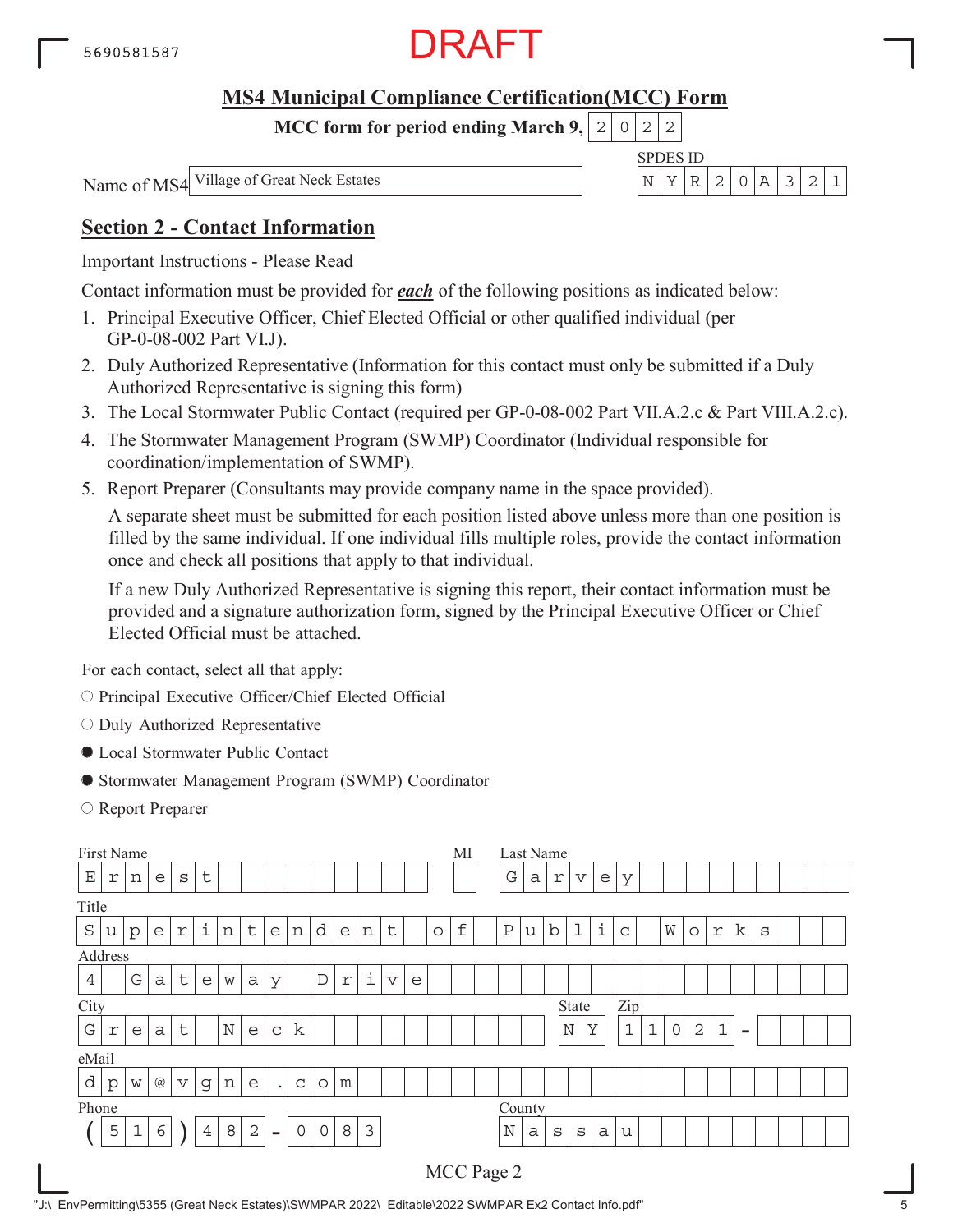

**MCC form for period ending March 9,**  $0$ | 2| 2

Name of MS4 Village of Great Neck Estates

| $Z_{\rm F}$ | 11) |  |  |  |
|-------------|-----|--|--|--|
|             |     |  |  |  |

## **Section 2 - Contact Information**

Important Instructions - Please Read

Contact information must be provided for *each* of the following positions as indicated below:

- 1. Principal Executive Officer, Chief Elected Official or other qualified individual (per GP-0-08-002 Part VI.J).
- 2. Duly Authorized Representative (Information for this contact must only be submitted if a Duly Authorized Representative is signing this form)
- 3. The Local Stormwater Public Contact (required per GP-0-08-002 Part VII.A.2.c & Part VIII.A.2.c).
- 4. The Stormwater Management Program (SWMP) Coordinator (Individual responsible for coordination/implementation of SWMP).
- 5. Report Preparer (Consultants may provide company name in the space provided).

A separate sheet must be submitted for each position listed above unless more than one position is filled by the same individual. If one individual fills multiple roles, provide the contact information once and check all positions that apply to that individual.

If a new Duly Authorized Representative is signing this report, their contact information must be provided and a signature authorization form, signed by the Principal Executive Officer or Chief Elected Official must be attached.

For each contact, select all that apply:

- O Principal Executive Officer/Chief Elected Official
- $\circ$  Duly Authorized Representative
- Local Stormwater Public Contact
- O Stormwater Management Program (SWMP) Coordinator
- Report Preparer

|             |                                                                                                                                                                                                                           | First Name   |   |             |   |                 |                |                          |                          |   |               |         |           |   |         | MI           |              | Last Name |             |              |   |         |   |             |             |   |  |  |  |
|-------------|---------------------------------------------------------------------------------------------------------------------------------------------------------------------------------------------------------------------------|--------------|---|-------------|---|-----------------|----------------|--------------------------|--------------------------|---|---------------|---------|-----------|---|---------|--------------|--------------|-----------|-------------|--------------|---|---------|---|-------------|-------------|---|--|--|--|
| $\mathbb M$ | e                                                                                                                                                                                                                         | r            | e | d           | i | t               | h              |                          |                          |   |               |         |           |   |         | $\, {\bf A}$ | $\, {\bf B}$ | У         | e           | r            | S |         |   |             |             |   |  |  |  |
| Title       |                                                                                                                                                                                                                           |              |   |             |   |                 |                |                          |                          |   |               |         |           |   |         |              |              |           |             |              |   |         |   |             |             |   |  |  |  |
| $\mathbb D$ | &                                                                                                                                                                                                                         | $\, {\bf B}$ |   | $\mathbf E$ | n | g               | $\dot{1}$      | n                        | e                        | e | r             | S       |           | a | n       | d            | $\mathbb A$  | r         | $\mathsf C$ | h            | i | $\sf t$ | e | $\mathsf C$ | $\mathsf t$ | S |  |  |  |
| Address     |                                                                                                                                                                                                                           |              |   |             |   |                 |                |                          |                          |   |               |         |           |   |         |              |              |           |             |              |   |         |   |             |             |   |  |  |  |
| 3           | $\dot{\mathtt{l}}$<br>$\mathsf C$<br>k<br>3<br>Ρ<br>$\mathbb D$<br>0<br>$\overline{\mathbf{V}}$<br>$\mathfrak{\textbf{r}}$<br>$\Upsilon$<br>a<br>$\Upsilon$<br>S<br>S<br>S<br>W<br>a<br>У<br>$\circ$<br>e<br>Zip<br>State |              |   |             |   |                 |                |                          |                          |   |               |         |           |   |         |              |              |           |             |              |   |         |   |             |             |   |  |  |  |
| City        |                                                                                                                                                                                                                           |              |   |             |   |                 |                |                          |                          |   |               |         |           |   |         |              |              |           |             |              |   |         |   |             |             |   |  |  |  |
| W           | d<br>$\mathbf b$<br>$\mathbf{1}$<br>Y<br>$\mathbf 1$<br>7<br>$\mathbb N$<br>7<br>9<br>u<br>r<br>У<br>$\circ$<br>$\circ$<br>$\,$                                                                                           |              |   |             |   |                 |                |                          |                          |   |               |         |           |   |         |              |              |           |             |              |   |         |   |             |             |   |  |  |  |
| eMail       |                                                                                                                                                                                                                           |              |   |             |   |                 |                |                          |                          |   |               |         |           |   |         |              |              |           |             |              |   |         |   |             |             |   |  |  |  |
| m           | $\mathbf b$                                                                                                                                                                                                               | У            | e | r           | S | $^{\copyright}$ | d              | b                        | $\overline{\phantom{0}}$ | e | n             | g       | $\bullet$ | C | $\circ$ | m            |              |           |             |              |   |         |   |             |             |   |  |  |  |
| Phone       |                                                                                                                                                                                                                           |              |   |             |   |                 |                |                          |                          |   |               |         |           |   |         |              | County       |           |             |              |   |         |   |             |             |   |  |  |  |
|             | 5                                                                                                                                                                                                                         | 1            | 6 |             | 3 | 6               | $\overline{4}$ | $\overline{\phantom{0}}$ | 9                        | 8 | $\mathcal{G}$ | $\circ$ |           |   |         |              | $\mathbb N$  | a         | S           | $\mathtt{s}$ | a | u       |   |             |             |   |  |  |  |
|             |                                                                                                                                                                                                                           |              |   |             |   |                 |                |                          |                          |   |               |         |           |   |         |              | MCC Page 2   |           |             |              |   |         |   |             |             |   |  |  |  |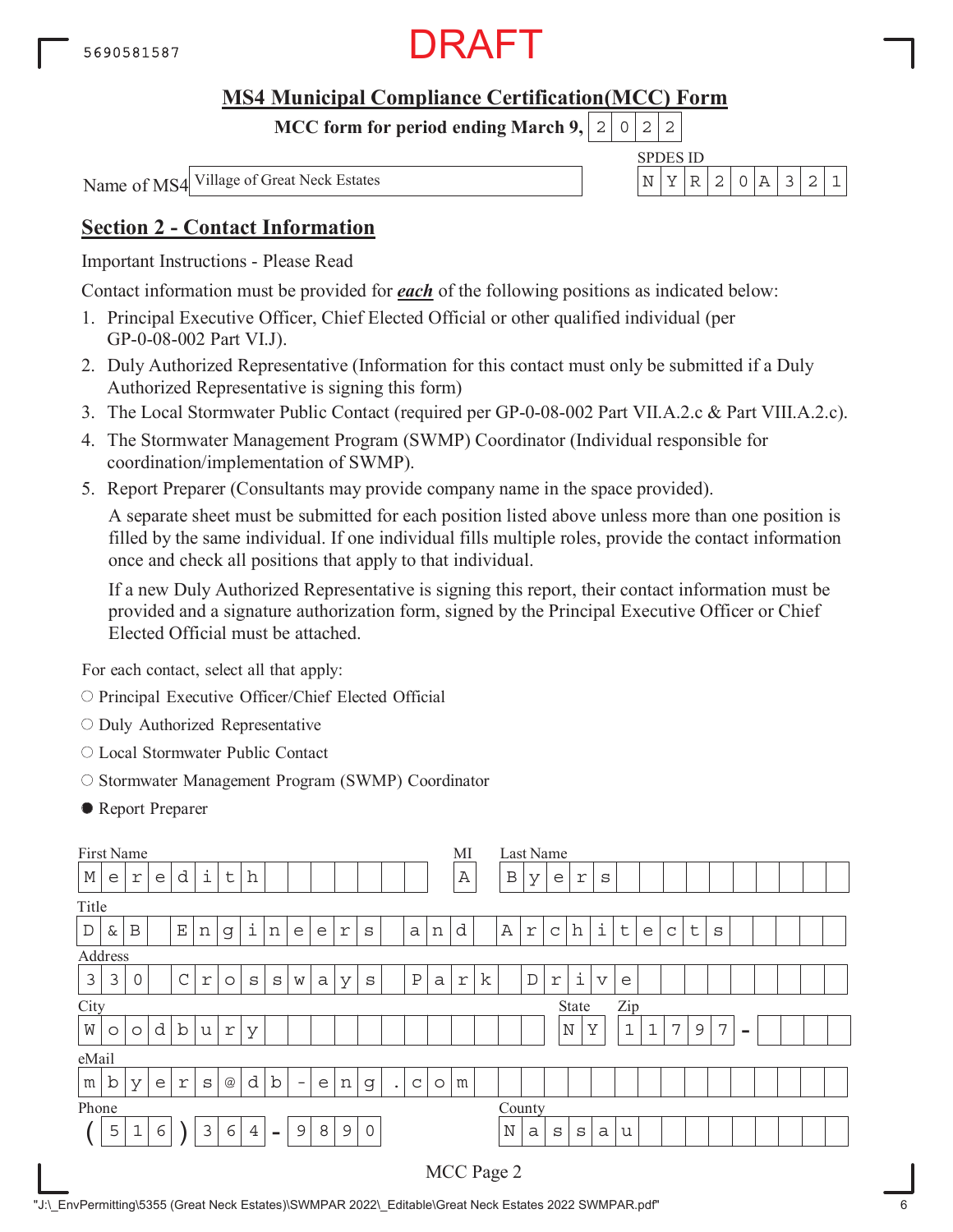

SPDES ID

**MCC form for period ending March 9, 2 0 2 2** 

Name of MS4 Village of Great Neck Estates N YR 2 0A 321

## **Section 3 - Partner Information**

Did your MS4 work with partners/coalition to complete some or all permit requirements during this reporting period? Yes No

If Yes, complete information below.

Submit a separate sheet for each partner. Information provided in other formats will not be accepted. If your MS4 cooperated with a coalition, submit one sheet with the name of the coalition. It is not necessary to include a separate sheet for each MS4 in the coalition.

If No, proceed to Section 4 - Certification Statement.

|               | Partner/CoalitionName             |              |            |             |             |                  |             |                |                |                |             |             |   |              |                 |             |   |             |         |   |                                                                         |   |             |             |                                  |                      |   |                |                 |             |   |                                                                                                        |
|---------------|-----------------------------------|--------------|------------|-------------|-------------|------------------|-------------|----------------|----------------|----------------|-------------|-------------|---|--------------|-----------------|-------------|---|-------------|---------|---|-------------------------------------------------------------------------|---|-------------|-------------|----------------------------------|----------------------|---|----------------|-----------------|-------------|---|--------------------------------------------------------------------------------------------------------|
| Ν             | а                                 | S            | S          | а           | u           |                  | $\mathsf C$ | $\circ$        | u              | n              | t           | У           |   | $\rm S$      | t               | $\circ$     | r | m           | W       | а | t                                                                       | e | $\mathbf r$ |             |                                  |                      |   |                |                 |             |   |                                                                                                        |
|               | Partner/Coalition Name (con't.)   |              |            |             |             |                  |             |                |                |                |             |             |   |              |                 |             |   |             |         |   |                                                                         |   |             |             | SPDES Partner ID - If applicable |                      |   |                |                 |             |   |                                                                                                        |
| $\mathcal{C}$ | $\circ$                           | $\mathsf{a}$ | 1          | i           | $\mathsf t$ | i                | $\circ$     | n              |                |                |             |             |   |              |                 |             |   |             |         |   |                                                                         |   |             | $_{\rm N}$  | Υ                                | $\mathbb R$          | 2 | 0              | Α               | $\mathbf 0$ | 2 | 2                                                                                                      |
|               | Address                           |              |            |             |             |                  |             |                |                |                |             |             |   |              |                 |             |   |             |         |   |                                                                         |   |             |             |                                  |                      |   |                |                 |             |   |                                                                                                        |
| $1\,$         | $\mathcal{G}$                     | 9            | 4          |             | Ρ           | r                | $\circ$     | $\rm s$        | $\mathbf{p}$   | e              | $\mathsf C$ | t           |   | Α            | $\triangledown$ | e           | n | u           | e       |   |                                                                         |   |             |             |                                  |                      |   |                |                 |             |   |                                                                                                        |
| City          |                                   |              |            |             |             |                  |             |                |                |                |             |             |   |              |                 |             |   |             |         |   | State                                                                   |   | Zip         |             |                                  |                      |   |                |                 |             |   |                                                                                                        |
| W             | e                                 | S            | セ          | $\mathbf b$ | u           | $\,$ $\,$ $\,$   | У           |                |                |                |             |             |   |              |                 |             |   |             |         |   | Ν<br>Υ                                                                  |   | $1\,$       | $\mathbf 1$ | 5                                | 9                    | 0 | $\overline{a}$ | $\mathbf{2}$    | 7           | 2 | 3                                                                                                      |
| eMail         |                                   |              |            |             |             |                  |             |                |                |                |             |             |   |              |                 |             |   |             |         |   |                                                                         |   |             |             |                                  |                      |   |                |                 |             |   |                                                                                                        |
| $\mathbf S$   | t                                 | $\circ$      | r          | m           | W           | a                | t           | e              | $\,$ $\,$ $\,$ | $\overline{c}$ | @           | n           | a | $\mathtt{s}$ | S               | a           | u | $\mathsf C$ | $\circ$ | u | n                                                                       | t | У           | n           | У                                | $\ddot{\phantom{0}}$ | g | $\circ$        | $\triangledown$ |             |   |                                                                                                        |
| Phone         |                                   |              |            |             |             |                  |             |                |                |                |             |             |   |              |                 |             |   |             |         |   |                                                                         |   |             |             |                                  |                      |   |                |                 |             |   |                                                                                                        |
|               | 5                                 | $\mathbf 1$  | $\epsilon$ |             | 5           | $\boldsymbol{7}$ | $\mathbf 1$ | $\blacksquare$ | $\overline{7}$ | 5              | $\circ$     | 8           |   |              |                 |             |   |             |         |   | Legally Binding Agreement in accordance<br>with GP-0-08-002 Part IV.G.? |   |             |             |                                  |                      |   |                | $\bullet$ Yes   |             |   | $\bigcirc$ No                                                                                          |
|               |                                   |              |            |             |             |                  |             |                |                |                |             |             |   |              |                 |             |   |             |         |   |                                                                         |   |             |             |                                  |                      |   |                |                 |             |   | What tasks/responsibilities are shared with this partner (e.g. MM1 School Programs or Multiple Tasks)? |
|               | OM1                               |              | М          | u           | $\mathbf 1$ | t                | i           | $\mathbf{p}$   | 1              | e              |             | T           | a | $\mathtt{s}$ | k               | $\mathbf S$ |   |             |         |   |                                                                         |   |             |             |                                  |                      |   |                |                 |             |   |                                                                                                        |
|               | OMM2                              |              | М          | u           | $\mathbf 1$ | $\sf t$          | i           | ${\rm p}$      | 1              | e              |             | Т           | a | $\mathtt{s}$ | k               | $\rm s$     |   |             |         |   |                                                                         |   |             |             |                                  |                      |   |                |                 |             |   |                                                                                                        |
|               | OMM3                              |              | М          | u           | 1           | t                | i           | $\mathbf{p}$   | 1              | e              |             | $\mathbf T$ | a | $\mathtt{s}$ | k               | $\rm s$     |   |             |         |   |                                                                         |   |             |             |                                  |                      |   |                |                 |             |   |                                                                                                        |
|               | $\bigcirc$ MM4                    |              |            |             |             |                  |             |                |                |                |             |             |   |              |                 |             |   |             |         |   |                                                                         |   |             |             |                                  |                      |   |                |                 |             |   |                                                                                                        |
|               | $\circ$ MM5                       |              |            |             |             |                  |             |                |                |                |             |             |   |              |                 |             |   |             |         |   |                                                                         |   |             |             |                                  |                      |   |                |                 |             |   |                                                                                                        |
|               | $\bullet$ MM6                     |              | М          | u           | $\mathbf 1$ | t                | i           | ${\rm p}$      | 1              | e              |             | Т           | a | S            | k               | S           |   |             |         |   |                                                                         |   |             |             |                                  |                      |   |                |                 |             |   |                                                                                                        |
|               | Additional tasks/responsibilities |              |            |             |             |                  |             |                |                |                |             |             |   |              |                 |             |   |             |         |   |                                                                         |   |             |             |                                  |                      |   |                |                 |             |   |                                                                                                        |

#### $\bigcirc$ *Watershed Improvement Strategy Best Management Practices* required for MS4s in impaired watersheds included in GP-0-08-002 Part IX.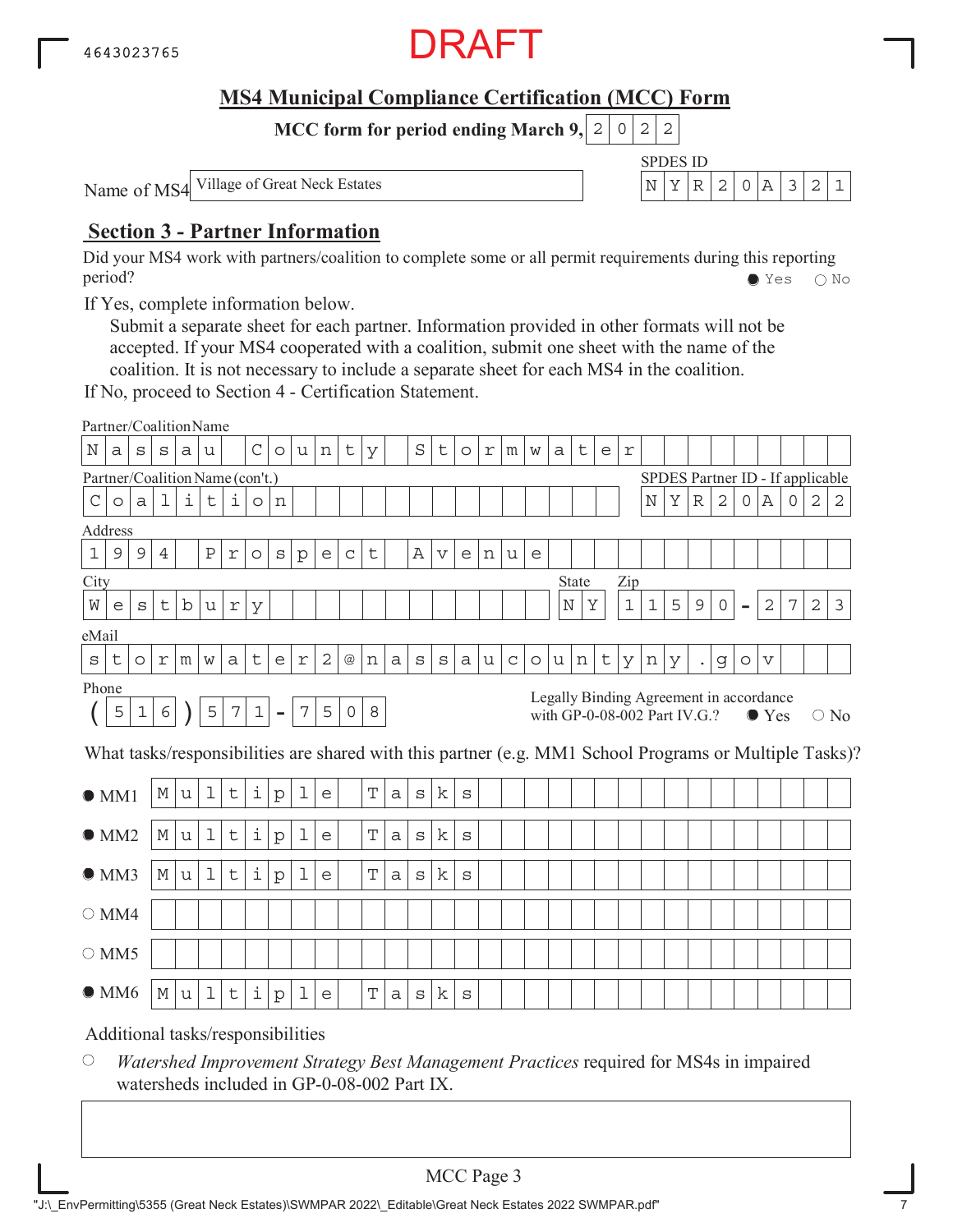

SPDES ID

**MCC form for period ending March 9, 2 0 2 2** 

Name of MS4 Village of Great Neck Estates N YR 2 0A 321

## **Section 3 - Partner Information**

Did your MS4 work with partners/coalition to complete some or all permit requirements during this reporting period? Yes No

If Yes, complete information below.

Submit a separate sheet for each partner. Information provided in other formats will not be accepted. If your MS4 cooperated with a coalition, submit one sheet with the name of the coalition. It is not necessary to include a separate sheet for each MS4 in the coalition.

If No, proceed to Section 4 - Certification Statement.

| Partner/CoalitionName           |            |             |   |                           |                                   |             |             |             |            |   |             |             |              |              |   |   |              |         |   |                              |       |   |       |             |           |                |                                         |                |                |   |             |                                                                                                        |
|---------------------------------|------------|-------------|---|---------------------------|-----------------------------------|-------------|-------------|-------------|------------|---|-------------|-------------|--------------|--------------|---|---|--------------|---------|---|------------------------------|-------|---|-------|-------------|-----------|----------------|-----------------------------------------|----------------|----------------|---|-------------|--------------------------------------------------------------------------------------------------------|
| Т                               | $\circ$    | W           | n |                           | $\circ$                           | f           |             | $\mathbf N$ | $\circ$    | r | t           | h           |              | Η            | e | m | $\mathbf{p}$ | $\rm s$ | t | e                            | a     | d |       | W           | Q         | I              | $\rm P$                                 |                |                |   |             |                                                                                                        |
| Partner/Coalition Name (con't.) |            |             |   |                           |                                   |             |             |             |            |   |             |             |              |              |   |   |              |         |   |                              |       |   |       |             |           |                | SPDES Partner ID - If applicable        |                |                |   |             |                                                                                                        |
| $\, {\bf P}$                    | $\Upsilon$ | $\circ$     | j | $\mathop{\rm e}\nolimits$ | $\mathsf C$                       | t           |             |             |            |   |             |             |              |              |   |   |              |         |   |                              |       |   |       | $\mathbb M$ | ${\bf U}$ | L              | $\mathbf T$                             | I              | $\, {\bf P}$   | L | $\mathbf E$ |                                                                                                        |
| Address                         |            |             |   |                           |                                   |             |             |             |            |   |             |             |              |              |   |   |              |         |   |                              |       |   |       |             |           |                |                                         |                |                |   |             |                                                                                                        |
| $\overline{c}$                  | $\circ$    | $\circ$     |   | $\rm P$                   | 1                                 | a           | n           | d           | $\circ$    | m | e           |             | $\mathbb R$  | $\circ$      | a | d |              |         |   |                              |       |   |       |             |           |                |                                         |                |                |   |             |                                                                                                        |
| City                            |            |             |   |                           |                                   |             |             |             |            |   |             |             |              |              |   |   |              |         |   |                              | State |   | Zip   |             |           |                |                                         |                |                |   |             |                                                                                                        |
| М                               | a          | n           | h | a                         | $\rm s$                           | $\rm s$     | e           | t           |            |   |             |             |              |              |   |   |              |         |   | $\rm N$                      | Υ     |   | $1\,$ | $1\,$       | 0         | $\mathfrak{Z}$ | 0                                       | $\blacksquare$ |                |   |             |                                                                                                        |
| eMail                           |            |             |   |                           |                                   |             |             |             |            |   |             |             |              |              |   |   |              |         |   |                              |       |   |       |             |           |                |                                         |                |                |   |             |                                                                                                        |
|                                 |            |             |   |                           |                                   |             |             |             |            |   |             |             |              |              |   |   |              |         |   |                              |       |   |       |             |           |                |                                         |                |                |   |             |                                                                                                        |
| Phone                           |            |             |   |                           |                                   |             |             |             |            |   |             |             |              |              |   |   |              |         |   |                              |       |   |       |             |           |                |                                         |                |                |   |             |                                                                                                        |
|                                 | 5          | $\mathbf 1$ | 6 |                           | 8                                 | 6           | $\mathsf 9$ | $\equiv$    | $\epsilon$ | 3 | $\mathbf 1$ | $\mathbf 1$ |              |              |   |   |              |         |   | with GP-0-08-002 Part IV.G.? |       |   |       |             |           |                | Legally Binding Agreement in accordance |                | $\bigcirc$ Yes |   |             | $\bullet$ No                                                                                           |
|                                 |            |             |   |                           |                                   |             |             |             |            |   |             |             |              |              |   |   |              |         |   |                              |       |   |       |             |           |                |                                         |                |                |   |             | What tasks/responsibilities are shared with this partner (e.g. MM1 School Programs or Multiple Tasks)? |
| $\bigcirc$ MM1                  |            |             |   |                           |                                   |             |             |             |            |   |             |             |              |              |   |   |              |         |   |                              |       |   |       |             |           |                |                                         |                |                |   |             |                                                                                                        |
| $\bigcirc$ MM2                  |            |             |   |                           |                                   |             |             |             |            |   |             |             |              |              |   |   |              |         |   |                              |       |   |       |             |           |                |                                         |                |                |   |             |                                                                                                        |
| OMM3                            |            |             | O | u                         | t                                 | $\mathbf f$ | a           | 1           | 1          |   | М           | a           | $\mathbf{p}$ | $\mathbf{p}$ | i | n | g            |         |   |                              |       |   |       |             |           |                |                                         |                |                |   |             |                                                                                                        |
| $\bigcirc$ MM4                  |            |             |   |                           |                                   |             |             |             |            |   |             |             |              |              |   |   |              |         |   |                              |       |   |       |             |           |                |                                         |                |                |   |             |                                                                                                        |
| $\circ$ MM5                     |            |             |   |                           |                                   |             |             |             |            |   |             |             |              |              |   |   |              |         |   |                              |       |   |       |             |           |                |                                         |                |                |   |             |                                                                                                        |
| $\bigcirc$ MM6                  |            |             |   |                           |                                   |             |             |             |            |   |             |             |              |              |   |   |              |         |   |                              |       |   |       |             |           |                |                                         |                |                |   |             |                                                                                                        |
|                                 |            |             |   |                           | Additional tasks/responsibilities |             |             |             |            |   |             |             |              |              |   |   |              |         |   |                              |       |   |       |             |           |                |                                         |                |                |   |             |                                                                                                        |

 $\bigcirc$ *Watershed Improvement Strategy Best Management Practices* required for MS4s in impaired watersheds included in GP-0-08-002 Part IX.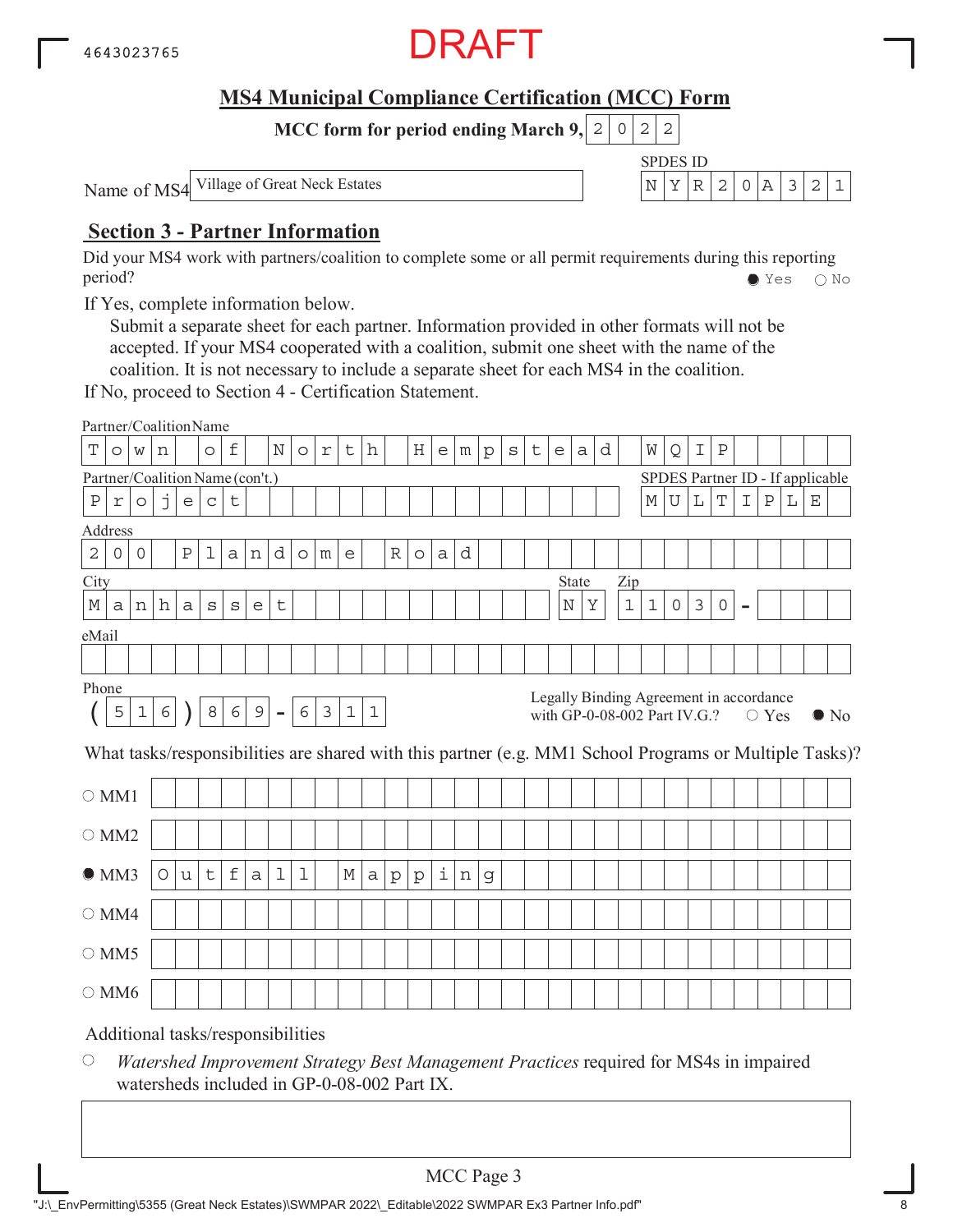

SPDES ID

**MCC form for period ending March 9, 2 0 2 2** 

Name of MS4 Village of Great Neck Estates N YR 2 0A 321

## **Section 3 - Partner Information**

Did your MS4 work with partners/coalition to complete some or all permit requirements during this reporting period? Yes No

If Yes, complete information below.

Submit a separate sheet for each partner. Information provided in other formats will not be accepted. If your MS4 cooperated with a coalition, submit one sheet with the name of the coalition. It is not necessary to include a separate sheet for each MS4 in the coalition.

If No, proceed to Section 4 - Certification Statement.

|                |                     |             |            |             | Partner/CoalitionName             |                      |                |                |                     |                      |             |              |                                   |         |             |                                   |              |              |   |   |         |                                                                         |       |             |                                  |                |              |                |                |                |              |                                                                                                        |
|----------------|---------------------|-------------|------------|-------------|-----------------------------------|----------------------|----------------|----------------|---------------------|----------------------|-------------|--------------|-----------------------------------|---------|-------------|-----------------------------------|--------------|--------------|---|---|---------|-------------------------------------------------------------------------|-------|-------------|----------------------------------|----------------|--------------|----------------|----------------|----------------|--------------|--------------------------------------------------------------------------------------------------------|
| Т              | $\circ$             | W           | n          |             | $\circ$                           | f                    |                | N              | $\circ$             | $\Upsilon$           | t           | h            |                                   | Η       | e           | m                                 | $\mathbf{p}$ | $\mathtt{s}$ | t | e | a       | d                                                                       |       |             |                                  |                |              |                |                |                |              |                                                                                                        |
|                |                     |             |            |             | Partner/Coalition Name (con't.)   |                      |                |                |                     |                      |             |              |                                   |         |             |                                   |              |              |   |   |         |                                                                         |       |             | SPDES Partner ID - If applicable |                |              |                |                |                |              |                                                                                                        |
|                |                     |             |            |             |                                   |                      |                |                |                     |                      |             |              |                                   |         |             |                                   |              |              |   |   |         |                                                                         |       | $\mathbf N$ | Υ                                | $\mathbb R$    | 2            | 0              | Α              | $\mathfrak{Z}$ | $\mathbf{1}$ | 8                                                                                                      |
| Address        |                     |             |            |             |                                   |                      |                |                |                     |                      |             |              |                                   |         |             |                                   |              |              |   |   |         |                                                                         |       |             |                                  |                |              |                |                |                |              |                                                                                                        |
| $\mathbf 2$    | $\mathsf{O}\xspace$ | $\circ$     |            | Ρ           | 1                                 | $\mathsf{a}$         | n              | d              | $\circlearrowright$ | m                    | e           |              | $\mathbb R$                       | $\circ$ | a           | d                                 |              |              |   |   |         |                                                                         |       |             |                                  |                |              |                |                |                |              |                                                                                                        |
| City           |                     |             |            |             |                                   |                      |                |                |                     |                      |             |              |                                   |         |             |                                   |              |              |   |   | State   |                                                                         | Zip   |             |                                  |                |              |                |                |                |              |                                                                                                        |
| М              | a                   | n           | h          | a           | S                                 | $\rm s$              | e              | t              |                     |                      |             |              |                                   |         |             |                                   |              |              |   |   | $\rm N$ | Υ                                                                       | $1\,$ | $\mathbf 1$ | $\mathsf{O}\xspace$              | $\mathfrak{Z}$ | $\mathsf{O}$ | $\blacksquare$ |                |                |              |                                                                                                        |
| eMail          |                     |             |            |             |                                   |                      |                |                |                     |                      |             |              |                                   |         |             |                                   |              |              |   |   |         |                                                                         |       |             |                                  |                |              |                |                |                |              |                                                                                                        |
|                |                     |             |            |             |                                   |                      |                |                |                     |                      |             |              |                                   |         |             |                                   |              |              |   |   |         |                                                                         |       |             |                                  |                |              |                |                |                |              |                                                                                                        |
| Phone          |                     |             |            |             |                                   |                      |                |                |                     |                      |             |              |                                   |         |             |                                   |              |              |   |   |         |                                                                         |       |             |                                  |                |              |                |                |                |              |                                                                                                        |
|                | 5                   | $\mathbf 1$ | $\epsilon$ |             | 8                                 | 6                    | $\overline{9}$ | $\blacksquare$ | 6                   | 3                    | $\mathbf 1$ | $\mathbf 1$  |                                   |         |             |                                   |              |              |   |   |         | Legally Binding Agreement in accordance<br>with GP-0-08-002 Part IV.G.? |       |             |                                  |                |              |                | $\bigcirc$ Yes |                |              | $\bullet$ No                                                                                           |
|                |                     |             |            |             |                                   |                      |                |                |                     |                      |             |              |                                   |         |             |                                   |              |              |   |   |         |                                                                         |       |             |                                  |                |              |                |                |                |              | What tasks/responsibilities are shared with this partner (e.g. MM1 School Programs or Multiple Tasks)? |
| $\bullet$ MM1  |                     |             | S          | $\bullet$   | T                                 | $\ddot{\phantom{0}}$ | O              | $\bullet$      | $\, {\bf P}$        |                      |             | $\, {\bf P}$ | $\mathfrak{\textbf{r}}$           | $\circ$ | g           | $\Upsilon$                        | a            | m            |   |   |         |                                                                         |       |             |                                  |                |              |                |                |                |              |                                                                                                        |
| OMM2           |                     |             | $\rm S$    | $\bullet$   | T                                 | $\ddot{\phantom{0}}$ | $\bigcirc$     | $\bullet$      | $\, {\bf P}$        | $\ddot{\phantom{0}}$ |             | $\, {\bf P}$ | $\Upsilon$                        | $\circ$ | g           | $\Upsilon$                        | a            | m            |   |   |         |                                                                         |       |             |                                  |                |              |                |                |                |              |                                                                                                        |
| OMM3           |                     |             | 3          | $\mathbf 1$ | $\mathbf{1}$                      |                      | $\mathsf C$    | $\mathsf{a}$   | 1                   | 1                    |             | $\mathsf C$  | $\mathsf{e}% _{t}\left( t\right)$ | n       | $\mathsf t$ | $\mathsf{e}% _{t}\left( t\right)$ | $\Upsilon$   |              |   |   |         |                                                                         |       |             |                                  |                |              |                |                |                |              |                                                                                                        |
| $\bigcirc$ MM4 |                     |             |            |             |                                   |                      |                |                |                     |                      |             |              |                                   |         |             |                                   |              |              |   |   |         |                                                                         |       |             |                                  |                |              |                |                |                |              |                                                                                                        |
| $\circ$ MM5    |                     |             |            |             |                                   |                      |                |                |                     |                      |             |              |                                   |         |             |                                   |              |              |   |   |         |                                                                         |       |             |                                  |                |              |                |                |                |              |                                                                                                        |
| $\bigcirc$ MM6 |                     |             |            |             |                                   |                      |                |                |                     |                      |             |              |                                   |         |             |                                   |              |              |   |   |         |                                                                         |       |             |                                  |                |              |                |                |                |              |                                                                                                        |
|                |                     |             |            |             | Additional tasks/responsibilities |                      |                |                |                     |                      |             |              |                                   |         |             |                                   |              |              |   |   |         |                                                                         |       |             |                                  |                |              |                |                |                |              |                                                                                                        |

 $\bigcirc$ *Watershed Improvement Strategy Best Management Practices* required for MS4s in impaired watersheds included in GP-0-08-002 Part IX.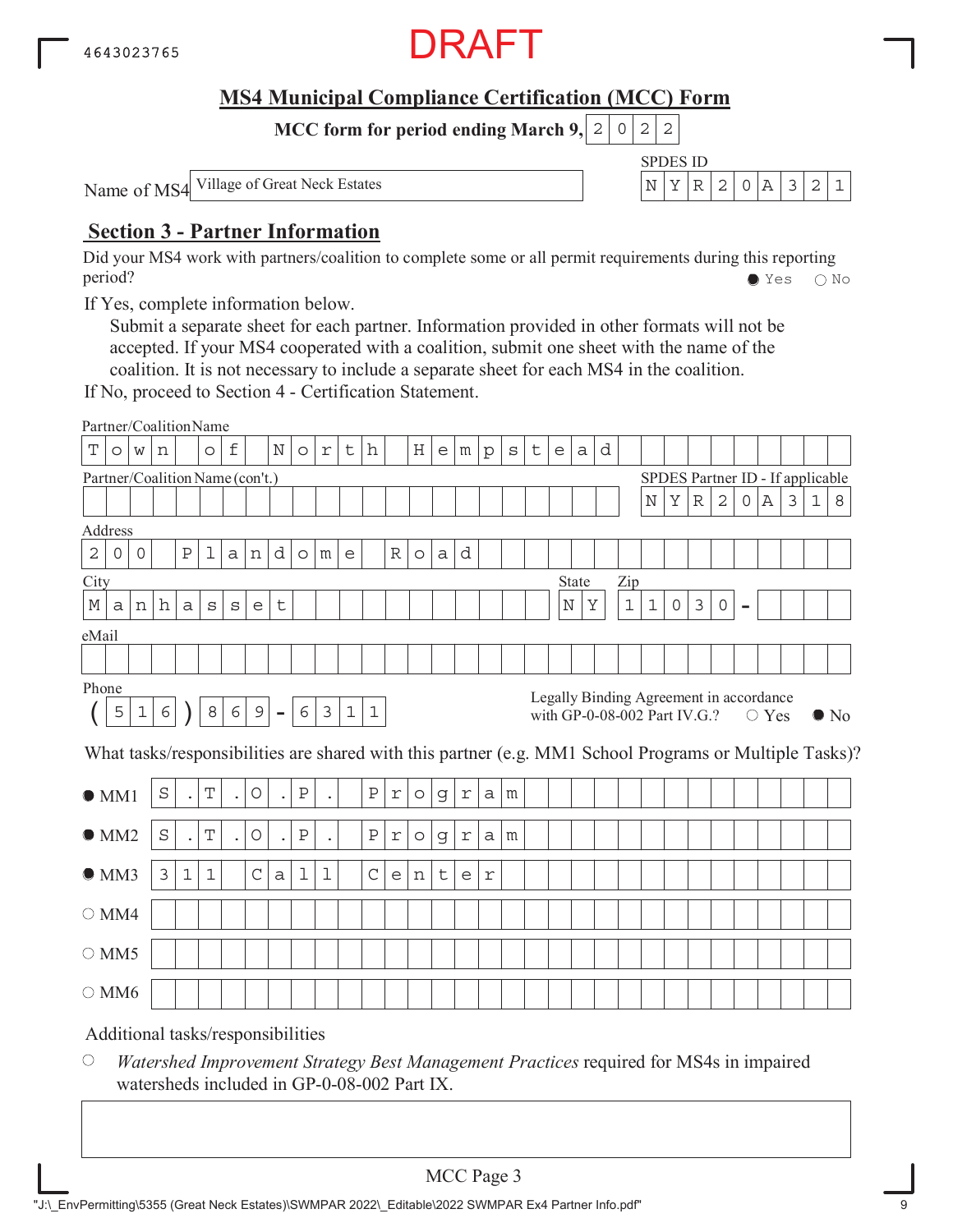

**MCC form for period ending March 9,**  $0|2|2$ 

Village of Great Neck Estates  $\begin{bmatrix} \nN & Y & R & 2 & 0 & A & 3 & 2 & 1\n\end{bmatrix}$ 

SPDES ID

Name of MS4

## **Section 4 - Certification Statement**

"I certify under penalty of law that this document and all attachments were prepared under my direction or supervision in accordance with a system designed to assure that qualified personnel properly gathered and evaluated the information submitted. Based on my inquiry of the person or persons who manage the system, or those persons directly responsible for gathering the information, the information submitted is, the best of my knowledge and belief, true, accurate, and complete. I am aware that there are significant penalties for submitting false information, including the possibility of fine and imprisonment for knowing violations."

This form must be signed by either a principal executive officer or ranking elected official, or duly authorized representative of that person as described in GP-0-08-002 Part VI.J.

| First Name<br>i<br>$\mathbf{i}$<br>1<br>W<br>a<br>m         | МI<br>$\mathbb D$ | Last Name<br>W<br>S<br>D<br>D<br>r<br>a<br>n<br>r<br>e<br>$\mathbf{r}$ |
|-------------------------------------------------------------|-------------------|------------------------------------------------------------------------|
| (Clearly print title of individual signing report)<br>Title |                   |                                                                        |
| $\mathbb M$<br>a<br>r<br>$\vee$<br>$\circ$                  |                   |                                                                        |
| Signature                                                   |                   | Date                                                                   |

Send completed form and any attachments to the DEC Central Office at:

MS4 Permit Coordinator Division of Water 4th Floor 625 Broadway Albany, New York 12233-3505

MCC Page 4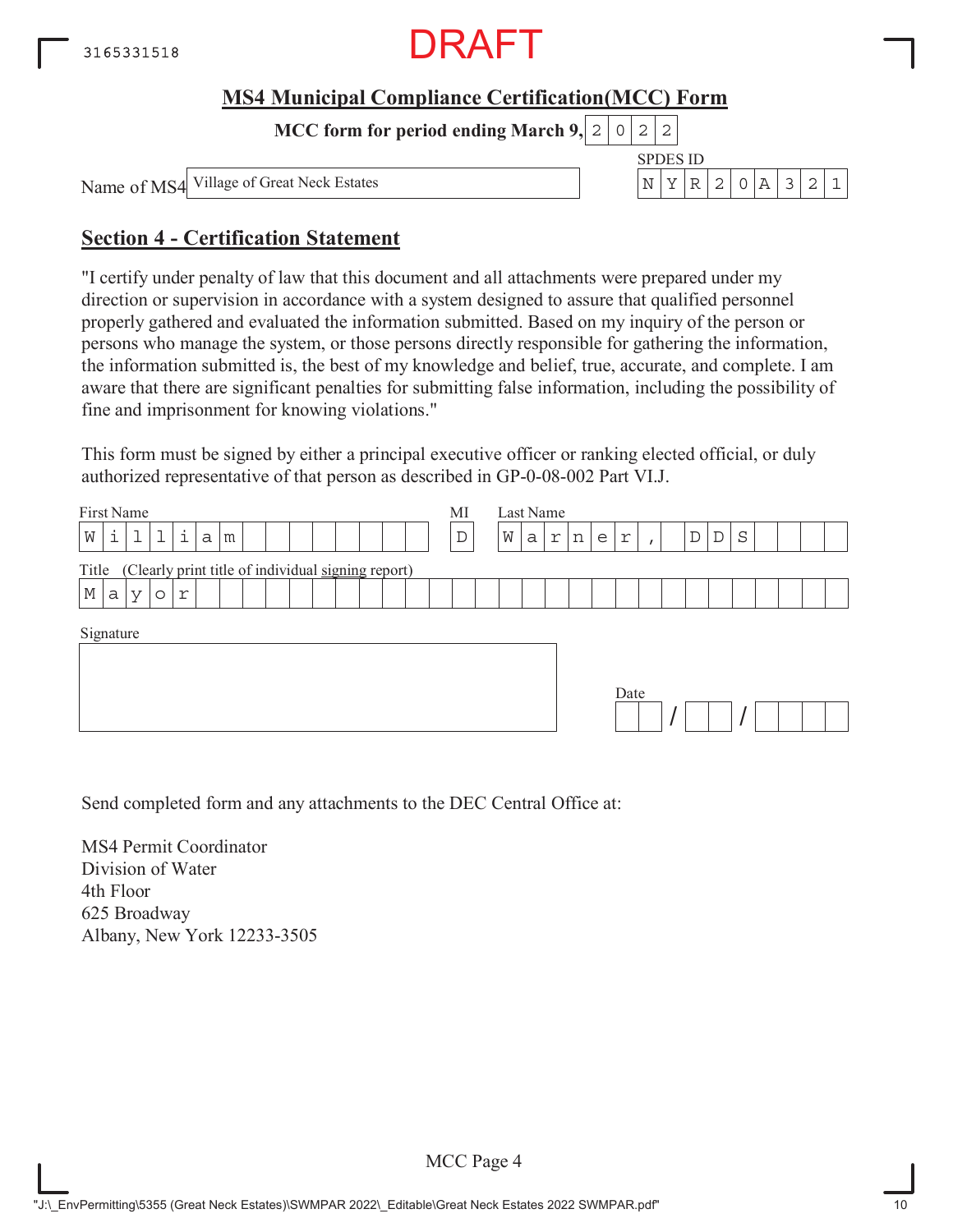"J:\\_EnvPermitting\5355 (Great Neck Estates)\SWMPAR 2022\\_Editable\Great Neck Estates 2022 SWMPAR.pdf" 11

## **MS4 Annual Report Form**

This report is being submitted for the reporting period ending March 9,  $\mid$  2  $\mid$  0  $\mid$  2  $\mid$  2

If submitting this form as part of a joint report on behalf of a coalition leave SPDES ID blank.

Name of MS4/Coalition

## **Water Quality Trends**

The information in this section is being reported (check one):

 $\bullet$  On behalf of an individual MS4

 $\circ$  On behalf of a coalition

How many MS4s are contributed to this report?

**1. Has this MS4/Coalition produced any reports documenting water quality trends related to stormwater? If not, answer No and proceed to Minimum Control Measure One.**  $\circ$  Yes  $\bullet$  No

If Yes, choose one of the following

 $\bigcirc$  Report(s) attached to the annual report

 $\circ$  Web Page(s) where report(s) is/are provided below

Please provide specific address of page where report(s) can be accessed - not home page.

URL URL URL URL

Water Quality Trends Page 1 of 1



SPDES ID Village of Great Neck Estates  $\vert N \vert Y \vert R \vert 2 \vert 0 \vert A \vert 3 \vert 2 \vert 1$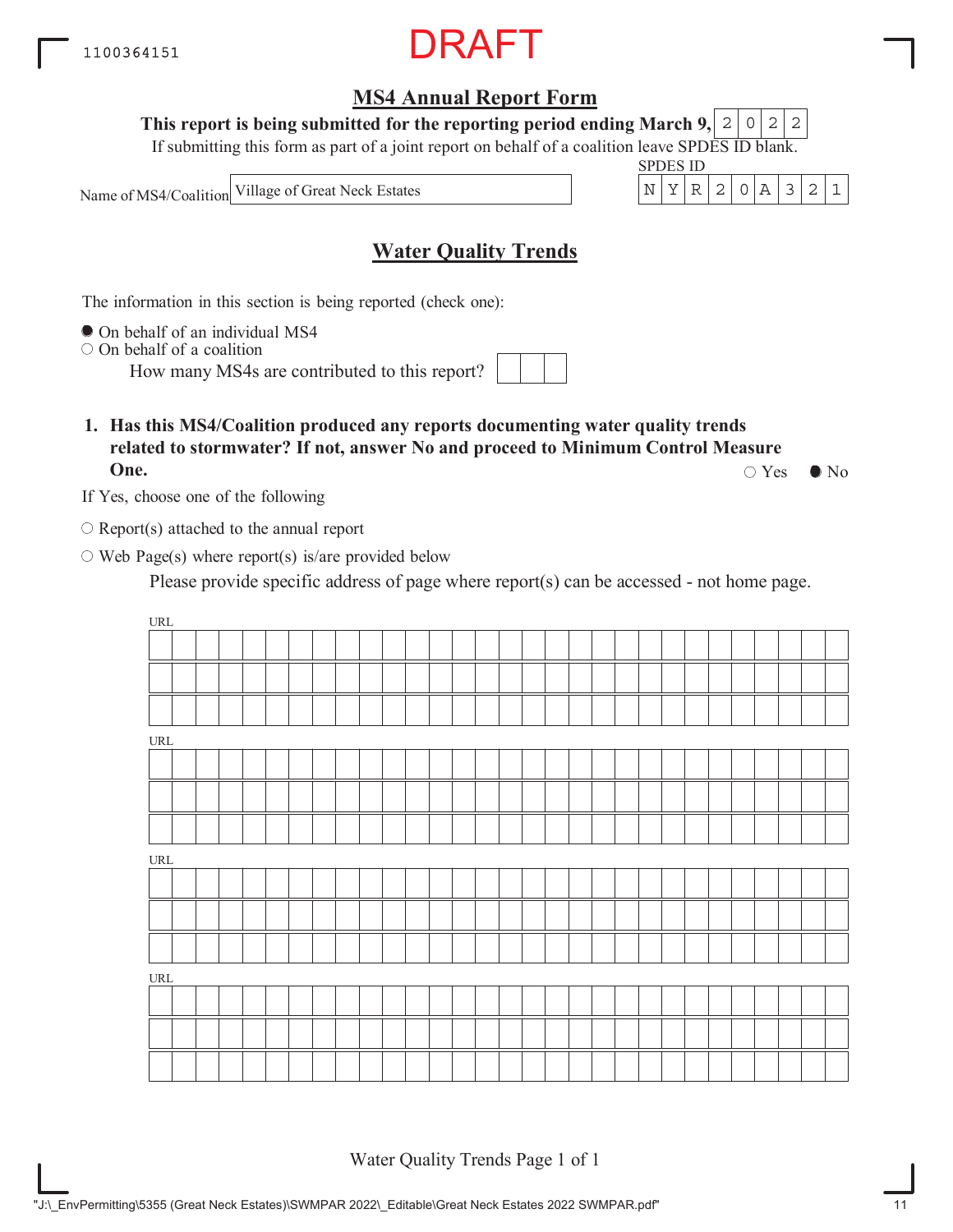## **MS4 Annual Report Form**

#### This report is being submitted for the reporting period ending March 9,  $\mid$  2  $\mid$  0  $\mid$  2  $\mid$  2

If submitting this form as part of a joint report on behalf of a coalition leave SPDES ID blank.

Name of MS4/Coalition

SPDES ID Village of Great Neck Estates N YR 2 0A 321

## **Minimum Control Measure 1. Public Education and Outreach**

The information in this section is being reported (check one):

- $\bullet$  On behalf of an individual MS4
- $\bigcirc$  On behalf of a coalition

How many MS4s contributed to this report?

## **1. Targeted Public Education and Outreach Best Management Practices**

Check all topics that were included in Education and Outreach during this reporting period:

• Construction Sites General Stormwater Management Information Household Hazardous Waste Disposal Illicit Discharge Detection and Elimination Infrastructure Maintenance ● Smart Growth Storm Drain Marking Green Infrastructure/Better Site Design/Low Impact Development Other: Pesticide and Fertilizer Application **• Pet Waste Management** • Recycling O Riparian Corridor Protection/Restoration Trash Management Vehicle Washing Water Conservation Wetland Protection ○ None **Other 2. Specific audiences targeted during this reporting period:** • Public Employees **Residential** ● Businesses **•** Restaurants ● Other: ● Contractors **O** Developers General Public  $\bigcirc$  Industries  $\circ$  Agricultural  $P|o|o|1|s|$ ; Pharmaceuticals  $S$ t $|u|d|e|n|t|s|$ ; | Ho $|m|e|o|w|n|e|r|s|$ ; | La $|n|d|s|c|a|p|e|r|s$ 

Other

MCM 1 Page 1 of 4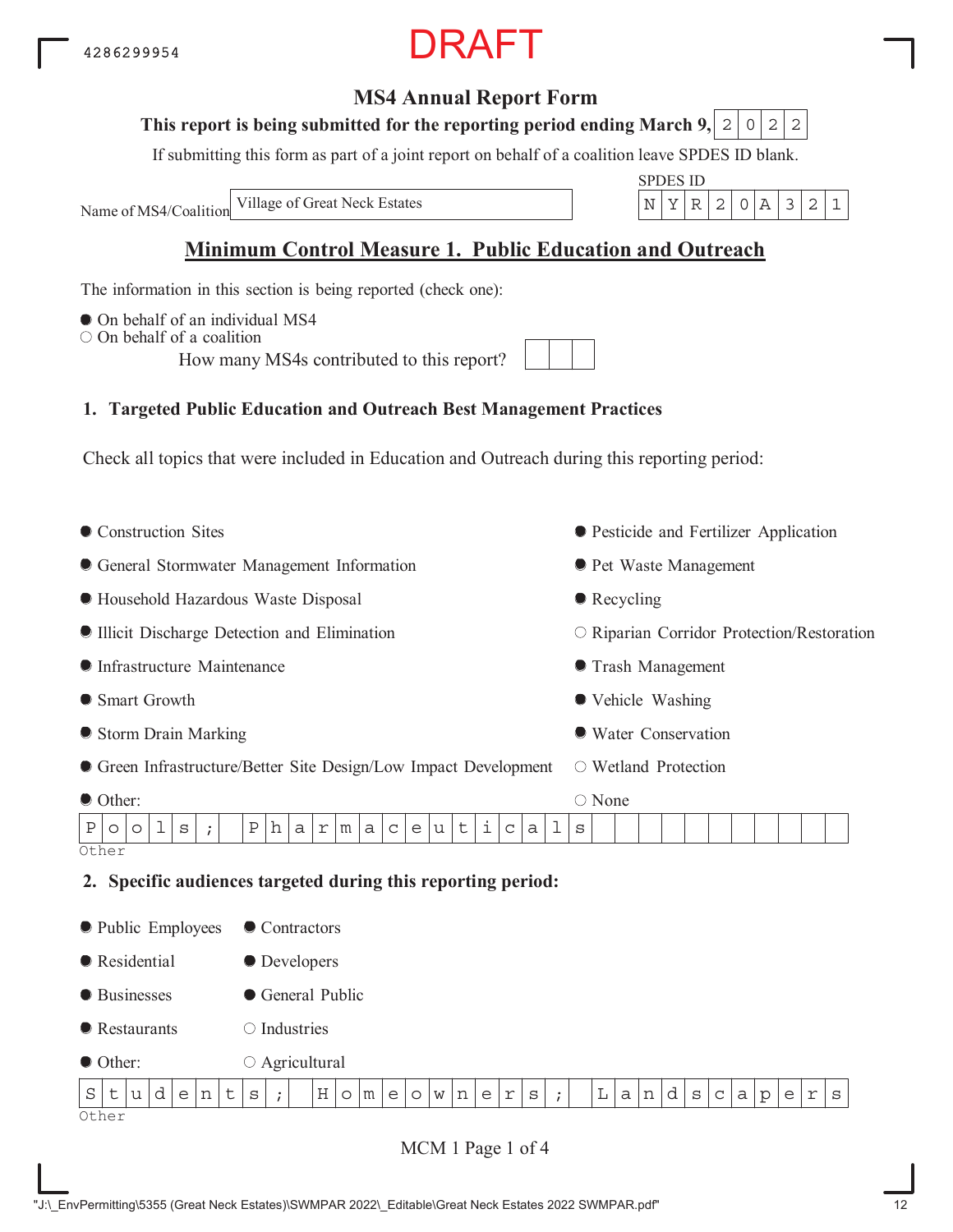

**This report is being submitted for the reporting period ending March 9, 2 0 2 2** 

If submitting this form as part of a joint report on behalf of a coalition leave SPDES ID blank.

Name of MS4/Coalition Village of Great Neck Estates

| <b>SPDES</b> | S 11) |  |  |  |
|--------------|-------|--|--|--|
|              |       |  |  |  |

**3. What strategies did your MS4/Coalition use to achieve education and outreach goals during this reporting period?** Check all that apply:

| O Construction Site Operators Trained |                                                                                                                      |   |           |                       |         |   |                           |           |             |         |                 |  |           |              |                |                     |         |              |             |                    |            |         |                      | #Trained            |              |         |   |                |                     |                                                                                              |              |
|---------------------------------------|----------------------------------------------------------------------------------------------------------------------|---|-----------|-----------------------|---------|---|---------------------------|-----------|-------------|---------|-----------------|--|-----------|--------------|----------------|---------------------|---------|--------------|-------------|--------------------|------------|---------|----------------------|---------------------|--------------|---------|---|----------------|---------------------|----------------------------------------------------------------------------------------------|--------------|
| <b>O</b> Direct Mailings              |                                                                                                                      |   |           |                       |         |   |                           |           |             |         |                 |  |           |              |                |                     |         |              |             |                    |            |         |                      | # Mailings          |              |         |   |                |                     |                                                                                              | $\mathbf 1$  |
| Kiosks or Other Displays              |                                                                                                                      |   |           |                       |         |   |                           |           |             |         |                 |  |           |              |                |                     |         |              |             |                    |            |         |                      | # Locations         |              |         |   |                |                     |                                                                                              | $\mathbf 1$  |
| <b>C</b> List-Serves                  |                                                                                                                      |   |           |                       |         |   |                           |           |             |         |                 |  |           |              |                |                     |         |              |             |                    |            |         |                      |                     | $\#$ In List |         |   | $\mathbf 1$    | 8                   | $\mathsf{O}$                                                                                 | 5            |
| • Mailing List                        |                                                                                                                      |   |           |                       |         |   |                           |           |             |         |                 |  |           |              |                |                     |         |              |             |                    |            |         |                      |                     | $#$ In List  |         |   | $\overline{2}$ | $\mathsf{O}\xspace$ | $\mathsf{O}\xspace$                                                                          | $\mathsf{O}$ |
| O Newspaper Ads or Articles           |                                                                                                                      |   |           |                       |         |   |                           |           |             |         |                 |  |           |              |                |                     |         |              |             |                    |            |         |                      | # Days Run          |              |         |   |                |                     |                                                                                              |              |
| lacktriangleright Presentations       |                                                                                                                      |   |           |                       |         |   |                           |           |             |         |                 |  |           |              |                |                     |         |              |             |                    |            |         |                      | # Attendees         |              |         |   |                |                     | $\mathbf 2$                                                                                  | 5            |
| ○ School Program                      |                                                                                                                      |   |           |                       |         |   |                           |           |             |         |                 |  |           |              |                |                     |         |              |             |                    |            |         |                      | # Attendees         |              |         |   |                |                     |                                                                                              |              |
| ○ TV Spot/Program                     |                                                                                                                      |   |           |                       |         |   |                           |           |             |         |                 |  |           |              |                |                     |         |              |             |                    |            |         |                      | # Days Run          |              |         |   |                |                     |                                                                                              |              |
| <b>•</b> Printed Materials:           |                                                                                                                      |   |           |                       |         |   |                           |           |             |         |                 |  |           |              |                |                     |         |              |             |                    |            |         |                      | Total # Distributed |              |         |   |                |                     |                                                                                              |              |
|                                       | Locations (e.g. libraries, town offices, kiosks)                                                                     |   |           |                       |         |   |                           |           |             |         |                 |  |           |              |                |                     |         |              |             |                    |            |         |                      |                     |              |         |   |                |                     |                                                                                              |              |
|                                       | $\mathbf 1$<br>V<br>i<br>1<br>Η<br>1<br>T<br>a<br>$\mathop{\rm e}\nolimits$<br>$\mathsf a$<br>$\mathbf G$            |   |           |                       |         |   |                           |           |             |         |                 |  |           |              |                |                     |         |              |             |                    |            |         |                      |                     |              |         |   |                |                     |                                                                                              |              |
|                                       |                                                                                                                      |   |           |                       |         |   |                           |           |             |         |                 |  |           |              |                |                     |         |              |             |                    |            |         |                      |                     |              |         |   |                |                     |                                                                                              |              |
|                                       |                                                                                                                      |   |           |                       |         |   |                           |           |             |         |                 |  |           |              |                |                     |         |              |             |                    |            |         |                      |                     |              |         |   |                |                     |                                                                                              |              |
|                                       |                                                                                                                      |   |           |                       |         |   |                           |           |             |         |                 |  |           |              |                |                     |         |              |             |                    |            |         |                      |                     |              |         |   |                |                     |                                                                                              |              |
|                                       | Other:<br>i<br>t<br>D<br>$\rm s$<br>$\rm S$<br>a<br>$\mathsf{e}$<br>$\rm s$<br>$\circ$<br>g<br>W<br>$\mathsf d$<br>n |   |           |                       |         |   |                           |           |             |         |                 |  |           |              |                |                     |         |              |             |                    |            |         |                      |                     |              |         |   |                |                     |                                                                                              |              |
| ● Web Page:                           |                                                                                                                      |   |           |                       |         |   |                           |           |             |         |                 |  |           |              |                |                     |         |              |             |                    |            |         |                      |                     |              |         |   |                |                     | Provide specific web addresses - not home page. Continue on next page if additional space is |              |
| URL                                   |                                                                                                                      |   |           |                       | needed. |   |                           |           |             |         |                 |  |           |              |                |                     |         |              |             |                    |            |         |                      |                     |              |         |   |                |                     |                                                                                              |              |
| W                                     | W                                                                                                                    | W |           | $\boldsymbol{\nabla}$ | g       | n | $\mathop{\rm e}\nolimits$ | $\bullet$ | $\mathbf C$ | $\circ$ | ${\mathfrak m}$ |  | $\rm S$   | $\mathsf{a}$ | $\,$ $\,$ $\,$ | $\dot{\mathbbm{1}}$ | $\sf t$ | $\mathsf{a}$ | $\mathsf t$ | $\dot{\mathtt{l}}$ | $\circ$    | n       | $\ddot{\phantom{a}}$ | $\rm p$             | h            | $\rm p$ |   |                |                     |                                                                                              |              |
|                                       |                                                                                                                      |   |           |                       |         |   |                           |           |             |         |                 |  |           |              |                |                     |         |              |             |                    |            |         |                      |                     |              |         |   |                |                     |                                                                                              |              |
|                                       |                                                                                                                      |   |           |                       |         |   |                           |           |             |         |                 |  |           |              |                |                     |         |              |             |                    |            |         |                      |                     |              |         |   |                |                     |                                                                                              |              |
| URL                                   |                                                                                                                      |   |           |                       |         |   |                           |           |             |         |                 |  |           |              |                |                     |         |              |             |                    |            |         |                      |                     |              |         |   |                |                     |                                                                                              |              |
| W                                     | W                                                                                                                    | W | $\bullet$ | V                     | g       | n | е                         | $\bullet$ | С           | $\circ$ | m               |  | ${\rm p}$ | d            | f              |                     | e       | n            | V           | i                  | $\Upsilon$ | $\circ$ | ${\rm p}$            | а                   | C            | k       | e | t              |                     | p                                                                                            | d            |
|                                       | $\mathbf f$                                                                                                          |   |           |                       |         |   |                           |           |             |         |                 |  |           |              |                |                     |         |              |             |                    |            |         |                      |                     |              |         |   |                |                     |                                                                                              |              |
|                                       |                                                                                                                      |   |           |                       |         |   |                           |           |             |         |                 |  |           |              |                |                     |         |              |             |                    |            |         |                      |                     |              |         |   |                |                     |                                                                                              |              |
|                                       |                                                                                                                      |   |           |                       |         |   |                           |           |             |         |                 |  |           |              |                |                     |         |              |             |                    |            |         |                      |                     |              |         |   |                |                     |                                                                                              |              |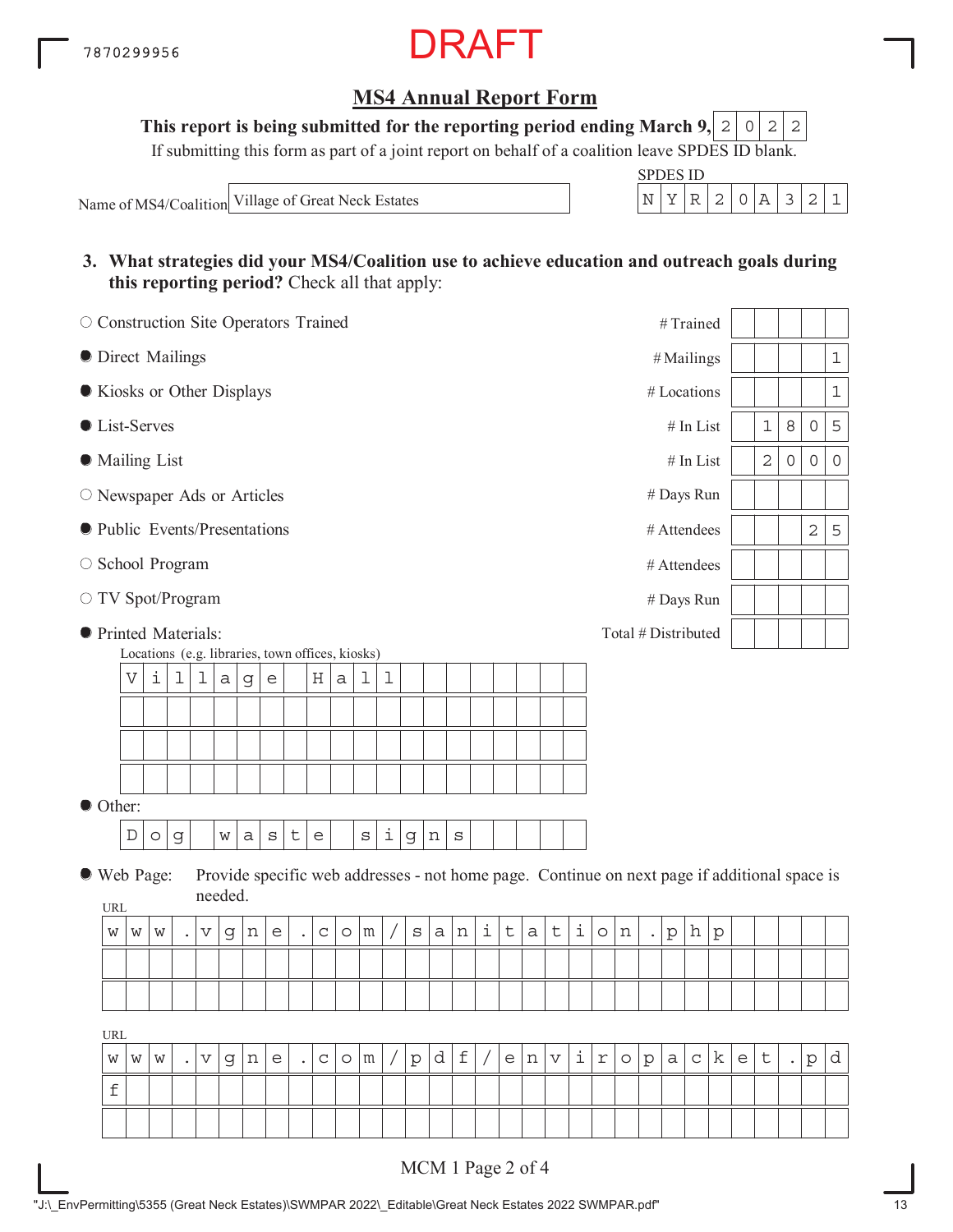## **MS4 Annual Report Form**

### **This report is being submitted for the reporting period ending March 9, 2 0 2 2**

If submitting this form as part of a joint report on behalf of a coalition leave SPDES ID blank.

Name of MS4/Coalition

SPDES ID Village of Great Neck Estates  $\vert N \vert Y \vert R \vert 2 \vert 0 \vert A \vert 3 \vert 2 \vert 1$ 

3. Web Page con't.: Provide specific web addresses - not home page.

URL URL URL **URI** URL URL URL  $w \, | \, w \, | \, \ldots \, | \, v \, | \, g \, | \, n \, | \, e \, | \, \ldots \, | \, c \, | \, o \, | \, m \, | \, v \, | \, i \, | \, r \, | \, o \, | \, n \, | \, m \, | \, e \, | \, n \, | \, t \, | \, a \, | \, 1 \, | \, \ldots \, | \, p \, | \, h \, | \, p$  $w \, | \, w \, | \, w \, |$  .  $| \, v \, | \, g \, | \, n \, | \, e \, | \, \, .$   $| \, c \, | \, o \, | \, m \, | \, / \, | \, n \, | \, e \, | \, w \, | \, s \, | \, \, .$   $| \, p \, | \, h \, | \, p$  $w \, | \, w \, | \, . \, | \, v \, | \, g \, | \, n \, | \, e \, | \, . \, | \, c \, | \, o \, | \, m \, | \, / \, | \, b \, | \, 1 \, | \, d \, | \, g \, | \, \, \, d \, | \, e \, | \, p \, | \, t \, | \, . \, | \, p \, | \, h \, | \, p$  $w \, | \, w \, | \, w \, | \, .$   $| \, v \, | \, g \, | \, n \, | \, e \, | \, .$   $| \, c \, | \, o \, | \, m \, | \, / \, | \, 1 \, | \, i \, | \, n \, | \, k \, | \, s \, | \, .$   $| \, p \, | \, h \, | \, p$ w |w |w | .|n |a |s |s |a |u |c |o |u |n |t |y |n |y | .|g |o |v | / | 1 | 8 | 7 | 6 | / | S | t | o | r  $m \mid w \mid a \mid t \mid e \mid r \mid$  -  $\mid$   $M \mid a \mid n \mid a \mid g \mid e \mid m \mid e \mid n \mid t \mid$  -  $\mid$   $P \mid r \mid o \mid g \mid r \mid a \mid m$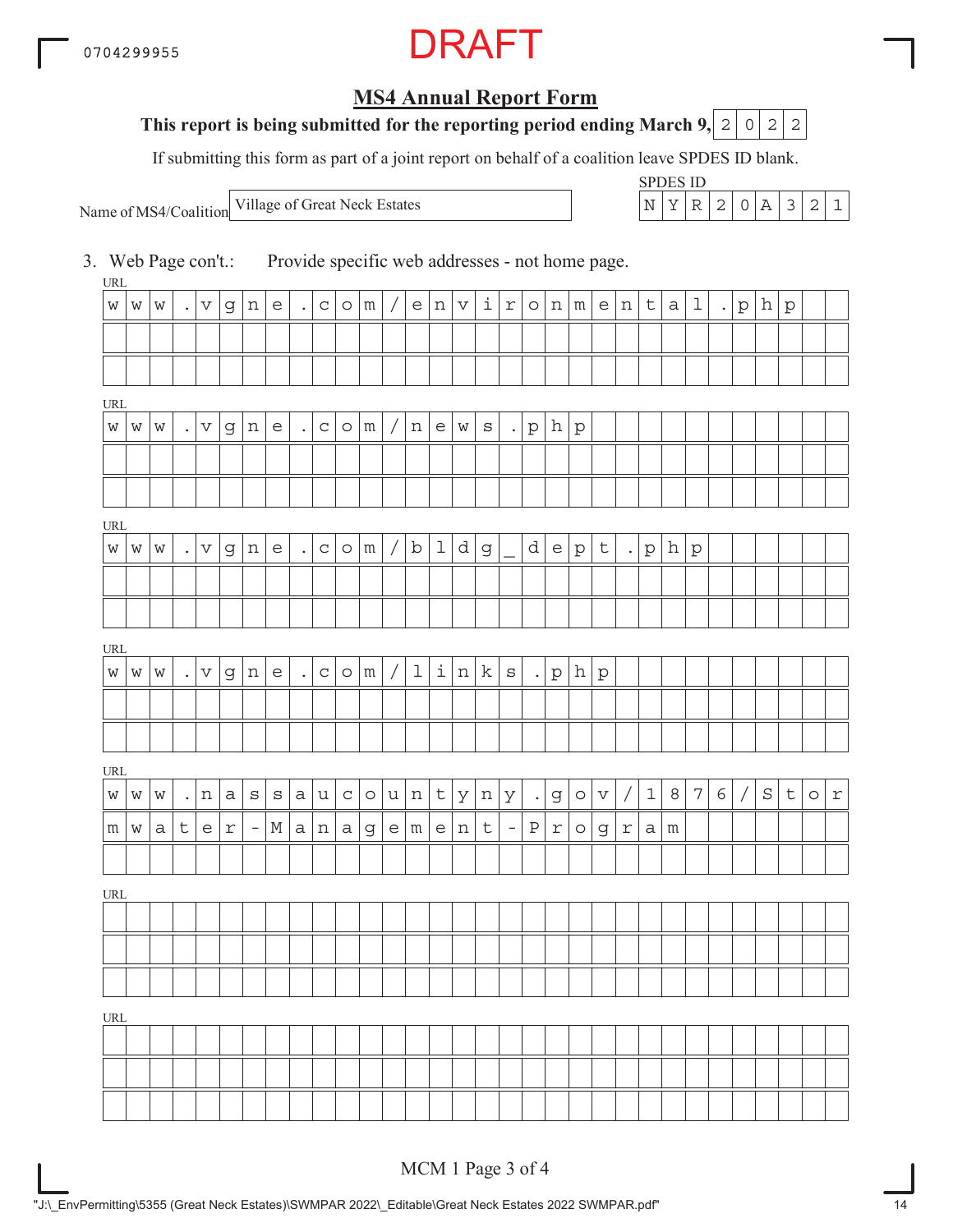### **MS4 Annual Report Form**

### **This report is being submitted for the reporting period ending March 9, 2 0 2 2**

If submitting this form as part of a joint report on behalf of a coalition leave SPDES ID blank.

SPDES ID

Name of MS4/Coalition

Village of Great Neck Estates  $\vert N \vert Y \vert R \vert 2 \vert 0 \vert A \vert 3 \vert 2 \vert 1$ 

#### **4. Evaluating Progress Toward Measurable Goals MCM 1**

Use this page to report on your progress and project plans toward achieving measurable goals identified in your Stormwater Management Program Plan (SWMPP), including requirements in Part III.C.1. Submit additional pages as needed.

#### **A. Briefly summarize the Measurable Goal identified in the SWMPP in this reporting period.**

The Village Public Education and Outreach program will be tailored to describe topics related to the impacts of stormwater discharges on local water bodies, pollutants of concern and their sources, and the steps that can be taken to reduce pollutants in stormwater runoff and non-stormwater discharges.

#### **B. Briefly summarize the observations that indicated the overall effectiveness of this Measurable Goal.**

The Village has chosen to evaluate the number of locations with information related to stormwater and/or pollution prevention as an indicator for measuring the overall effectiveness of the Village's compliance with the Public Education and Outreach program requirements. The Village has one kiosk at Village hall that contains information pertaining to stormwater.

#### **C. How many times was this observation measured or evaluated in this reporting period?**

*(ex.: samples/participants/events)* 1

#### **D. Has your MS4 made progress toward this Measurable Goal during this reporting period?**

 $\bullet$  Yes  $\circ$  No

**E.** Is your MS4 on schedule to meet the deadline set forth in the SWMPP?  $\bullet$  Yes  $\circ$  No

**F. Briefly summarize the stormwater activities planned to meet the goals of this MCM during the next reporting cycle (including an implementation schedule).**

The Village plans to continue evaluating the number of locations with information related to stormwater and/or pollution prevention as an indicator for measuring the overall effectiveness of the Village's compliance with the Public Education and Outreach program requirements in the next reporting cycle. The Village will continue to provide stormwater information throughout the next reporting period.

MCM 1 Page 4 of 4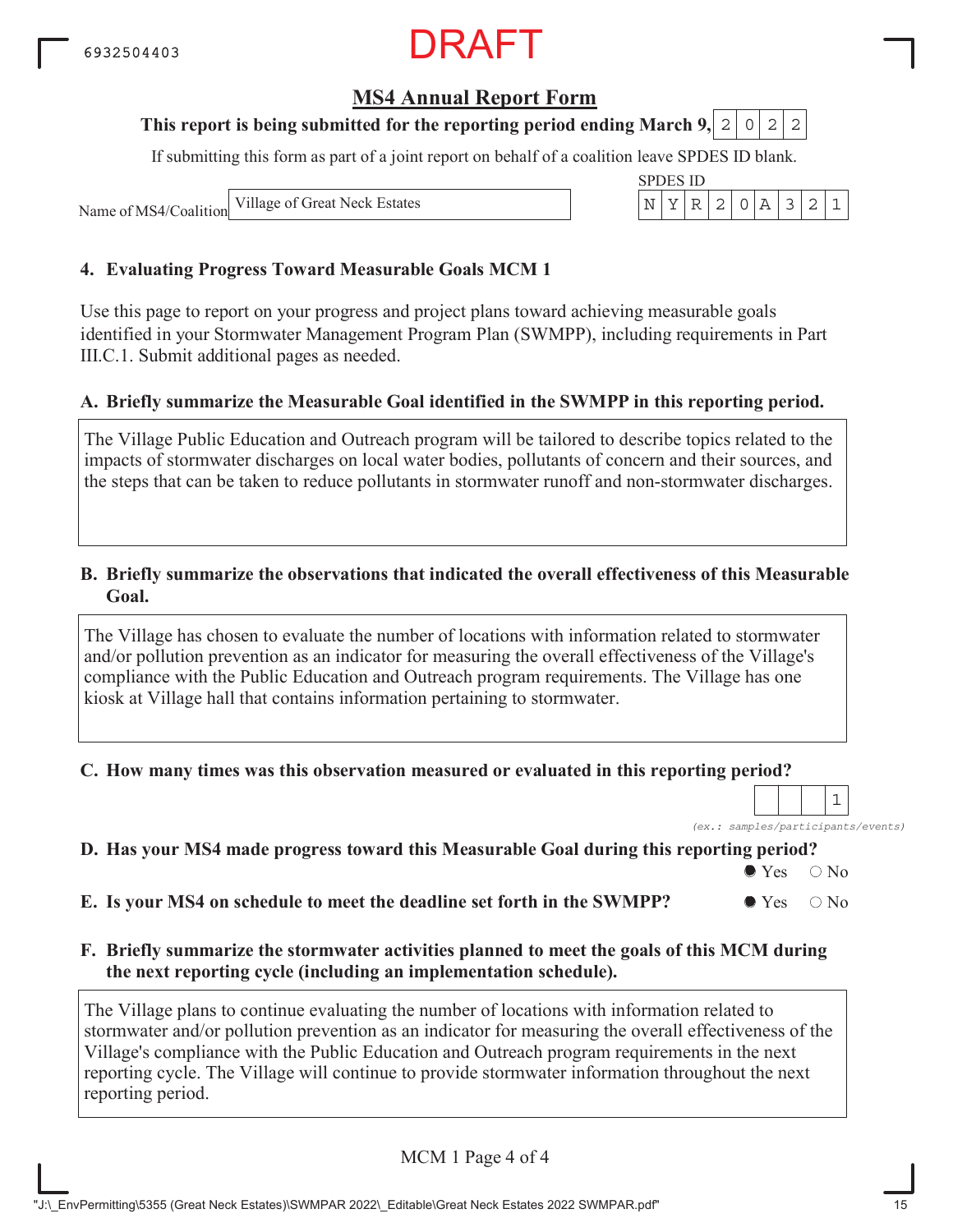## **MS4 Annual Report Form**

#### **This report is being submitted for the reporting period ending March 9,**  $2|0|2|2$

If submitting this form as part of a joint report on behalf of a coalition leave SPDES ID blank.

Name of MS4/Coalition

SPDES ID Village of Great Neck Estates N YR 2 0A 321

## **Minimum Control Measure 2. Public Involvement/Participation**

The information in this section is being reported (check one):

 $\bullet$  On behalf of an individual MS4

On behalf of a coalition

How many MS4s contributed to this report?

**1. What opportunities were provided for public participation in implementation, development, evaluation and improvement of the Stormwater Management Program (SWMP) Plan during this reporting period? Check all that apply:**

| Cleanup Events                     | # Events                                                                                           | $\mathbf 1$                      |
|------------------------------------|----------------------------------------------------------------------------------------------------|----------------------------------|
| Comments on SWMP Received          | # Comments                                                                                         | $\overline{0}$                   |
| • Community Hotlines               | $\sqrt{2}$<br>8<br>Phone#<br>6<br>8<br>5<br>1<br>4<br>$\overline{\phantom{0}}$                     | $\mathbf 2$<br>$\mathbf{3}$<br>8 |
| Phone#<br>$\overline{\phantom{a}}$ | $\epsilon$<br>5<br>$\mathbf 1$<br>7<br>Phone#<br>7<br>5<br>$\mathbf 1$<br>$\overline{\phantom{0}}$ | 5<br>$\mathfrak{Z}$<br>5         |
| Phone#<br>$\overline{\phantom{a}}$ | Phone#<br>$\qquad \qquad \blacksquare$                                                             | 3<br>$\mathbf 1$<br>$\mathbf{1}$ |
| Phone#<br>$\overline{\phantom{a}}$ | Phone $\#$<br>$\overline{\phantom{0}}$                                                             |                                  |
| Phone#<br>$\overline{\phantom{a}}$ | Phone#<br>$\overline{\phantom{0}}$                                                                 |                                  |
| Phone#<br>-                        | Phone#<br>$\qquad \qquad$                                                                          |                                  |
| • Community Meetings               | # Attendees                                                                                        | $\overline{2}$<br>5              |
| $\circ$ Plantings                  | Sq. Ft.                                                                                            |                                  |
| $\circ$ Storm Drain Markings       | $#$ Drains                                                                                         |                                  |
| ○ Stakeholder Meetings             | # Attendees                                                                                        |                                  |
| $\circ$ Volunteer Monitoring       | # Events                                                                                           |                                  |
| $\circ$ Other:                     |                                                                                                    |                                  |

#### **2. Was public notice of availability of this annual report and Stormwater Management Program (SWMP) Plan provided?**  $\bullet$  Yes  $\circ$  No

| Program (SWMP) Plan provided:                                                    | $\cup$ TCS | $\cup$ IND |
|----------------------------------------------------------------------------------|------------|------------|
| $#$ In List<br>$\circ$ List-Serve                                                |            |            |
| $\circ$ Newspaper Advertising<br># Days Run                                      |            |            |
| ○ TV/Radio Notices<br># Days Run                                                 |            |            |
| i 1 1 <br>$\bullet$ Other: $ V $<br>$\mathsf{a}$<br>$\mathsf{a}$<br>g<br>H <br>e |            |            |
| $\bullet$ Web Page URL: Enter URL(s) on the following two pages.                 |            |            |

| MCM 2 Page 1 of 6 |  |  |
|-------------------|--|--|
|-------------------|--|--|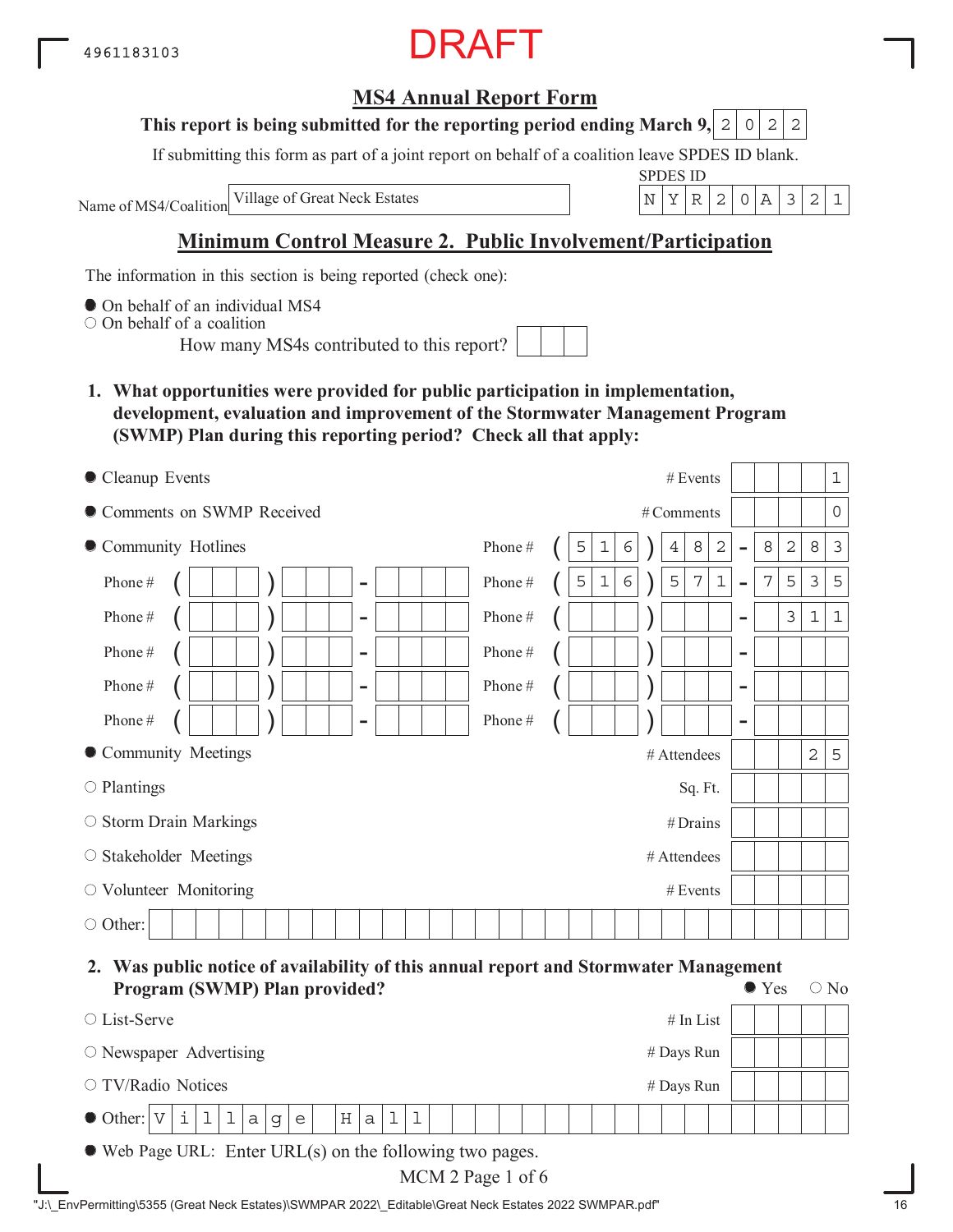

**This report is being submitted for the reporting period ending March 9,**  $0|2|2$ 

If submitting this form as part of a joint report on behalf of a coalition leave SPDES ID blank.

Name of MS4/Coalition

SPDES ID Village of Great Neck Estates  $\vert N \vert Y \vert R \vert 2 \vert 0 \vert A \vert 3 \vert 2 \vert 1$ 

### **2. URL(s) con't.:**

**Please provide specific address(es) where notice(s) can be accessed - not home page.**

| URL                                |              |  |  |  |  |  |  |  |  |  |  |  |  |  |  |  |
|------------------------------------|--------------|--|--|--|--|--|--|--|--|--|--|--|--|--|--|--|
|                                    |              |  |  |  |  |  |  |  |  |  |  |  |  |  |  |  |
|                                    |              |  |  |  |  |  |  |  |  |  |  |  |  |  |  |  |
|                                    |              |  |  |  |  |  |  |  |  |  |  |  |  |  |  |  |
| $\ensuremath{\mathsf{URL}}\xspace$ |              |  |  |  |  |  |  |  |  |  |  |  |  |  |  |  |
|                                    |              |  |  |  |  |  |  |  |  |  |  |  |  |  |  |  |
|                                    |              |  |  |  |  |  |  |  |  |  |  |  |  |  |  |  |
|                                    |              |  |  |  |  |  |  |  |  |  |  |  |  |  |  |  |
|                                    |              |  |  |  |  |  |  |  |  |  |  |  |  |  |  |  |
| URL                                |              |  |  |  |  |  |  |  |  |  |  |  |  |  |  |  |
|                                    |              |  |  |  |  |  |  |  |  |  |  |  |  |  |  |  |
|                                    |              |  |  |  |  |  |  |  |  |  |  |  |  |  |  |  |
|                                    |              |  |  |  |  |  |  |  |  |  |  |  |  |  |  |  |
| URL                                |              |  |  |  |  |  |  |  |  |  |  |  |  |  |  |  |
|                                    |              |  |  |  |  |  |  |  |  |  |  |  |  |  |  |  |
|                                    |              |  |  |  |  |  |  |  |  |  |  |  |  |  |  |  |
|                                    |              |  |  |  |  |  |  |  |  |  |  |  |  |  |  |  |
| URL                                |              |  |  |  |  |  |  |  |  |  |  |  |  |  |  |  |
|                                    |              |  |  |  |  |  |  |  |  |  |  |  |  |  |  |  |
|                                    |              |  |  |  |  |  |  |  |  |  |  |  |  |  |  |  |
|                                    |              |  |  |  |  |  |  |  |  |  |  |  |  |  |  |  |
| URL                                |              |  |  |  |  |  |  |  |  |  |  |  |  |  |  |  |
|                                    |              |  |  |  |  |  |  |  |  |  |  |  |  |  |  |  |
|                                    | $\mathbf{I}$ |  |  |  |  |  |  |  |  |  |  |  |  |  |  |  |
|                                    |              |  |  |  |  |  |  |  |  |  |  |  |  |  |  |  |
| $\ensuremath{\mathsf{URL}}\xspace$ |              |  |  |  |  |  |  |  |  |  |  |  |  |  |  |  |
|                                    |              |  |  |  |  |  |  |  |  |  |  |  |  |  |  |  |
|                                    |              |  |  |  |  |  |  |  |  |  |  |  |  |  |  |  |
|                                    |              |  |  |  |  |  |  |  |  |  |  |  |  |  |  |  |
|                                    |              |  |  |  |  |  |  |  |  |  |  |  |  |  |  |  |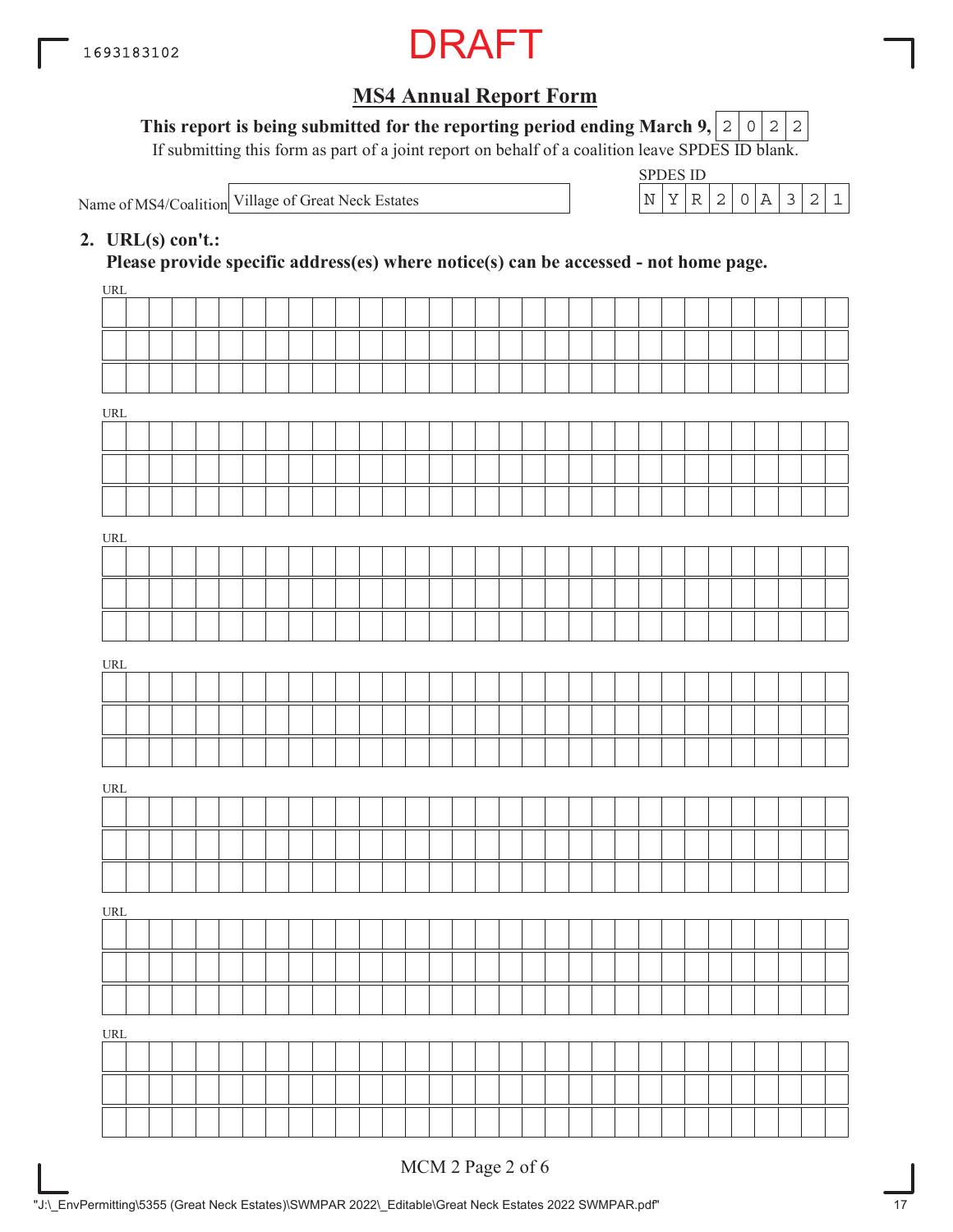

#### This report is being submitted for the reporting period ending March 9,  $|2|0|2|2$

If submitting this form as part of a joint report on behalf of a coalition leave SPDES ID blank.

Name of MS4/Coalition



#### **2. URL(s) con't.:**

**Please provide specific address(es) where notices can be accessed - not home page.**

| $\underline{\text{URL}}$           |  |  |  |  |  |  |  |  |  |  |  |  |  |  |  |  |
|------------------------------------|--|--|--|--|--|--|--|--|--|--|--|--|--|--|--|--|
|                                    |  |  |  |  |  |  |  |  |  |  |  |  |  |  |  |  |
|                                    |  |  |  |  |  |  |  |  |  |  |  |  |  |  |  |  |
|                                    |  |  |  |  |  |  |  |  |  |  |  |  |  |  |  |  |
|                                    |  |  |  |  |  |  |  |  |  |  |  |  |  |  |  |  |
| URL                                |  |  |  |  |  |  |  |  |  |  |  |  |  |  |  |  |
|                                    |  |  |  |  |  |  |  |  |  |  |  |  |  |  |  |  |
|                                    |  |  |  |  |  |  |  |  |  |  |  |  |  |  |  |  |
|                                    |  |  |  |  |  |  |  |  |  |  |  |  |  |  |  |  |
| URL                                |  |  |  |  |  |  |  |  |  |  |  |  |  |  |  |  |
|                                    |  |  |  |  |  |  |  |  |  |  |  |  |  |  |  |  |
|                                    |  |  |  |  |  |  |  |  |  |  |  |  |  |  |  |  |
|                                    |  |  |  |  |  |  |  |  |  |  |  |  |  |  |  |  |
| $\ensuremath{\text{URL}}\xspace$   |  |  |  |  |  |  |  |  |  |  |  |  |  |  |  |  |
|                                    |  |  |  |  |  |  |  |  |  |  |  |  |  |  |  |  |
|                                    |  |  |  |  |  |  |  |  |  |  |  |  |  |  |  |  |
|                                    |  |  |  |  |  |  |  |  |  |  |  |  |  |  |  |  |
|                                    |  |  |  |  |  |  |  |  |  |  |  |  |  |  |  |  |
| URL                                |  |  |  |  |  |  |  |  |  |  |  |  |  |  |  |  |
|                                    |  |  |  |  |  |  |  |  |  |  |  |  |  |  |  |  |
|                                    |  |  |  |  |  |  |  |  |  |  |  |  |  |  |  |  |
|                                    |  |  |  |  |  |  |  |  |  |  |  |  |  |  |  |  |
| $\ensuremath{\mathsf{URL}}\xspace$ |  |  |  |  |  |  |  |  |  |  |  |  |  |  |  |  |
|                                    |  |  |  |  |  |  |  |  |  |  |  |  |  |  |  |  |
|                                    |  |  |  |  |  |  |  |  |  |  |  |  |  |  |  |  |
|                                    |  |  |  |  |  |  |  |  |  |  |  |  |  |  |  |  |
|                                    |  |  |  |  |  |  |  |  |  |  |  |  |  |  |  |  |
| $\underline{\text{URL}}$           |  |  |  |  |  |  |  |  |  |  |  |  |  |  |  |  |
|                                    |  |  |  |  |  |  |  |  |  |  |  |  |  |  |  |  |
|                                    |  |  |  |  |  |  |  |  |  |  |  |  |  |  |  |  |
|                                    |  |  |  |  |  |  |  |  |  |  |  |  |  |  |  |  |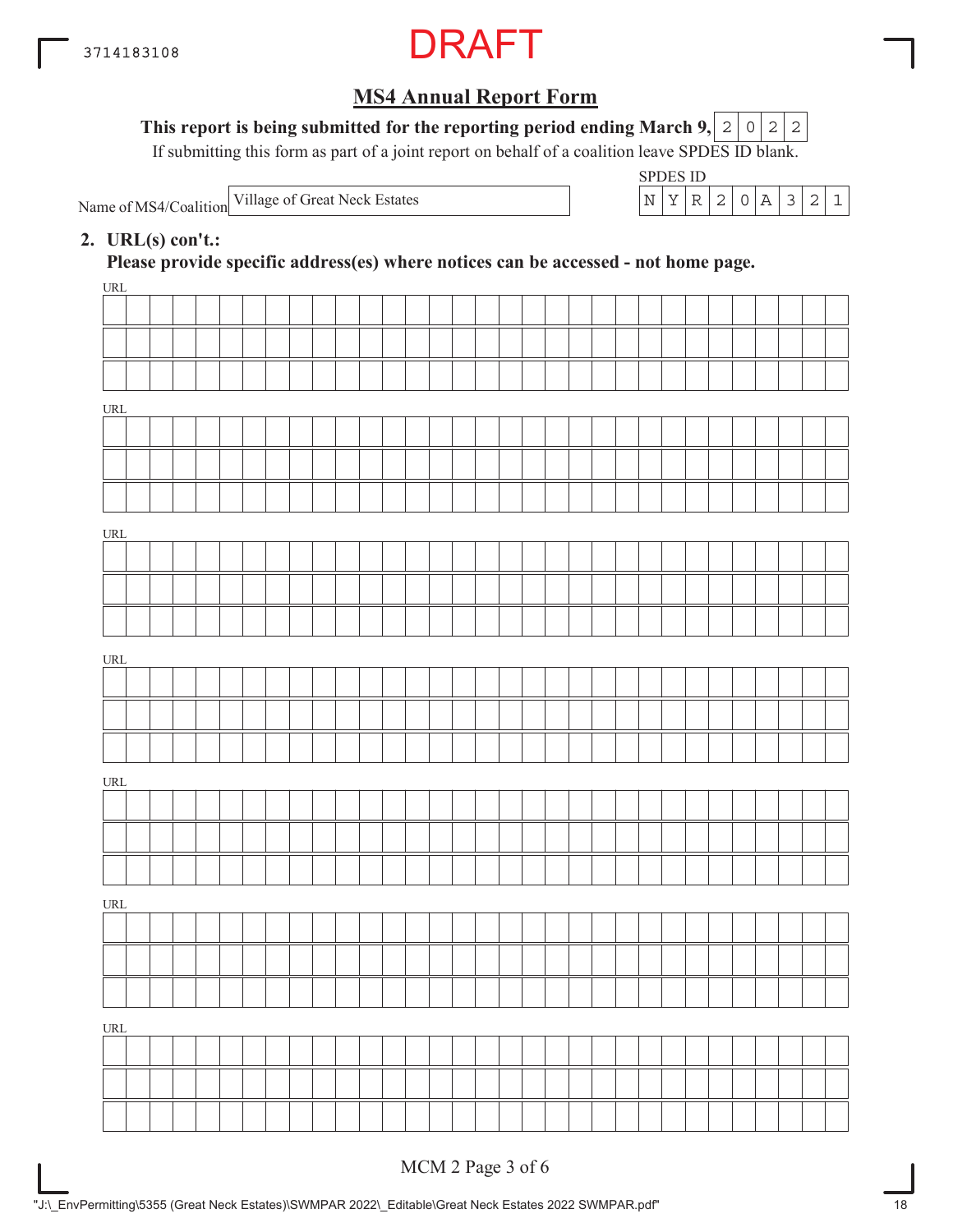**MS4 Annual Report Form**

**This report is being submitted for the reporting period ending March 9, 2 0 2 2** 

If submitting this form as part of a joint report on behalf of a coalition leave SPDES ID blank.

| <b>SPDES ID</b><br>Village of Great Neck Estates<br>2<br>Y<br>2<br>$\circ$<br> A <br>$\mathcal{S}$<br>$\mathbf 1$<br>N<br>$\mathbb R$<br>Name of MS4/Coalition<br>3. Where can the public access copies of this annual report, Stormwater Management<br>Program SWMP) Plan and submit comments on those documents?<br>Enter address/contact info and select radio button to indicate which document is available and<br>whether comments may be submitted at that location. Submit additional pages as needed.<br>• MS4/Coalition Office<br>• SWMP Plan • Comments<br>● Annual Report<br>Department<br>i<br>$\mathbf f$<br>$\overline{V}$<br>G<br>$\mathbf{E}% _{0}$<br>1<br>$\mathbb N$<br>k<br>1<br>t<br>$\mathsf t$<br>$\mathsf t$<br>$\mathsf{e}% _{0}\left( \mathsf{e}\right)$<br>$\mathsf C$<br>$\mathsf{e}% _{0}\left( \mathsf{e}\right)$<br>$\rm s$<br>а<br>$\mathsf g$<br>$\mathop{\rm e}\nolimits$<br>$\circ$<br>$\rm s$<br>a<br>r<br>e<br>a<br><b>Address</b><br>i<br>$\overline{4}$<br>G<br>t.<br>$\mathbb D$<br>$\mathsf{a}$<br>$\epsilon$<br>W<br>$\mbox{a}$<br>У<br>$\Upsilon$<br>$\triangledown$<br>$\mathsf{e}% _{t}\left( t\right)$<br>City<br>Zip<br>G<br>k<br>$\mathbf{1}$<br>$\mathbf{2}$<br>$\mathbf 1$<br>$\mathsf{O}$<br>$\mathbf 1$<br>$\mathsf t$<br>$\rm N$<br>$\mathbb N$<br>Υ<br>$\mathsf C$<br>$\Upsilon$<br>a<br>$\mathop{\rm e}\nolimits$<br>е<br>Phone<br>$\mathbf{2}$<br>5<br>$\epsilon$<br>$\overline{4}$<br>8<br>8<br>2<br>8<br>3<br>$\mathbf 1$<br>$\blacksquare$<br>O Library<br>Address<br>○ Annual Report<br>○ SWMP Plan<br>○ Comments<br>City<br>Zip<br>Phone<br>○ Annual Report<br>○ SWMP Plan<br>$\circ$ Comments<br>○ Other<br><b>Address</b><br>City<br>Zip<br>Phone<br>$\mathcal{V}$<br>● Annual Report<br>○ SWMP Plan<br>○ Comments<br>● Web Page URL:<br>Please provide specific address of page where report can be accessed - not home page. |  |  |  |  |  |  |  |  |  |  |  |  |
|------------------------------------------------------------------------------------------------------------------------------------------------------------------------------------------------------------------------------------------------------------------------------------------------------------------------------------------------------------------------------------------------------------------------------------------------------------------------------------------------------------------------------------------------------------------------------------------------------------------------------------------------------------------------------------------------------------------------------------------------------------------------------------------------------------------------------------------------------------------------------------------------------------------------------------------------------------------------------------------------------------------------------------------------------------------------------------------------------------------------------------------------------------------------------------------------------------------------------------------------------------------------------------------------------------------------------------------------------------------------------------------------------------------------------------------------------------------------------------------------------------------------------------------------------------------------------------------------------------------------------------------------------------------------------------------------------------------------------------------------------------------------------------------------------------------------------------------------------------------------------------------------|--|--|--|--|--|--|--|--|--|--|--|--|
|                                                                                                                                                                                                                                                                                                                                                                                                                                                                                                                                                                                                                                                                                                                                                                                                                                                                                                                                                                                                                                                                                                                                                                                                                                                                                                                                                                                                                                                                                                                                                                                                                                                                                                                                                                                                                                                                                                |  |  |  |  |  |  |  |  |  |  |  |  |
|                                                                                                                                                                                                                                                                                                                                                                                                                                                                                                                                                                                                                                                                                                                                                                                                                                                                                                                                                                                                                                                                                                                                                                                                                                                                                                                                                                                                                                                                                                                                                                                                                                                                                                                                                                                                                                                                                                |  |  |  |  |  |  |  |  |  |  |  |  |
|                                                                                                                                                                                                                                                                                                                                                                                                                                                                                                                                                                                                                                                                                                                                                                                                                                                                                                                                                                                                                                                                                                                                                                                                                                                                                                                                                                                                                                                                                                                                                                                                                                                                                                                                                                                                                                                                                                |  |  |  |  |  |  |  |  |  |  |  |  |
|                                                                                                                                                                                                                                                                                                                                                                                                                                                                                                                                                                                                                                                                                                                                                                                                                                                                                                                                                                                                                                                                                                                                                                                                                                                                                                                                                                                                                                                                                                                                                                                                                                                                                                                                                                                                                                                                                                |  |  |  |  |  |  |  |  |  |  |  |  |
|                                                                                                                                                                                                                                                                                                                                                                                                                                                                                                                                                                                                                                                                                                                                                                                                                                                                                                                                                                                                                                                                                                                                                                                                                                                                                                                                                                                                                                                                                                                                                                                                                                                                                                                                                                                                                                                                                                |  |  |  |  |  |  |  |  |  |  |  |  |
|                                                                                                                                                                                                                                                                                                                                                                                                                                                                                                                                                                                                                                                                                                                                                                                                                                                                                                                                                                                                                                                                                                                                                                                                                                                                                                                                                                                                                                                                                                                                                                                                                                                                                                                                                                                                                                                                                                |  |  |  |  |  |  |  |  |  |  |  |  |
|                                                                                                                                                                                                                                                                                                                                                                                                                                                                                                                                                                                                                                                                                                                                                                                                                                                                                                                                                                                                                                                                                                                                                                                                                                                                                                                                                                                                                                                                                                                                                                                                                                                                                                                                                                                                                                                                                                |  |  |  |  |  |  |  |  |  |  |  |  |
|                                                                                                                                                                                                                                                                                                                                                                                                                                                                                                                                                                                                                                                                                                                                                                                                                                                                                                                                                                                                                                                                                                                                                                                                                                                                                                                                                                                                                                                                                                                                                                                                                                                                                                                                                                                                                                                                                                |  |  |  |  |  |  |  |  |  |  |  |  |
|                                                                                                                                                                                                                                                                                                                                                                                                                                                                                                                                                                                                                                                                                                                                                                                                                                                                                                                                                                                                                                                                                                                                                                                                                                                                                                                                                                                                                                                                                                                                                                                                                                                                                                                                                                                                                                                                                                |  |  |  |  |  |  |  |  |  |  |  |  |
|                                                                                                                                                                                                                                                                                                                                                                                                                                                                                                                                                                                                                                                                                                                                                                                                                                                                                                                                                                                                                                                                                                                                                                                                                                                                                                                                                                                                                                                                                                                                                                                                                                                                                                                                                                                                                                                                                                |  |  |  |  |  |  |  |  |  |  |  |  |
|                                                                                                                                                                                                                                                                                                                                                                                                                                                                                                                                                                                                                                                                                                                                                                                                                                                                                                                                                                                                                                                                                                                                                                                                                                                                                                                                                                                                                                                                                                                                                                                                                                                                                                                                                                                                                                                                                                |  |  |  |  |  |  |  |  |  |  |  |  |
|                                                                                                                                                                                                                                                                                                                                                                                                                                                                                                                                                                                                                                                                                                                                                                                                                                                                                                                                                                                                                                                                                                                                                                                                                                                                                                                                                                                                                                                                                                                                                                                                                                                                                                                                                                                                                                                                                                |  |  |  |  |  |  |  |  |  |  |  |  |
|                                                                                                                                                                                                                                                                                                                                                                                                                                                                                                                                                                                                                                                                                                                                                                                                                                                                                                                                                                                                                                                                                                                                                                                                                                                                                                                                                                                                                                                                                                                                                                                                                                                                                                                                                                                                                                                                                                |  |  |  |  |  |  |  |  |  |  |  |  |
|                                                                                                                                                                                                                                                                                                                                                                                                                                                                                                                                                                                                                                                                                                                                                                                                                                                                                                                                                                                                                                                                                                                                                                                                                                                                                                                                                                                                                                                                                                                                                                                                                                                                                                                                                                                                                                                                                                |  |  |  |  |  |  |  |  |  |  |  |  |
|                                                                                                                                                                                                                                                                                                                                                                                                                                                                                                                                                                                                                                                                                                                                                                                                                                                                                                                                                                                                                                                                                                                                                                                                                                                                                                                                                                                                                                                                                                                                                                                                                                                                                                                                                                                                                                                                                                |  |  |  |  |  |  |  |  |  |  |  |  |
|                                                                                                                                                                                                                                                                                                                                                                                                                                                                                                                                                                                                                                                                                                                                                                                                                                                                                                                                                                                                                                                                                                                                                                                                                                                                                                                                                                                                                                                                                                                                                                                                                                                                                                                                                                                                                                                                                                |  |  |  |  |  |  |  |  |  |  |  |  |
|                                                                                                                                                                                                                                                                                                                                                                                                                                                                                                                                                                                                                                                                                                                                                                                                                                                                                                                                                                                                                                                                                                                                                                                                                                                                                                                                                                                                                                                                                                                                                                                                                                                                                                                                                                                                                                                                                                |  |  |  |  |  |  |  |  |  |  |  |  |
|                                                                                                                                                                                                                                                                                                                                                                                                                                                                                                                                                                                                                                                                                                                                                                                                                                                                                                                                                                                                                                                                                                                                                                                                                                                                                                                                                                                                                                                                                                                                                                                                                                                                                                                                                                                                                                                                                                |  |  |  |  |  |  |  |  |  |  |  |  |
|                                                                                                                                                                                                                                                                                                                                                                                                                                                                                                                                                                                                                                                                                                                                                                                                                                                                                                                                                                                                                                                                                                                                                                                                                                                                                                                                                                                                                                                                                                                                                                                                                                                                                                                                                                                                                                                                                                |  |  |  |  |  |  |  |  |  |  |  |  |
|                                                                                                                                                                                                                                                                                                                                                                                                                                                                                                                                                                                                                                                                                                                                                                                                                                                                                                                                                                                                                                                                                                                                                                                                                                                                                                                                                                                                                                                                                                                                                                                                                                                                                                                                                                                                                                                                                                |  |  |  |  |  |  |  |  |  |  |  |  |
|                                                                                                                                                                                                                                                                                                                                                                                                                                                                                                                                                                                                                                                                                                                                                                                                                                                                                                                                                                                                                                                                                                                                                                                                                                                                                                                                                                                                                                                                                                                                                                                                                                                                                                                                                                                                                                                                                                |  |  |  |  |  |  |  |  |  |  |  |  |
|                                                                                                                                                                                                                                                                                                                                                                                                                                                                                                                                                                                                                                                                                                                                                                                                                                                                                                                                                                                                                                                                                                                                                                                                                                                                                                                                                                                                                                                                                                                                                                                                                                                                                                                                                                                                                                                                                                |  |  |  |  |  |  |  |  |  |  |  |  |
|                                                                                                                                                                                                                                                                                                                                                                                                                                                                                                                                                                                                                                                                                                                                                                                                                                                                                                                                                                                                                                                                                                                                                                                                                                                                                                                                                                                                                                                                                                                                                                                                                                                                                                                                                                                                                                                                                                |  |  |  |  |  |  |  |  |  |  |  |  |
|                                                                                                                                                                                                                                                                                                                                                                                                                                                                                                                                                                                                                                                                                                                                                                                                                                                                                                                                                                                                                                                                                                                                                                                                                                                                                                                                                                                                                                                                                                                                                                                                                                                                                                                                                                                                                                                                                                |  |  |  |  |  |  |  |  |  |  |  |  |
|                                                                                                                                                                                                                                                                                                                                                                                                                                                                                                                                                                                                                                                                                                                                                                                                                                                                                                                                                                                                                                                                                                                                                                                                                                                                                                                                                                                                                                                                                                                                                                                                                                                                                                                                                                                                                                                                                                |  |  |  |  |  |  |  |  |  |  |  |  |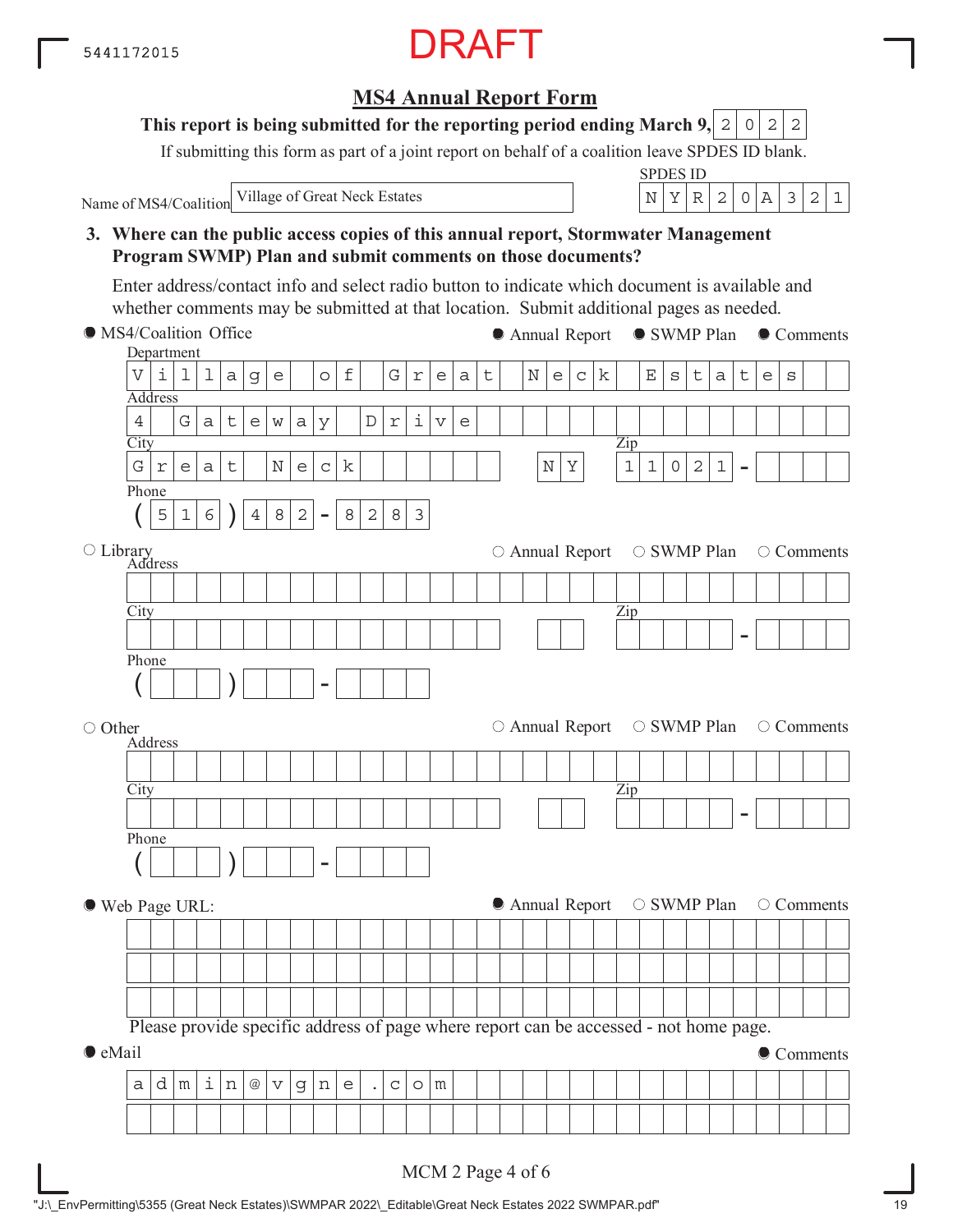## **MS4 Annual Report Form** SPDES ID If submitting this form as part of a joint report on behalf of a coalition leave SPDES ID blank. Name of MS4/Coalition If submitting a report for single MS4, answer 5.a.. If submitting a joint report, answer 5.b.. **This report is being submitted for the reporting period ending March 9, 2 0 2 2 4.a. If this report was made available on the internet, what date was it posted?** Leave blank if this report was not posted on the internet. **4.b. For how many days was/will this report be posted?** Village of Great Neck Estates N YR 2 0A 321

| 5.a. Was an Annual Report public meeting held in this reporting period? |  | $\circ$ Yes $\bullet$ No |  |
|-------------------------------------------------------------------------|--|--------------------------|--|
| If Yes, what was the date of the meeting?                               |  |                          |  |
| If No, is one planned?                                                  |  | $\circ$ Yes $\bullet$ No |  |

**5.b. Was an Annual Report public meeting held for all MS4s contributing to this report during this reporting period?**  $\bigcirc$  Yes  $\bigcirc$  No

| If No, is one planned for each?                                                                                   | $\bigcirc$ Yes $\bigcirc$ No |  |
|-------------------------------------------------------------------------------------------------------------------|------------------------------|--|
| 6. Were comments received during this reporting period?<br>If Yes, attach comments, responses and changes made to | $\bigcirc$ Yes $\bigcirc$ No |  |
| SWMP in response to comments to this report.                                                                      |                              |  |

MCM 2 Page 5 of 6 "J:\\_EnvPermitting\5355 (Great Neck Estates)\SWMPAR 2022\\_Editable\Great Neck Estates 2022 SWMPAR.pdf" 20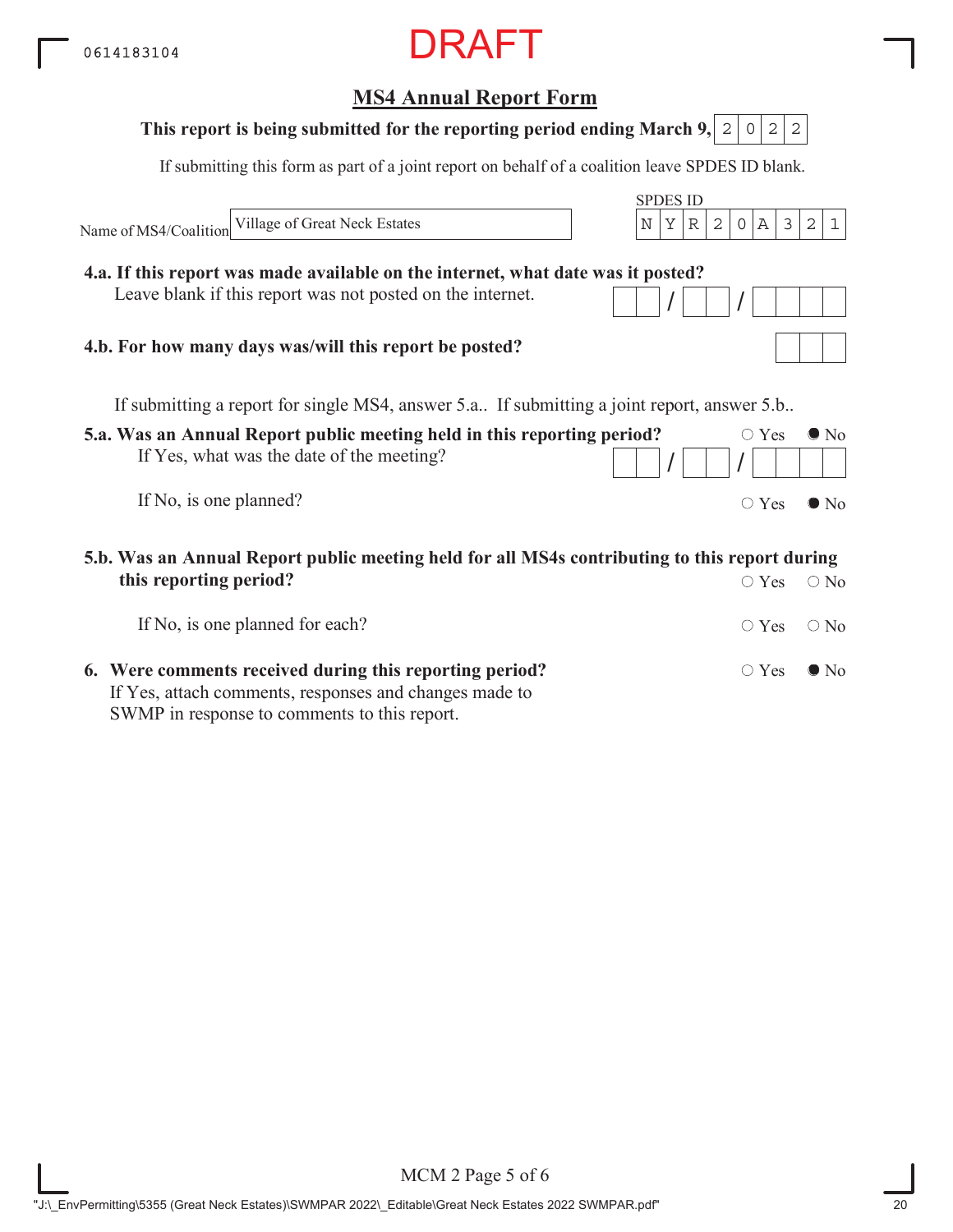## **MS4 Annual Report Form**

### **This report is being submitted for the reporting period ending March 9, 2 0 2 2**

If submitting this form as part of a joint report on behalf of a coalition leave SPDES ID blank.

SPDES ID

Name of MS4/Coalition Village of Great Neck Estates  $\vert N \vert Y \vert R \vert 2 \vert 0 \vert A \vert 3 \vert 2 \vert 1$ 

#### **7. Evaluating Progress Toward Measurable Goals MCM 2**

Use this page to report on your progress and project plans toward achieving measurable goals identified in your Stormwater Management Program Plan (SWMPP), including requirements in Part III.C.1. Submit additional pages as needed.

#### **A. Briefly summarize the Measurable Goal identified in the SWMPP in this reporting period.**

The Village Public Involvement and Participation program will incorporate stewardship activities that help to reduce pollutants of concern and encourage the general public, residents and businesses to become involved in stormwater management and environmental stewardship events.

#### **B. Briefly summarize the observations that indicated the overall effectiveness of this Measurable Goal.**

The Village has chosen to evaluate the number of comments received on the Stormwater Management Program as an indicator for measuring the overall effectiveness of the Village's compliance with the Public Involvement and Participation program requirements. There were no comments submitted to the Village in this reporting cycle. The Village continues to make the Stormwater Management Program Plan documents available for public review and comment.

#### **C. How many times was this observation measured or evaluated in this reporting period?**

*(ex.: samples/participants/events)* 1

**D. Has your MS4 made progress toward this measurable goal during this reporting period?**

 $\bullet$  Yes  $\circ$  No

**E. Is your MS4 on schedule to meet the deadline set forth in the SWMPP?**

 $\bullet$  Yes  $\circ$  No

#### **F. Briefly summarize the stormwater activities planned to meet the goals of this MCM during the next reporting cycle (including an implementation schedule).**

The Village has chosen to evaluate the number of comments received on the Stormwater Management Program as an indicator for measuring the overall effectiveness of the Village's compliance with the Public Involvement and Participation program requirements. There were no comments submitted to the Village in this reporting cycle. The Village continues to make the Stormwater Management Program Plan documents available for public review and comment.

MCM 2 Page 6 of 6

"J:\\_EnvPermitting\5355 (Great Neck Estates)\SWMPAR 2022\\_Editable\Great Neck Estates 2022 SWMPAR.pdf" 21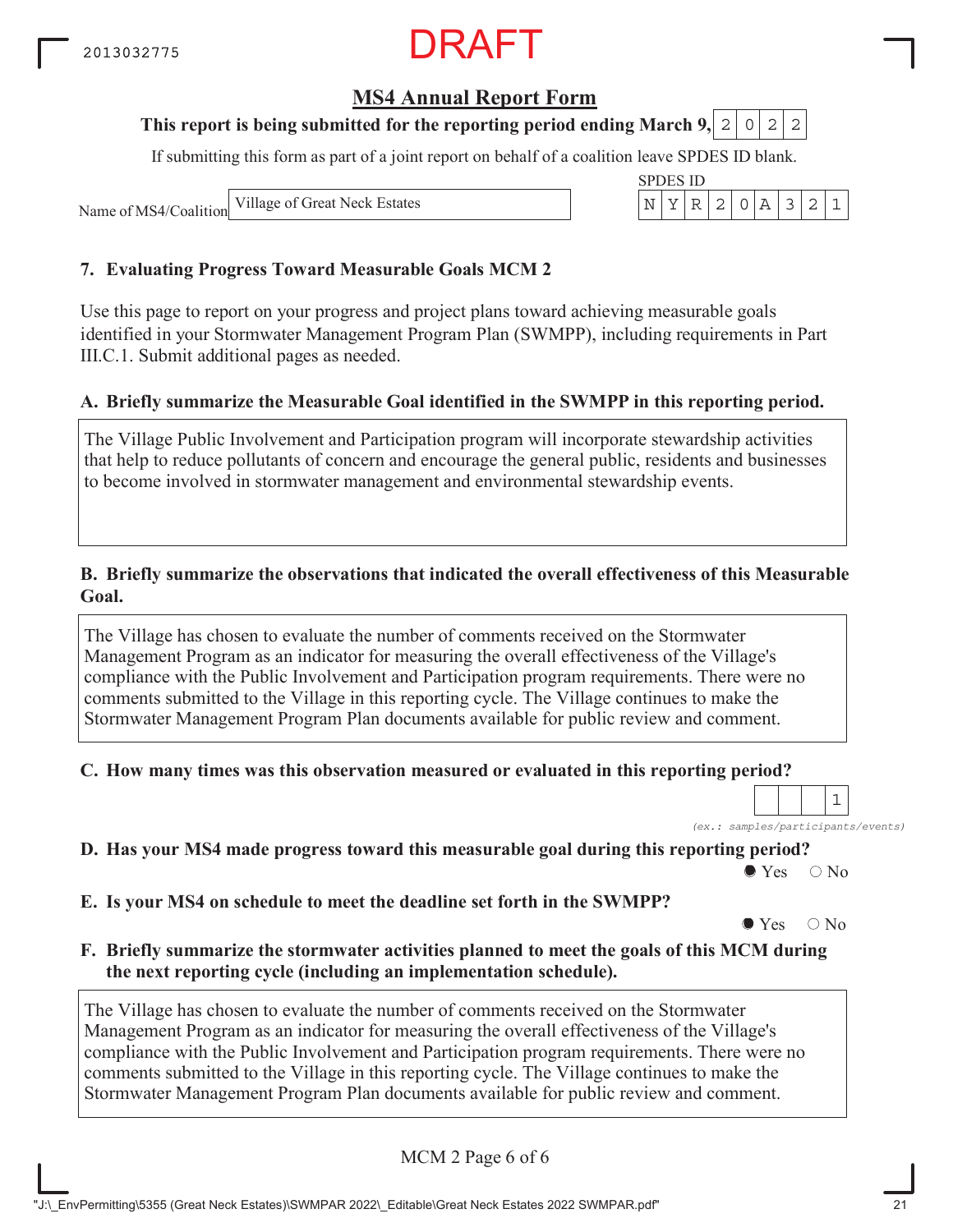| "J:\ EnvPermitting\5355 (Great Neck Estates)\SWMPAR 2022\ Editable\Great Neck Estates 2022 SWMPAR.pdf" |  |  |
|--------------------------------------------------------------------------------------------------------|--|--|
|                                                                                                        |  |  |

DRAFT

#### This report is being submitted for the reporting period ending March 9,  $|2|0|2|2$

If submitting this form as part of a joint report on behalf of a coalition leave SPDES ID blank.

SPDES ID

 $1|8|#$ 

 $1 \, | \, 0 \, | \, 0 \, | \, 0$ 

0

Name of MS4/Coalition Village of Great Neck Estates  $\vert N \vert Y \vert R \vert 2 \vert 0 \vert A \vert 3 \vert 2 \vert 1$ 

### **Minimum Control Measure 3. Illicit Discharge Detection and Elimination**

The information in this section is being reported (check one):

- $\bullet$  On behalf of an individual MS4
- On behalf of a coalition

How many MS4s contributed to this report?

- **1. Enter the number and approx. percent of outfalls mapped:**
- **2. How many of these outfalls have been screened for dry weather discharges during this reporting period (outfall reconnaissance inventory)?**
- **3.a.What types of generating sites/sewersheds were targeted for inspection during this reporting period?**

| ○ Auto Recyclers                   | ● Landscaping (Irrigation)        |
|------------------------------------|-----------------------------------|
| <b>• Building Maintenance</b>      | $\bigcirc$ Marinas                |
| ○ Churches                         | $\circ$ Metal Plateing Operations |
| ○ Commercial Carwashes             | Outdoor Fluid Storage             |
| O Commercial Laundry/Dry Cleaners  | O Parking Lot Maintenance         |
| O Construction Vehicle Washouts    | $\bigcirc$ Printing               |
| ○ Cross-Connections                | $\circ$ Residential Carwashing    |
| ○ Distribution Centers             | $\bigcirc$ Restaurants            |
| $\circ$ Food Processing Facilities | ○ Schools and Universities        |
| O Garbage Truck Washouts           | • Septic Maintenance              |
| $\circ$ Hospitals                  | Swimming Pools                    |
| O Improper RV Waste Disposal       | $\circ$ Vehicle Fueling           |
| O Industrial Process Water         | ● Vehicle Maint./Repair Shops     |
| ○ Other:                           | ○ None                            |
|                                    |                                   |
| Sewersheds:<br>O                   |                                   |
|                                    |                                   |
|                                    | MCM 3 Page 1 of 4                 |

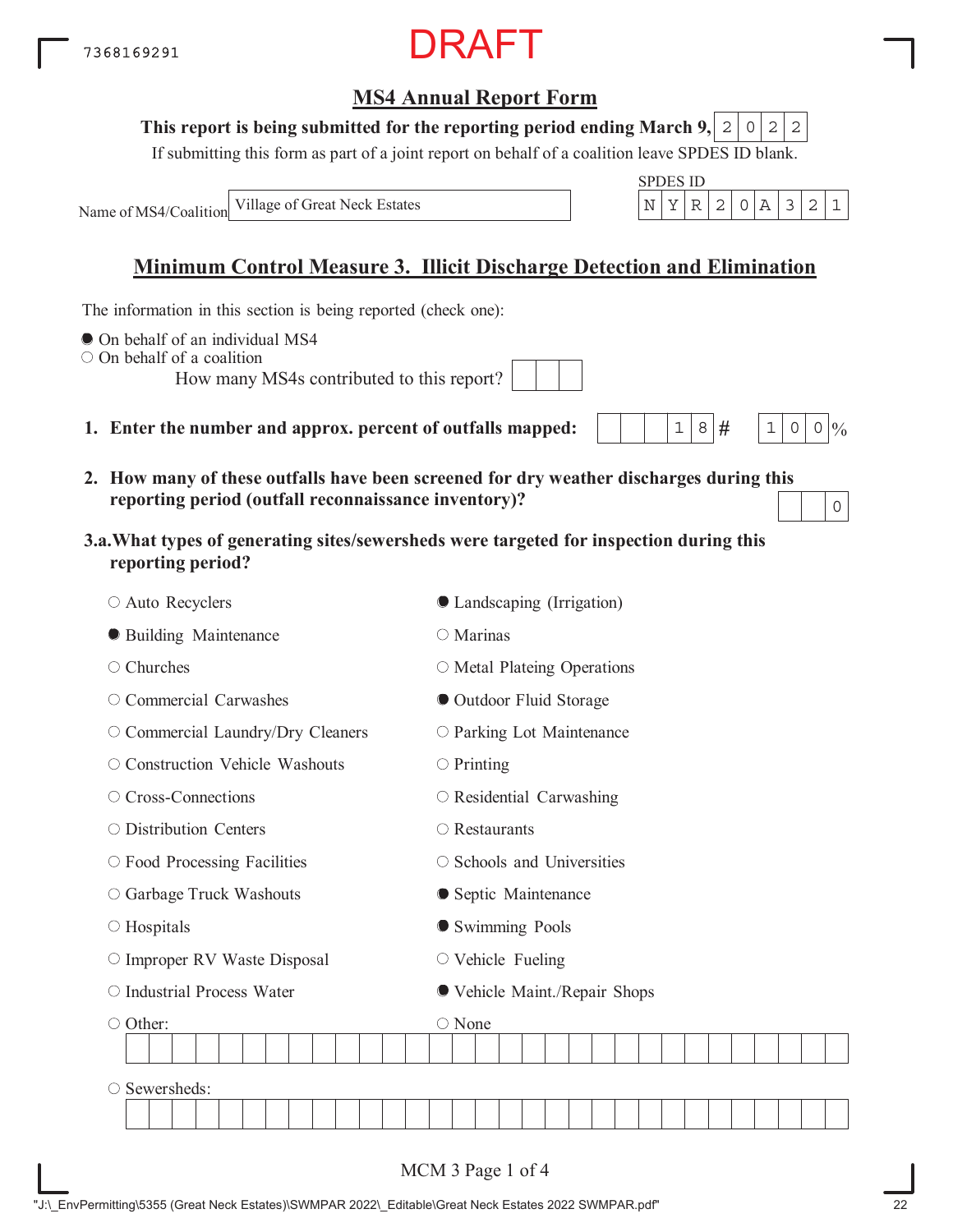#### This report is being submitted for the reporting period ending March 9,  $\mid$  2  $\mid$  0  $\mid$  2  $\mid$  2

If submitting this form as part of a joint report on behalf of a coalition leave SPDES ID blank.

SPDES ID Name of MS4/Coalition **3.b.What types of illicit discharges have been found during this reporting period?** Broken Lines From Sanitary Sewer O Cross Connections  $\circ$  Failing Septic Systems Floor Drains Connected To Storm Sewers  $\circ$  Illegal Dumping Other:  $\circ$  Industrial Connections  $\bigcirc$  Inflow/Infiltration  $\circ$  Pump Station Failure O Sanitary Sewer Overflows  $\circ$  Straight Pipe Sewer Discharges ● None Village of Great Neck Estates  $\vert N \vert Y \vert R \vert 2 \vert 0 \vert A \vert 3 \vert 2 \vert 1$ 

- **4. How many illicit discharges/potential illegal connections have been detected during this reporting period?**
- **5. How many illicit discharges have been confirmed during this reporting period?**
- **6. How many illicit discharges/illegal connections have been eliminated during this reporting period?** 0
- **7. Has the storm sewershed mapping been completed in this reporting period?** If No, approximately what percent was completed in this reporting period?
- **8. Is the above information available in GIS? Is this information available on the web?** If Yes, provide URL(s):

URL Please provide specific address of page where map(s) can be accessed - not home page.

| URL |  |  |  |  |  |  |  |  |  |  |  |  |  |  |  |  |
|-----|--|--|--|--|--|--|--|--|--|--|--|--|--|--|--|--|
|     |  |  |  |  |  |  |  |  |  |  |  |  |  |  |  |  |
|     |  |  |  |  |  |  |  |  |  |  |  |  |  |  |  |  |
|     |  |  |  |  |  |  |  |  |  |  |  |  |  |  |  |  |

 $\bullet$  Yes  $\circ$  No

 $\circ$  Yes  $\bullet$  No

 $\circ$  Yes  $\bullet$  No

**%**

0

0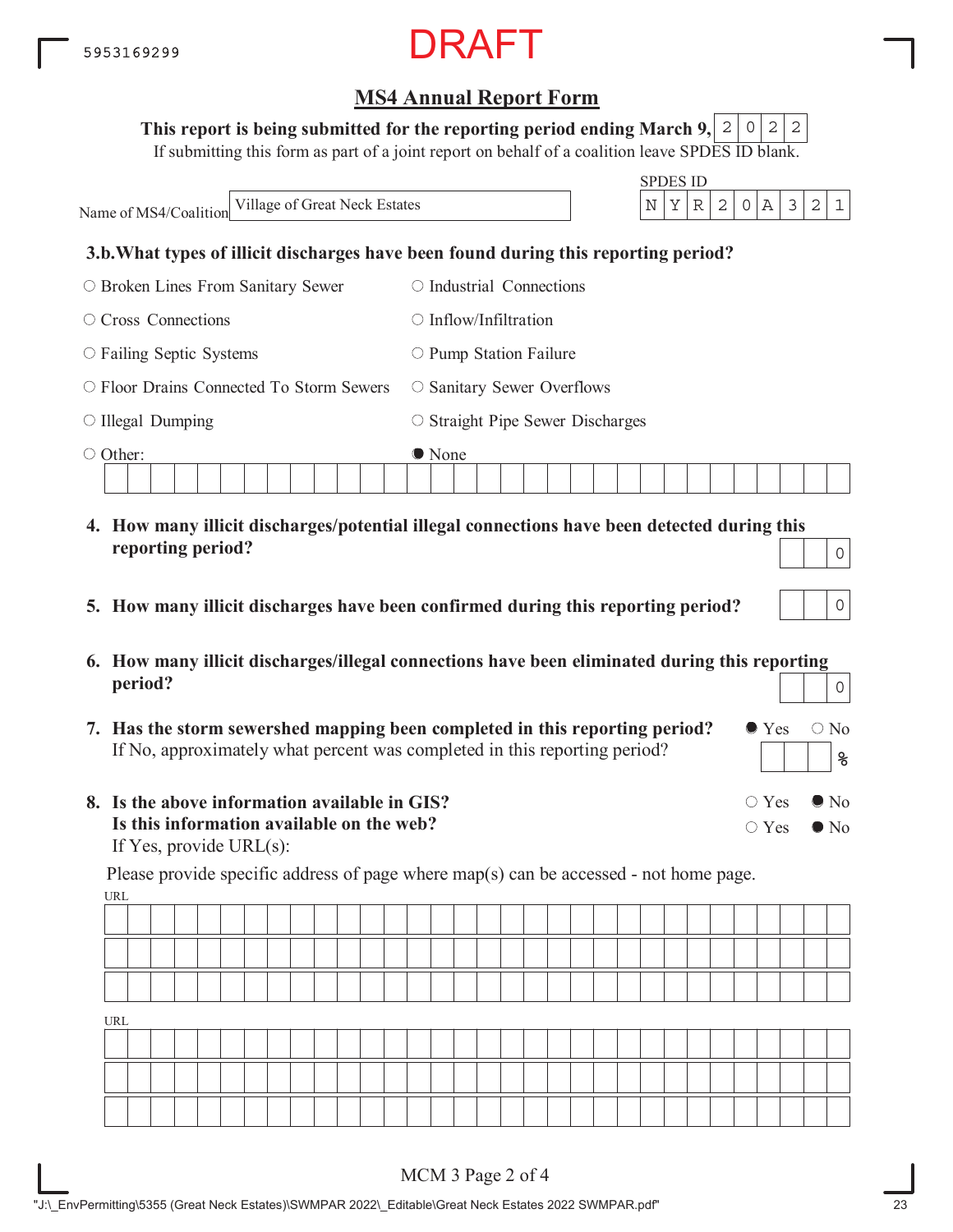

### This report is being submitted for the reporting period ending March 9,  $\mid$  2  $\mid$  0  $\mid$  2  $\mid$  2

If submitting this form as part of a joint report on behalf of a coalition leave SPDES ID blank.

Name of MS4/Coalition

SPDES ID Village of Great Neck Estates  $\vert N \vert Y \vert R \vert 2 \vert 0 \vert A \vert 3 \vert 2 \vert 1$ 

### **8. URL(s) con't.:**

 $\overline{I}$ **Please provide specific address of page where map(s) can be accessed - not home page**

| UKL                              |  |  |  |  |  |  |  |  |  |  |  |  |  |  |  |  |
|----------------------------------|--|--|--|--|--|--|--|--|--|--|--|--|--|--|--|--|
|                                  |  |  |  |  |  |  |  |  |  |  |  |  |  |  |  |  |
|                                  |  |  |  |  |  |  |  |  |  |  |  |  |  |  |  |  |
|                                  |  |  |  |  |  |  |  |  |  |  |  |  |  |  |  |  |
| URL                              |  |  |  |  |  |  |  |  |  |  |  |  |  |  |  |  |
|                                  |  |  |  |  |  |  |  |  |  |  |  |  |  |  |  |  |
|                                  |  |  |  |  |  |  |  |  |  |  |  |  |  |  |  |  |
|                                  |  |  |  |  |  |  |  |  |  |  |  |  |  |  |  |  |
|                                  |  |  |  |  |  |  |  |  |  |  |  |  |  |  |  |  |
| $\underline{\text{URL}}$         |  |  |  |  |  |  |  |  |  |  |  |  |  |  |  |  |
|                                  |  |  |  |  |  |  |  |  |  |  |  |  |  |  |  |  |
|                                  |  |  |  |  |  |  |  |  |  |  |  |  |  |  |  |  |
|                                  |  |  |  |  |  |  |  |  |  |  |  |  |  |  |  |  |
| $\ensuremath{\text{URL}}\xspace$ |  |  |  |  |  |  |  |  |  |  |  |  |  |  |  |  |
|                                  |  |  |  |  |  |  |  |  |  |  |  |  |  |  |  |  |
|                                  |  |  |  |  |  |  |  |  |  |  |  |  |  |  |  |  |
|                                  |  |  |  |  |  |  |  |  |  |  |  |  |  |  |  |  |
| URL                              |  |  |  |  |  |  |  |  |  |  |  |  |  |  |  |  |
|                                  |  |  |  |  |  |  |  |  |  |  |  |  |  |  |  |  |
|                                  |  |  |  |  |  |  |  |  |  |  |  |  |  |  |  |  |
|                                  |  |  |  |  |  |  |  |  |  |  |  |  |  |  |  |  |
|                                  |  |  |  |  |  |  |  |  |  |  |  |  |  |  |  |  |

- **9. Has an IDDE law been adopted for each traditional MS4 and/or have IDDE procedures been approved for all non-traditional MS4s contributing to this report?**  $\bullet$  Yes  $\circ$  No
- **10. If Yes, has every traditional MS4 contributing to this report certified that this law is equivalent to the NYS Model IDDE Law?**  $\bullet$  Yes  $\circ$  No  $\circ$  NT
- **11.What percent of staff in relevant positions and departments has received IDDE training?**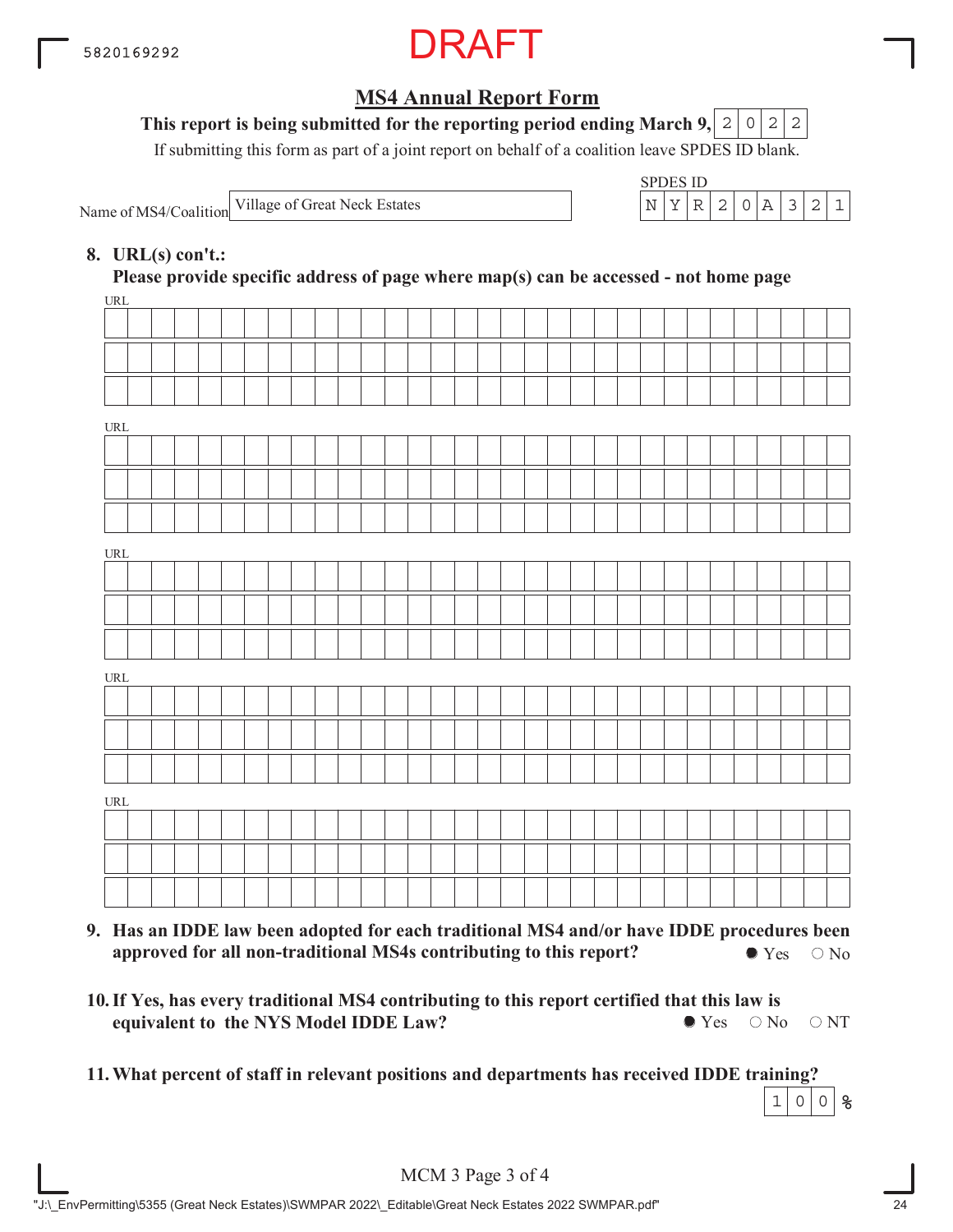## RAFT

## **MS4 Annual Report Form**

#### **This report is being submitted for the reporting period ending March 9, 2 0 2 2**

If submitting this form as part of a joint report on behalf of a coalition leave SPDES ID blank.

SPDES ID

Name of MS4/Coalition Village of Great Neck Estates  $\begin{array}{c|c|c|c|c|c|c|c|c} & & & & \text{N} & \text{Y} & \text{R} & \text{2} & \text{0} & \text{A} & \text{3} & \text{2} & \text{1} \end{array}$ 

#### **12.Evaluating Progress Toward Measurable Goals MCM 3**

Use this page to report on your progress and project plans toward achieving measurable goals identified in your Stormwater Management Program Plan (SWMPP), including requirements in Part III.C.1. Submit additional pages as needed.

#### **A. Briefly summarize the Measurable Goal identified in the SWMPP in this reporting period.**

The Village Illicit Discharge Detection and Elimination program will focus on identifying, locating, eliminating, reducing and preventing illicit discharges to the Village municipal separate storm sewer system to the maximum extent practicable.

#### **B. Briefly summarize the observations that indicated the overall effectiveness of this Measurable Goal.**

The Village has chosen to evaluate the number of illicit discharges detected as an indicator for measuring the overall effectiveness of the Village's compliance with the Illicit Discharge Detection and Elimination program requirements. There were no illicit discharges suspected/detected during this reporting cycle.

**C. How many times was this observation measured or evaluated in this reporting period?**

*(ex.: samples/participants/events)* 1

**D. Has your MS4 made progress toward this measurable goal during this reporting period?**

 $\bullet$  Yes  $\circ$  No

**E. Is your MS4 on schedule to meet the deadline set forth in the SWMPP?**

 $\bullet$  Yes  $\circ$  No

**F. Briefly summarize the stormwater activities planned to meet the goals of this MCM during the next reporting cycle (including an implementation schedule).**

The Village will continue following the applicable procedures for IDDE described in the CWP/USEPA Illicit Discharge Detection and Elimination: A Guidance Manual for Program Development and Technical Assessment. Illicit discharges will be investigated and eliminated according to the authority provided by the Village illicit discharge local law on a case-by-case basis.

MCM 3 Page 4 of 4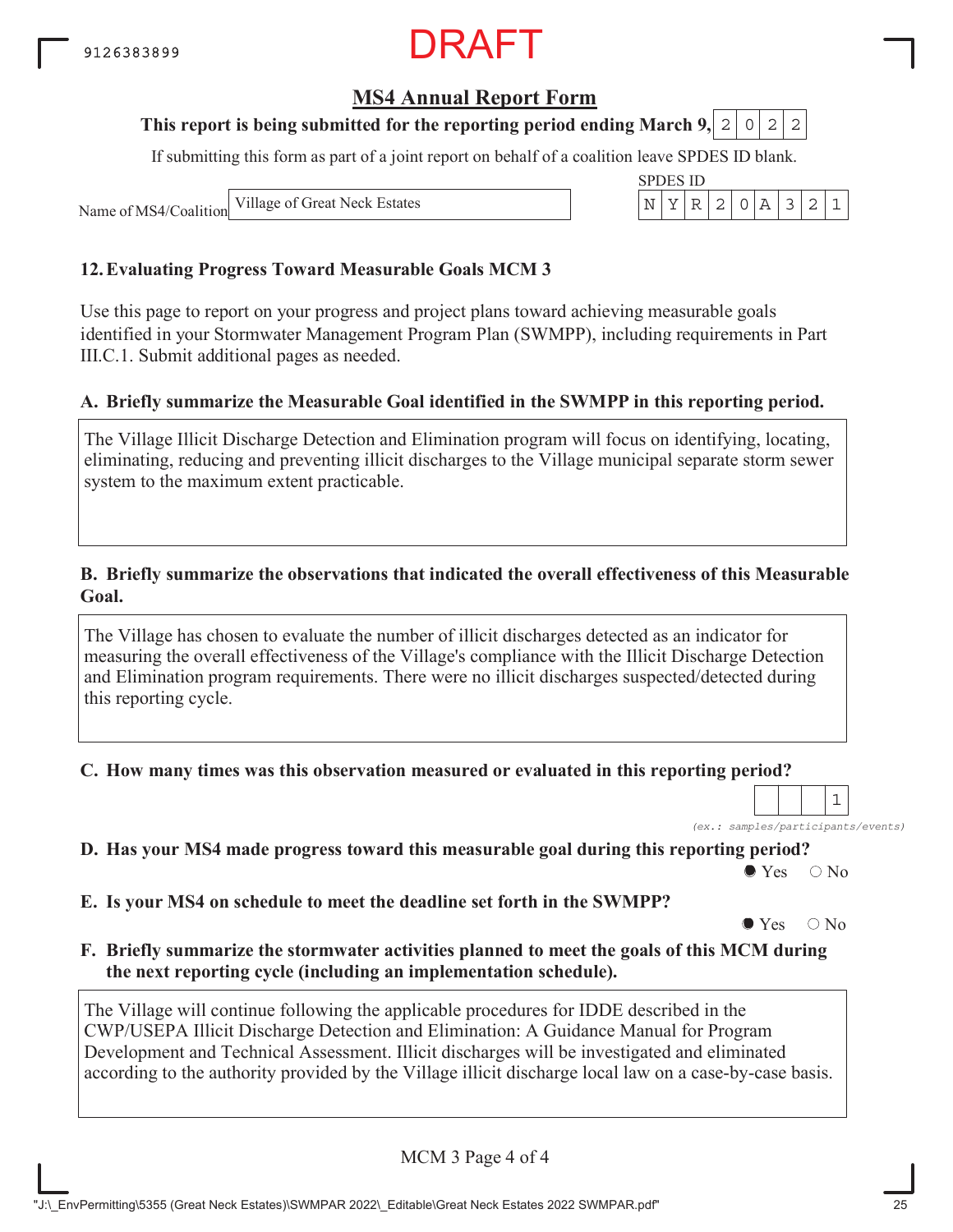## **MS4 Annual Report Form**

#### This report is being submitted for the reporting period ending March 9,  $|2|0|2|2$

If submitting this form as part of a joint report on behalf of a coalition leave SPDES ID blank.

Name of MS4/Coalition



## **Minimum Control Measures 4 and 5. Construction Site and Post-Construction Control**

The information in this section is being reported (check one):

- $\bullet$  On behalf of an individual MS4
- O On behalf of a coalition

How many MS4s contributed to this report?

- **1a.Has each MS4 contributing to this report adopted a law, ordinance or other regulatory mechanism that provides equivalent protection to the NYS SPDES General Permit for Stormwater Discharges from Construction Activities?**  $\bullet$  Yes  $\circ$  No
- **1b.Has each Town, City and/or Village contributing to this report documented that the law is equivalent to a NYSDEC Sample Local Law for Stormwater Management and Erosion and Sediment Control through either an attorney cerfification or using the NYSDEC Gap Analysis Workbook?**  $\bullet$  Yes  $\circ$  No  $\circ$  NT

If Yes, Towns, Cities and Villages provide date of equivalent NYS Sample Local Law.  $\bigcirc$  09/2004  $\bigcirc$  03/2006  $\bigcirc$  NT

- **2. Does your MS4/Coalition have a SWPPP review procedure in place?**  $\bullet$  Yes  $\circ$  No
- **3. How many Construction Stormwater Pollution Prevention Plans (SWPPPs) have been reviewed in this reporting period?**
- **4. Does your MS4/Coalition have a mechanism for receipt and consideration of public comments related to construction SWPPPs?**  $\bullet$  Yes  $\circ$  No  $\circ$  NT

If Yes, how many public comments were received during this reporting period?

**5. Does your MS4/Coalition provide education and training for contractors about the local SWPPP process?**  $\bullet$  Yes  $\circ$  No

0

0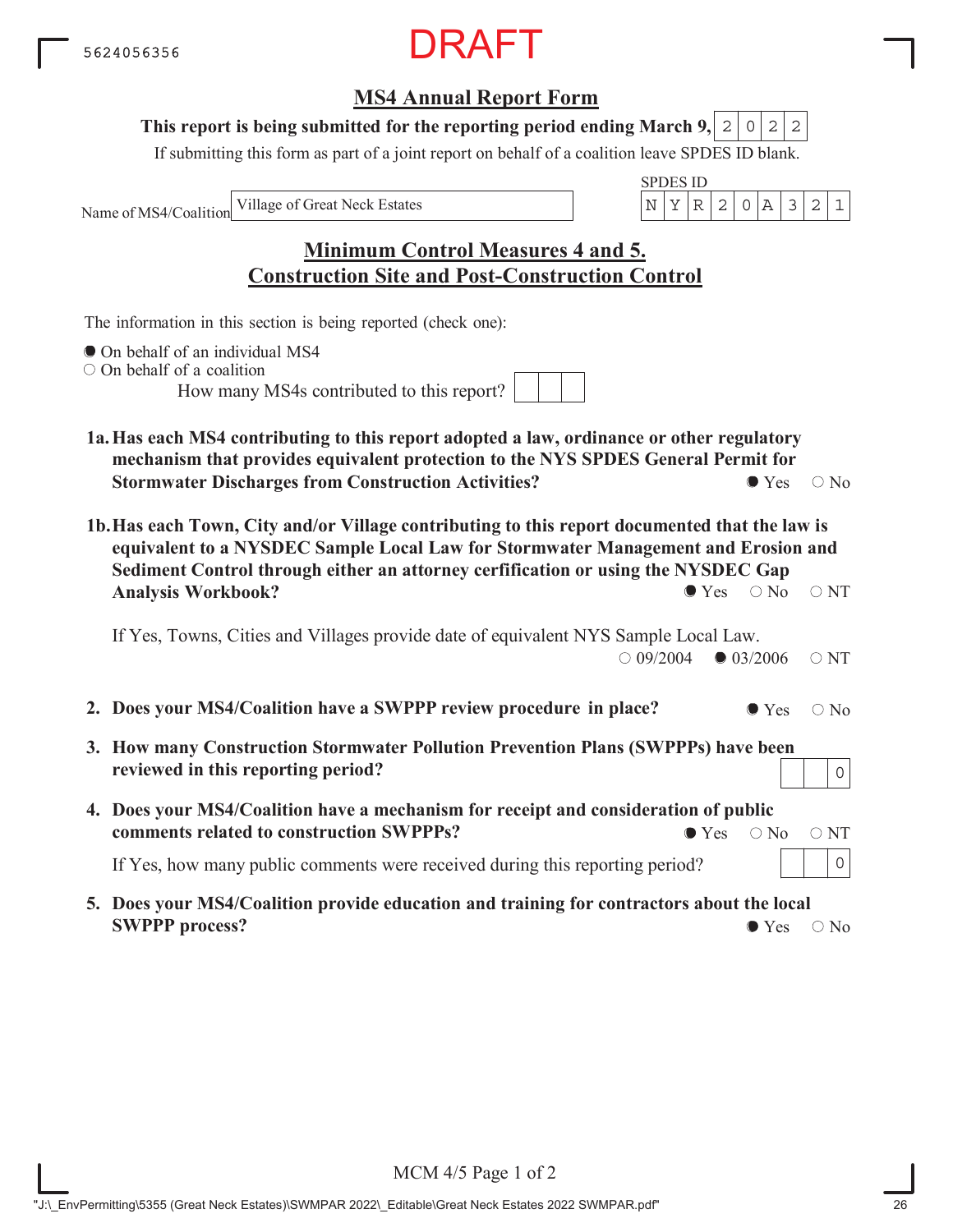**6. Identify which of the following types of enforcement actions you used during the reporting period for construction activities, indicate the number of actions, or note those for which you do not have authority:**

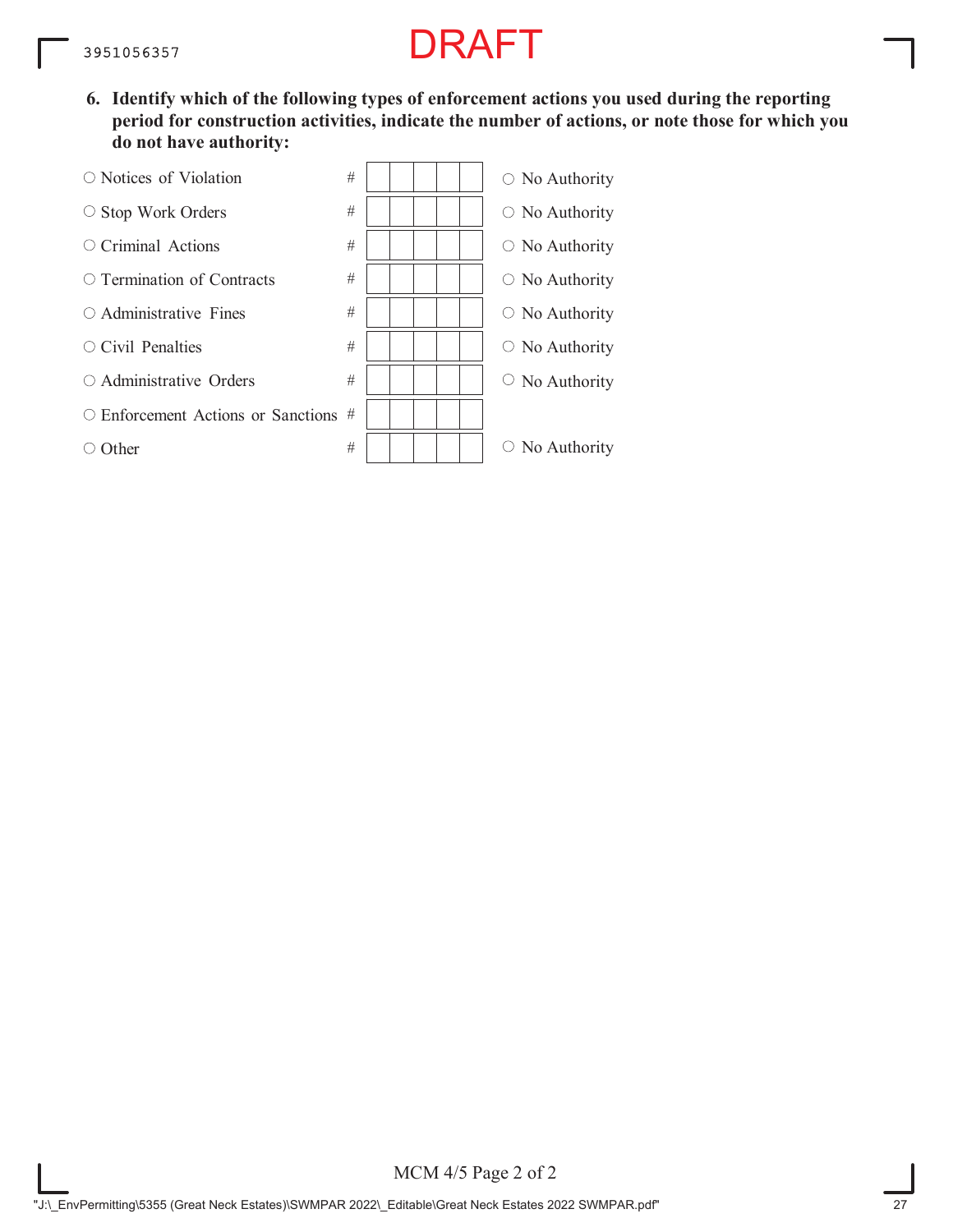

#### This report is being submitted for the reporting period ending March 9,  $|2|0|2|2$

If submitting this form as part of a joint report on behalf of a coalition leave SPDES ID blank.

Name of MS4/Coalition

SPDES ID Village of Great Neck Estates  $\begin{bmatrix} N & Y & R & 2 & 0 & A & 3 & 2 & 1 \end{bmatrix}$ 

## **Minimum Control Measure 4. Construction Site Stormwater Runoff Control**

The information in this section is being reported (check one):

 $\bullet$  On behalf of an individual MS4

 $\circ$  On behalf of a coalition

How many MS4s contributed to this report?

| / MS4s contributed to this report? |  |  |  |
|------------------------------------|--|--|--|
|                                    |  |  |  |

- **1. How many construction projects have been authorized for disturbances of one acre or more during this reporting period?** 0
- **2. How many construction projects disturbing at least one acre were active in your jurisdiction during this reporting period?** 0
- 3. What percent of active construction sites were inspected during this reporting period?  $\,\circ$   $_{\rm NT}$
- **4. What percent of active construction sites were inspected more than once?**  $\circ$  NT
- **5. Do all inspectors working on behalf of the MS4s contributing to this report use the NYS Construction Stormwater Inspection Manual?**  $\bullet$  Yes  $\circ$  No  $\circ$  NT
- **6. Does your MS4/Coalition provide public access to Stormwater Pollution Prevention Plans (SWPPPs) of construction projects that are subject to MS4 review and approval?**  $\bullet$  Yes  $\circ$  No  $\circ$  NT

**If your MS4 is Non-Traditional, are SWPPPs of construction projects made available for public review?**  $\bigcirc$  Yes  $\bigcirc$  No

If Yes, use the following page to identify location(s) where SWPPPs can be accessed.

 $\frac{0}{0}$ 

 $\frac{0}{0}$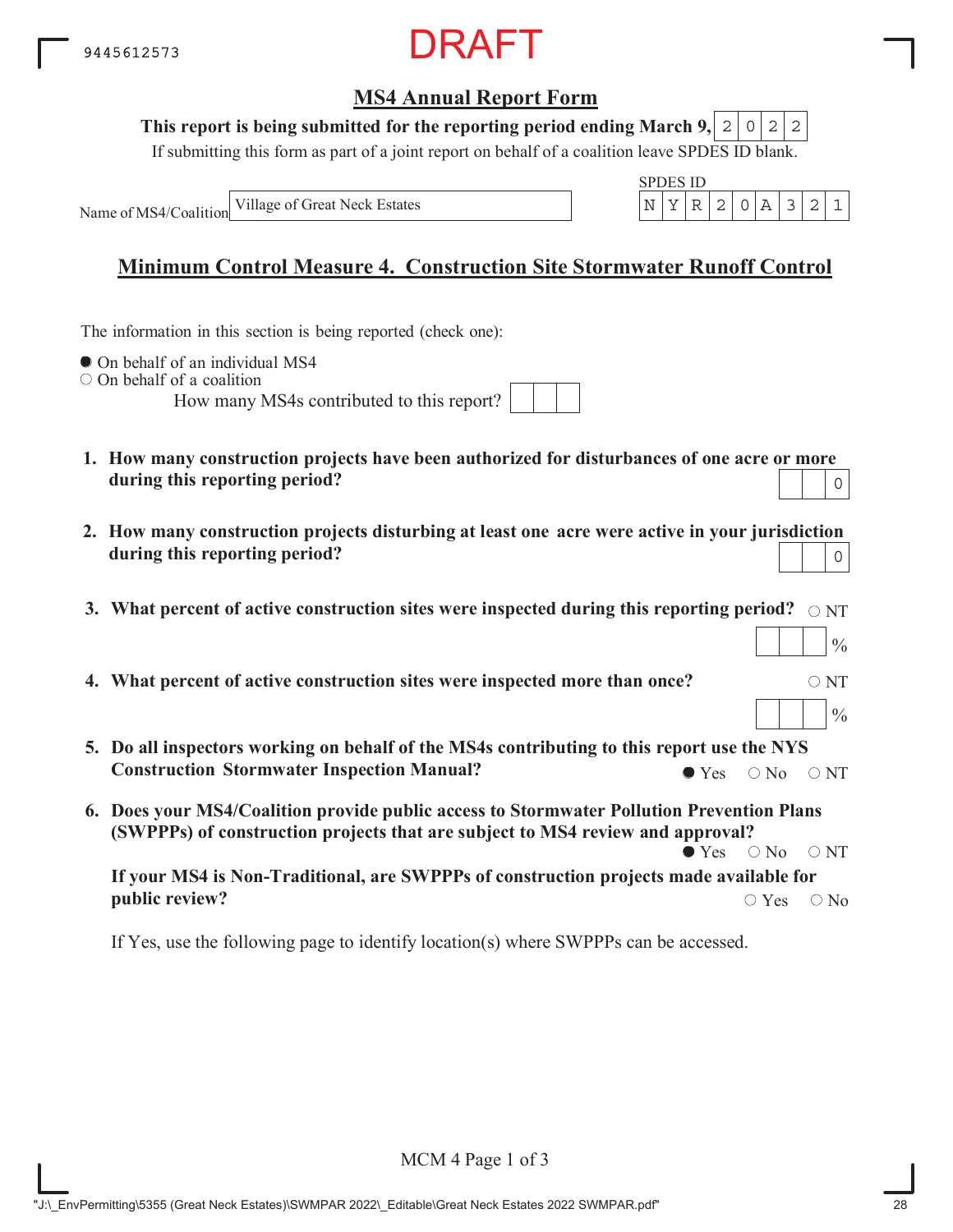

### This report is being submitted for the reporting period ending March 9,  $|2|0|2|2$

If submitting this form as part of a joint report on behalf of a coalition leave SPDES ID blank.

Name of MS4/Coalition Village of Great Neck Estates

| SPDES ID |  |    |  |  |  |
|----------|--|----|--|--|--|
|          |  | 2. |  |  |  |

#### **6. con't.:**

Submit additional pages as needed.

MS4/Coalition Office

|                          | Department                         |            |                                   |             |             |                |                                                                                                            |                                   |                     |                           |              |            |                   |                       |                                          |                   |             |                                   |             |                                                                               |                |                             |              |                |             |                          |                                   |         |  |
|--------------------------|------------------------------------|------------|-----------------------------------|-------------|-------------|----------------|------------------------------------------------------------------------------------------------------------|-----------------------------------|---------------------|---------------------------|--------------|------------|-------------------|-----------------------|------------------------------------------|-------------------|-------------|-----------------------------------|-------------|-------------------------------------------------------------------------------|----------------|-----------------------------|--------------|----------------|-------------|--------------------------|-----------------------------------|---------|--|
|                          | V                                  | i          | 1                                 | $\mathbf 1$ | a           | g              | $\mathsf{e}% _{t}\!\left( t\right) \mathsf{e}_{t}\!\left( t\right)$                                        |                                   | $\circ$             | $\ensuremath{\mathsf{f}}$ |              | G          | $\Upsilon$        | $\mathsf{e}$          | $\mathsf a$                              | $\sf t$           | $\mathbf N$ | $\mathsf{e}% _{t}\left( t\right)$ | $\mathsf C$ | k                                                                             |                | $\mathop{}\!\textnormal{E}$ | $\rm S$      | $\sf t$        | $\mbox{a}$  | $\sf t$                  | $\mathsf{e}% _{t}\left( t\right)$ | $\rm s$ |  |
|                          | Address                            |            |                                   |             |             |                |                                                                                                            |                                   |                     |                           |              |            |                   |                       |                                          |                   |             |                                   |             |                                                                               |                |                             |              |                |             |                          |                                   |         |  |
|                          | $\,4$                              |            | G                                 | $\mathsf a$ | $\mathsf t$ | $\epsilon$     | $\mathsf{W}% _{T}=\mathsf{W}_{T}\!\left( a,b\right) ,\ \mathsf{W}_{T}=\mathsf{W}_{T}\!\left( a,b\right) ,$ | $\rm{a}$                          | У                   |                           | $\mathbb D$  | $\Upsilon$ | $\dot{\mathtt l}$ | $\boldsymbol{\nabla}$ | $\mathrel{\mathop{\mathrm{e}}\nolimits}$ |                   |             |                                   |             |                                                                               |                |                             |              |                |             |                          |                                   |         |  |
|                          | City                               |            |                                   |             |             |                |                                                                                                            |                                   |                     |                           |              |            |                   |                       |                                          |                   |             |                                   |             |                                                                               | $\mathbf{Zip}$ |                             |              |                |             |                          |                                   |         |  |
|                          | G                                  | $\Upsilon$ | $\mathsf{e}% _{t}\left( t\right)$ | a           | $\mathsf t$ |                | $\mathbb N$                                                                                                | $\mathsf{e}% _{t}\left( t\right)$ | $\mathsf C$         | $\mathbf k$               |              |            |                   |                       |                                          |                   | $\mathbb N$ | $\rm Y$                           |             |                                                                               | $\mathbf 1$    | $\mathbf 1$                 | $\mathsf{O}$ | $\overline{c}$ | $\mathbf 1$ | $\overline{\phantom{a}}$ |                                   |         |  |
|                          | Phone                              |            |                                   |             |             |                |                                                                                                            |                                   |                     |                           |              |            |                   |                       |                                          |                   |             |                                   |             |                                                                               |                |                             |              |                |             |                          |                                   |         |  |
|                          |                                    | 5          | $\mathbbm{1}$                     | $\epsilon$  |             | $\overline{4}$ | $\,8\,$                                                                                                    | $\overline{a}$                    | $\bar{\phantom{a}}$ | 8                         | $\mathbf{2}$ | 8          | $\mathsf 3$       |                       |                                          |                   |             |                                   |             |                                                                               |                |                             |              |                |             |                          |                                   |         |  |
| $\bigcirc$ Library       |                                    |            |                                   |             |             |                |                                                                                                            |                                   |                     |                           |              |            |                   |                       |                                          |                   |             |                                   |             |                                                                               |                |                             |              |                |             |                          |                                   |         |  |
|                          | Address                            |            |                                   |             |             |                |                                                                                                            |                                   |                     |                           |              |            |                   |                       |                                          |                   |             |                                   |             |                                                                               |                |                             |              |                |             |                          |                                   |         |  |
|                          |                                    |            |                                   |             |             |                |                                                                                                            |                                   |                     |                           |              |            |                   |                       |                                          |                   |             |                                   |             |                                                                               |                |                             |              |                |             |                          |                                   |         |  |
|                          | City                               |            |                                   |             |             |                |                                                                                                            |                                   |                     |                           |              |            |                   |                       |                                          |                   |             |                                   |             |                                                                               | $\mathbf{Zip}$ |                             |              |                |             |                          |                                   |         |  |
|                          |                                    |            |                                   |             |             |                |                                                                                                            |                                   |                     |                           |              |            |                   |                       |                                          |                   |             |                                   |             |                                                                               |                |                             |              |                |             |                          |                                   |         |  |
|                          | Phone                              |            |                                   |             |             |                |                                                                                                            |                                   |                     |                           |              |            |                   |                       |                                          |                   |             |                                   |             |                                                                               |                |                             |              |                |             |                          |                                   |         |  |
|                          |                                    |            |                                   |             |             |                |                                                                                                            |                                   |                     |                           |              |            |                   |                       |                                          |                   |             |                                   |             |                                                                               |                |                             |              |                |             |                          |                                   |         |  |
|                          |                                    |            |                                   |             |             |                |                                                                                                            |                                   |                     |                           |              |            |                   |                       |                                          |                   |             |                                   |             |                                                                               |                |                             |              |                |             |                          |                                   |         |  |
| ○ Other                  |                                    |            |                                   |             |             |                |                                                                                                            |                                   |                     |                           |              |            |                   |                       |                                          |                   |             |                                   |             |                                                                               |                |                             |              |                |             |                          |                                   |         |  |
|                          | Address                            |            |                                   |             |             |                |                                                                                                            |                                   |                     |                           |              |            |                   |                       |                                          |                   |             |                                   |             |                                                                               |                |                             |              |                |             |                          |                                   |         |  |
|                          | City                               |            |                                   |             |             |                |                                                                                                            |                                   |                     |                           |              |            |                   |                       |                                          |                   |             |                                   |             |                                                                               |                |                             |              |                |             |                          |                                   |         |  |
|                          |                                    |            |                                   |             |             |                |                                                                                                            |                                   |                     |                           |              |            |                   |                       |                                          |                   |             |                                   |             |                                                                               | $\mathbf{Zip}$ |                             |              |                |             |                          |                                   |         |  |
|                          | Phone                              |            |                                   |             |             |                |                                                                                                            |                                   |                     |                           |              |            |                   |                       |                                          |                   |             |                                   |             |                                                                               |                |                             |              |                |             |                          |                                   |         |  |
|                          |                                    |            |                                   |             |             |                |                                                                                                            |                                   |                     |                           |              |            |                   |                       |                                          |                   |             |                                   |             |                                                                               |                |                             |              |                |             |                          |                                   |         |  |
|                          |                                    |            |                                   |             |             |                |                                                                                                            |                                   |                     |                           |              |            |                   |                       |                                          |                   |             |                                   |             |                                                                               |                |                             |              |                |             |                          |                                   |         |  |
| $\circ$ Web Page URL(s): |                                    |            |                                   |             |             |                |                                                                                                            |                                   |                     |                           |              |            |                   |                       |                                          |                   |             |                                   |             | Please provide specific address where SWPPPs can be accessed - not home page. |                |                             |              |                |             |                          |                                   |         |  |
|                          | URL                                |            |                                   |             |             |                |                                                                                                            |                                   |                     |                           |              |            |                   |                       |                                          |                   |             |                                   |             |                                                                               |                |                             |              |                |             |                          |                                   |         |  |
|                          |                                    |            |                                   |             |             |                |                                                                                                            |                                   |                     |                           |              |            |                   |                       |                                          |                   |             |                                   |             |                                                                               |                |                             |              |                |             |                          |                                   |         |  |
|                          |                                    |            |                                   |             |             |                |                                                                                                            |                                   |                     |                           |              |            |                   |                       |                                          |                   |             |                                   |             |                                                                               |                |                             |              |                |             |                          |                                   |         |  |
|                          |                                    |            |                                   |             |             |                |                                                                                                            |                                   |                     |                           |              |            |                   |                       |                                          |                   |             |                                   |             |                                                                               |                |                             |              |                |             |                          |                                   |         |  |
|                          |                                    |            |                                   |             |             |                |                                                                                                            |                                   |                     |                           |              |            |                   |                       |                                          |                   |             |                                   |             |                                                                               |                |                             |              |                |             |                          |                                   |         |  |
|                          | $\ensuremath{\mathsf{URL}}\xspace$ |            |                                   |             |             |                |                                                                                                            |                                   |                     |                           |              |            |                   |                       |                                          |                   |             |                                   |             |                                                                               |                |                             |              |                |             |                          |                                   |         |  |
|                          |                                    |            |                                   |             |             |                |                                                                                                            |                                   |                     |                           |              |            |                   |                       |                                          |                   |             |                                   |             |                                                                               |                |                             |              |                |             |                          |                                   |         |  |
|                          |                                    |            |                                   |             |             |                |                                                                                                            |                                   |                     |                           |              |            |                   |                       |                                          |                   |             |                                   |             |                                                                               |                |                             |              |                |             |                          |                                   |         |  |
|                          |                                    |            |                                   |             |             |                |                                                                                                            |                                   |                     |                           |              |            |                   |                       |                                          |                   |             |                                   |             |                                                                               |                |                             |              |                |             |                          |                                   |         |  |
|                          |                                    |            |                                   |             |             |                |                                                                                                            |                                   |                     |                           |              |            |                   |                       |                                          |                   |             |                                   |             |                                                                               |                |                             |              |                |             |                          |                                   |         |  |
|                          |                                    |            |                                   |             |             |                |                                                                                                            |                                   |                     |                           |              |            |                   |                       |                                          | MCM 4 Page 2 of 3 |             |                                   |             |                                                                               |                |                             |              |                |             |                          |                                   |         |  |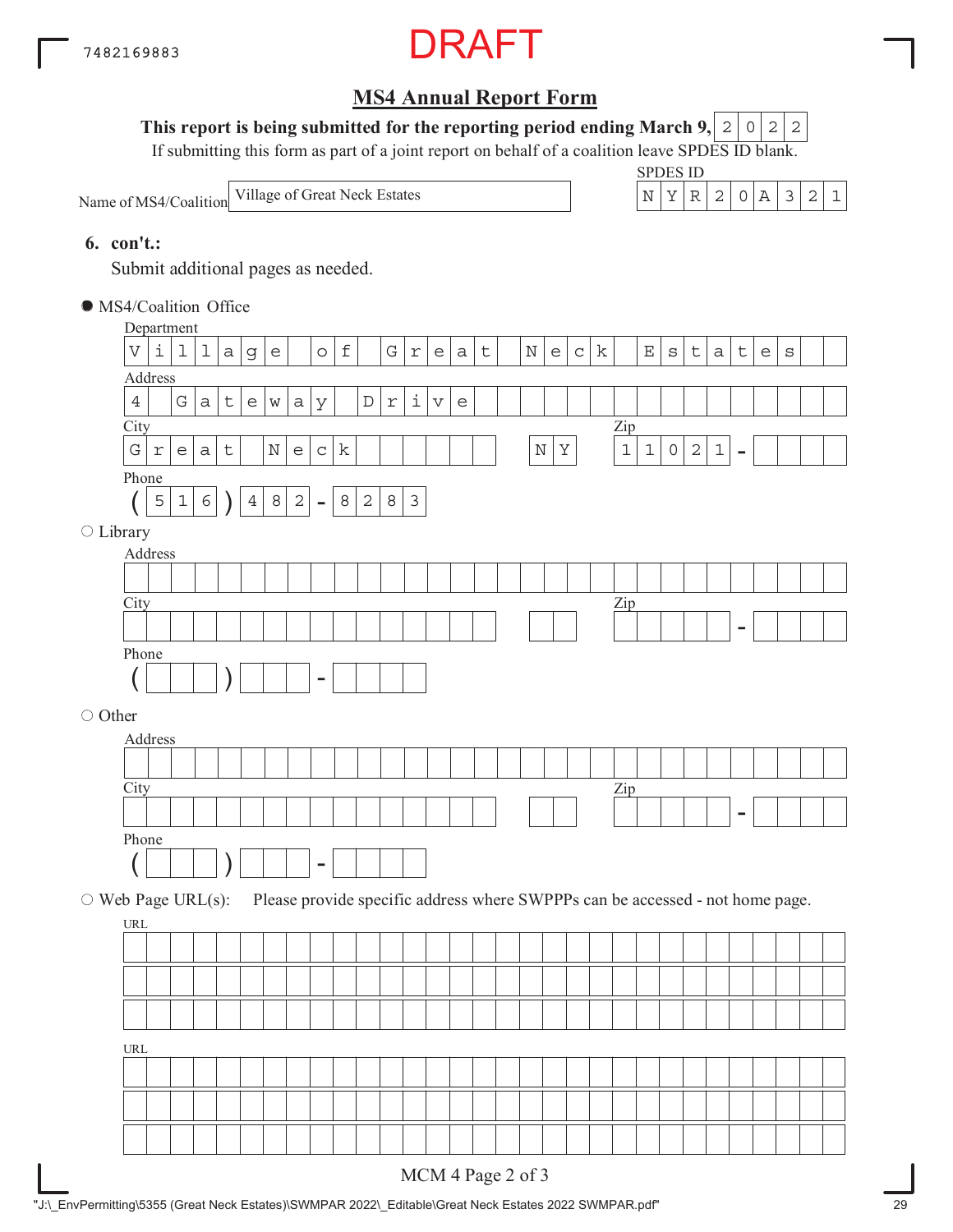### **MS4 Annual Report Form**

### **This report is being submitted for the reporting period ending March 9, 2 0 2 2**

If submitting this form as part of a joint report on behalf of a coalition leave SPDES ID blank.

SPDES ID

Name of MS4/Coalition

Village of Great Neck Estates  $\vert N \vert Y \vert R \vert 2 \vert 0 \vert A \vert 3 \vert 2 \vert 1$ 

#### **7. Evaluating Progress Toward Measurable Goals MCM 4**

Use this page to report on your progress and project plans toward achieving measurable goals identified in your Stormwater Management Program Plan (SWMPP), including requirements in Part III.C.1. Submit additional pages as needed.

#### **A. Briefly summarize the Measurable Goal identified in the SWMPP in this reporting period.**

The Village Construction Site Stormwater Runoff Control program will provide equivalent protection to the NYSDEC SPDES General Permit for Stormwater Discharges from Construction Activity. This includes reviewing SWPPPs submitted to the Village for projects disturbing an acre or greater of land.

#### **B. Briefly summarize the observations that indicated the overall effectiveness of this Measurable Goal.**

The threshold for a SPDES General Permit for Stormwater Discharges from Construction Activity is rarely met within the Village because almost the entire Village is developed. The Village reviews SWPPPs if they are submitted and plans to evaluate the percent of SWPPPs reviewed as an indicator for measuring the overall effectiveness of the Construction Site Stormwater Runoff Control program. The Village requires good engineering practices for all sites regardless of size.

#### **C. How many times was this observation measured or evaluated in this reporting period?**

*(ex.: samples/participants/events)* 1

**D. Has your MS4 made progress toward this measurable goal during this reporting period?**

 $\bullet$  Yes  $\circ$  No

**E. Is your MS4 on schedule to meet the deadline set forth in the SWMPP?**

 $\bullet$  Yes  $\circ$  No

**F. Briefly summarize the stormwater activities planned to meet the goals of this MCM during the next reporting cycle (including an implementation schedule).**

The Village plans to continue evaluating the percent of SWPPPs reviewed as an indicator for measuring the overall effectiveness of the Village's compliance with the Construction Site Storm Water Runoff Control program requirements in the next reporting cycle. The Village will review SWPPPs if they are submitted to the Village for comment and approval. The Village site plan review will continue to require good engineering practices for erosion and sediment controls on all sites.

MCM 4 Page 3 of 3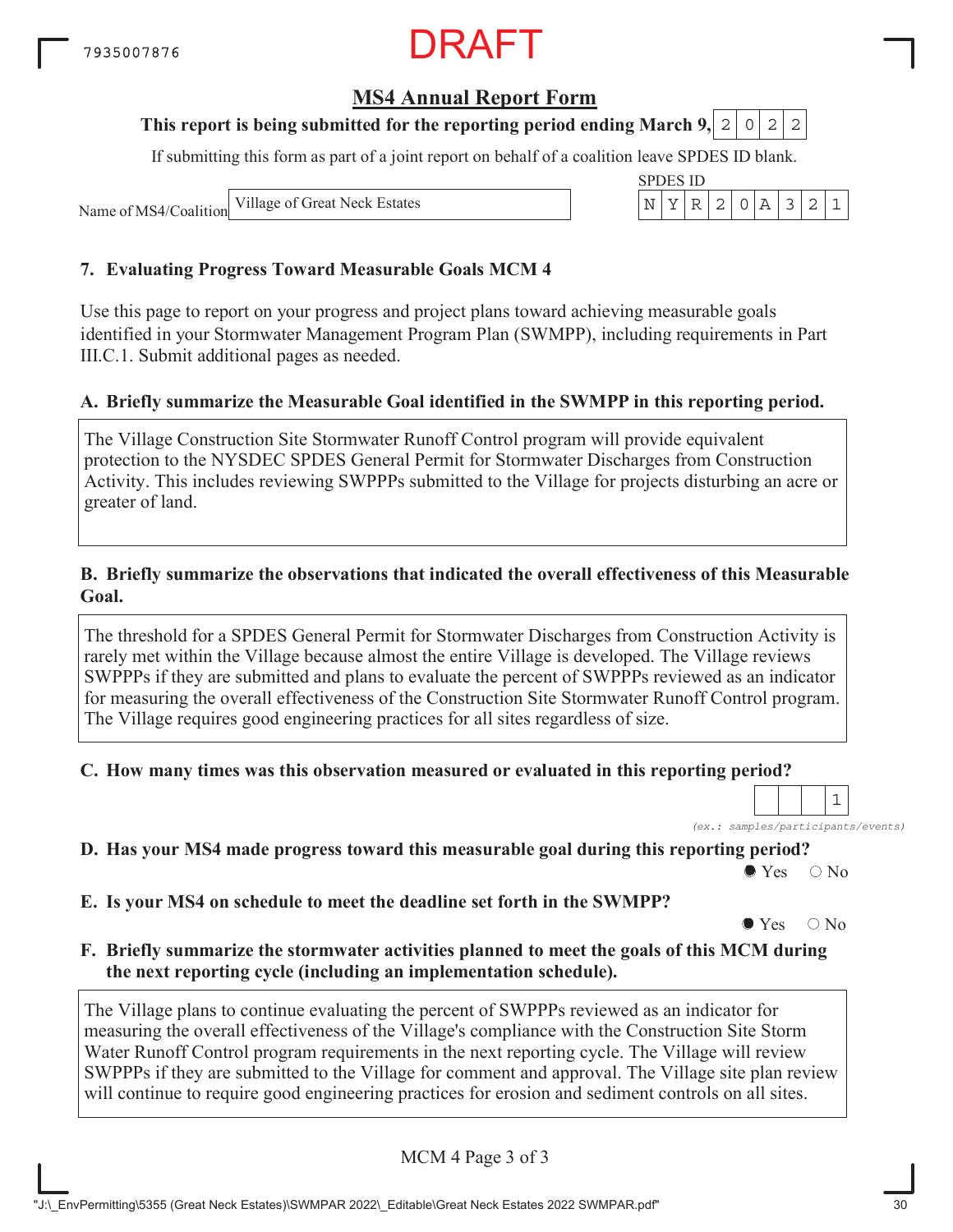

#### **This report is being submitted for the reporting period ending March 9,**  $2|0|2|2$

If submitting this form as part of a joint report on behalf of a coalition leave SPDES ID blank.

Name of MS4/Coalition

Village of Great Neck Estates

$$
\frac{\text{SPDES ID}}{\left|N\right|\left|Y\right|\left|R\right|\left|2\right|\left|0\right|\left|A\right|\left|3\right|\left|2\right|\left|1\right|}
$$

## **Minimum Control Measure 5. Post-Construction Stormwater Management**

The information in this section is being reported (check one):

 $\bullet$  On behalf of an individual MS4

On behalf of a coalition

How many MS4s contributed to this report?

**1. How many and what type of post-construction stormwater management practices has your MS4/Coalition inventoried, inspected and maintained in this reporting period?**

|                         | #<br><b>Inventoried</b> | #<br><b>Inspections</b> | $#$ Times<br><b>Maintained</b> |  |  |  |  |
|-------------------------|-------------------------|-------------------------|--------------------------------|--|--|--|--|
| • Alternative Practices | 3                       | 3                       | 0                              |  |  |  |  |
| ● Filter Systems        | 0                       | 0                       | 0                              |  |  |  |  |
| • Infiltration Basins   | 0                       | 0                       | 0                              |  |  |  |  |
| • Open Channels         | 0                       | 0                       | 0                              |  |  |  |  |
| $\bullet$ Ponds         | $\mathbf 1$             | 1                       | 1                              |  |  |  |  |
| $\bullet$ Wetlands      | $\Omega$                | 0                       | $\Omega$                       |  |  |  |  |
| • Other                 | 7                       | 7                       | $\Omega$                       |  |  |  |  |

- **2. Do you use an electronic tool (e.g. GIS, database, spreadsheet) to track post-construction BMPs, inspections and maintanance?**  $\bigcirc$  Yes  $\bigcirc$  No  $\bigcirc$  Yes  $\bigcirc$  No
- **3. What types of non-structural practices have been used to implement Low Impact Development/Better Site Design/Green Infrastructure principles?**
- Building Codes O Municipal Comprehensive Plans

 $\circ$  Overlay Districts O Open Space Preservation Program

- Zoning Local Law or Ordinance
- None  $\circ$  Land Use Regulation/Zoning
- Watershed Plans O Other Comprehensive Plan
- Other:

| $\sim$  |   |   |   |                      |        |  |   |  |              |             |                  |         |   |     |             |   |                          |   |  |  |
|---------|---|---|---|----------------------|--------|--|---|--|--------------|-------------|------------------|---------|---|-----|-------------|---|--------------------------|---|--|--|
| N.<br>. | - | ∼ | - | $\tau$ $\tau$<br>۱۸I | $\sim$ |  | ີ |  | $\mathbf{H}$ | $\sim$<br>- | ╭<br>ີ<br>$\sim$ | --<br>. | ~ | . . | $\sim$<br>- | ີ | $\overline{\phantom{0}}$ | ∽ |  |  |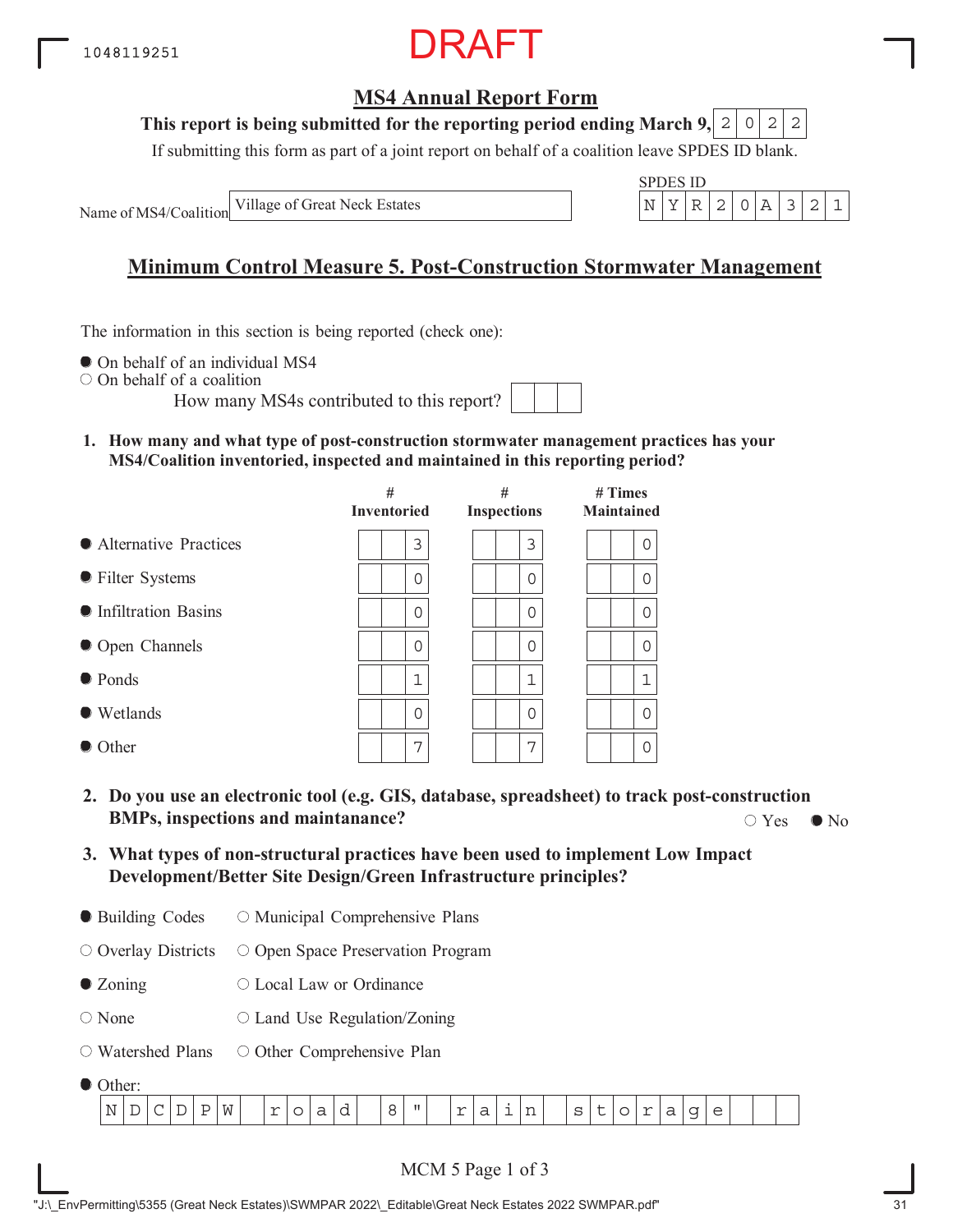**MS4 Annual Report Form**

## **4a. Are the MS4s contributing to this report involved in a regional/watershed wide planning effort?** If submitting this form as part of a joint report on behalf of a coalition leave SPDES ID blank. Name of MS4/Coalition SPDES ID **This report is being submitted for the reporting period ending March 9,**  $\bigcirc$  Yes  $\bigcirc$  No **4b. Does the MS4 have a banking and credit system for stormwater management practices?**  $\circ$  Yes  $\bullet$  No **4c. Do the SWMP Plans for each MS4 contributing to this report include a protocol for evaluation and approval of banking and credit of alternative siting of a stormwater management practice?**  $\circ$  Yes  $\bullet$  No **4d. How many stormwater management practices have been implemented as part of this system in this reporting period?**  $2|0|2|2$ Village of Great Neck Estates  $\begin{bmatrix} N & Y & R & 2 & 0 & A & 3 & 2 & 1 \end{bmatrix}$ 0

**5. What percent of municipal officials/MS4 staff responsible for program implementation attended training on Low Impace Development (LID), Better Site Design (BSD) and other Green ImpactInfrastructure principles in this reporting period?** 0

 $\frac{0}{0}$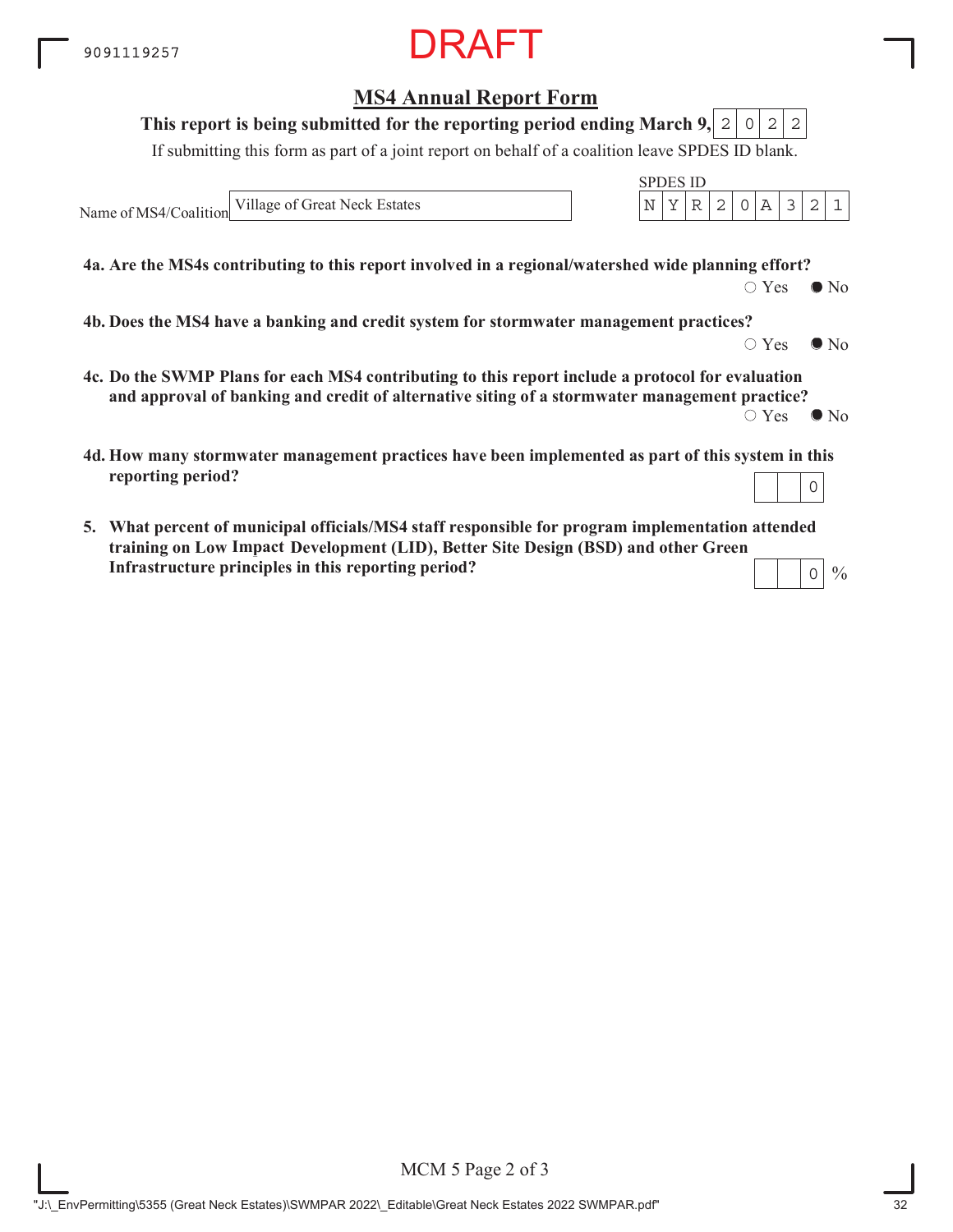### **MS4 Annual Report Form**

### **This report is being submitted for the reporting period ending March 9, 2 0 2 2**

If submitting this form as part of a joint report on behalf of a coalition leave SPDES ID blank.

SPDES ID

Name of MS4/Coalition

Village of Great Neck Estates  $\vert N \vert Y \vert R \vert 2 \vert 0 \vert A \vert 3 \vert 2 \vert 1$ 

#### **6. Evaluating Progress Toward Measurable Goals MCM 5**

Use this page to report on your progress and project plans toward achieving measurable goals identified in your Stormwater Management Program Plan (SWMPP), including requirements in Part III.C.1. Submit additional pages as needed.

#### **A. Briefly summarize the Measurable Goal identified in the SWMPP in this reporting period.**

The Village Post-Construction Stormwater Management program will address stormwater runoff from regulated (i.e., projects disturbing an acre or greater of land) new development and redevelopment projects to the Village's municipal separate storm sewer system.

#### **B. Briefly summarize the observations that indicated the overall effectiveness of this Measurable Goal.**

The threshold for a NYSDEC SPDES General Permit for Stormwater Discharges from Construction Activity is rarely met within the Village because almost the entire Village is developed. The Village will add applicable BMPs to the inventory if they are constructed and plans to evaluate the number of BMPs inventoried as an indicator for measuring the overall effectiveness of the Village's compliance with the Post-Construction Stormwater Management program requirements.

#### **C. How many times was this observation measured or evaluated in this reporting period?**

*(ex.: samples/participants/events)* 1

**D. Has your MS4 made progress toward this measurable goal during this reporting period?**

 $\bullet$  Yes  $\circ$  No

**E. Is your MS4 on schedule to meet the deadline set forth in the SWMPP?**

 $\bullet$  Yes  $\circ$  No

#### **F. Briefly summarize the stormwater activities planned to meet the goals of this MCM during the next reporting cycle (including an implementation schedule).**

The Village plans to continue evaluating the number of post-construction stormwater management practices inventoried as an indicator for measuring the overall effectiveness of the Village's compliance with the Post-Construction Stormwater Management program requirements in the next reporting cycle. The Village will add BMPs to the inventory as necessary in the next reporting cycle.

MCM 5 Page 3 of 3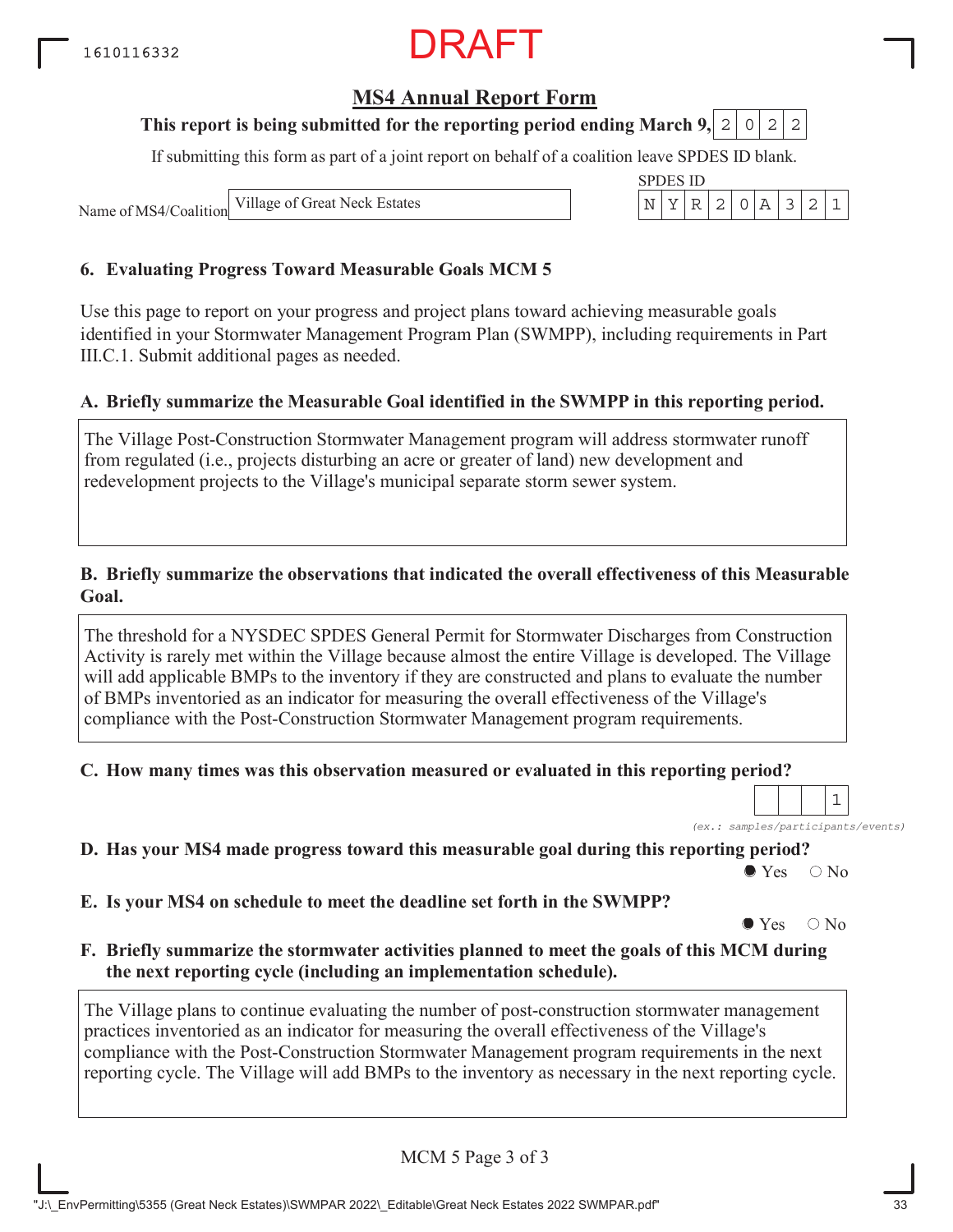

#### **This report is being submitted for the reporting period ending March 9,**  $2|0|2|2$

If submitting this form as part of a joint report on behalf of a coalition leave SPDES ID blank.

Name of MS4/Coalition



## **Minimum Control Measure 6. Stormwater Management for Municipal Operations**

The information in this section is being reported (check one):

 $\bullet$  On behalf of an individual MS4

On behalf of a coalition

How many MS4s contributed to this report?



**1. Choose/list each municipal operation/facility that contributes or may potentially contribute Pollutants of Concern to the MS4 system. For each operation/facility indicate whether the operation/facility has been addressed in the MS4's/Coalition's Stormwater Management Program(SWMP) Plan and whether a self-assessment has been performed during the reporting period. A self-assessment is performed to: 1) determine the sources of pollutants potentially generated by the permittee's operations and facilities; 2) evaluate the effectiveness of existing programs and 3) identify the municipal operations and facilities that will be addressed by the pollution prevention and good housekeeping program, if it's not done already.**

|                                                 |                           |                                                | <b>Self-Assessment</b>             |               |  |  |  |  |
|-------------------------------------------------|---------------------------|------------------------------------------------|------------------------------------|---------------|--|--|--|--|
|                                                 |                           |                                                | <b>Operation/Activity/Facility</b> |               |  |  |  |  |
|                                                 |                           |                                                | performed within the past 3        |               |  |  |  |  |
| <b>Operation/Activity/Facility</b>              | <b>Addressed in SWMP?</b> |                                                | <u>vears?</u>                      |               |  |  |  |  |
|                                                 |                           |                                                |                                    | $\bigcirc$ No |  |  |  |  |
|                                                 |                           |                                                |                                    | $\bullet$ No  |  |  |  |  |
|                                                 |                           |                                                |                                    | $\circ$ No    |  |  |  |  |
|                                                 |                           |                                                |                                    | $\bullet$ No  |  |  |  |  |
|                                                 |                           |                                                |                                    | $\bigcirc$ No |  |  |  |  |
| New Municipal Construction and Land Disturbance | $\bullet$ Yes             |                                                | $\circ$ No $\ldots$ $\bullet$ Yes  | $\circ$ No    |  |  |  |  |
|                                                 | $\bullet$ Yes             |                                                | $\circ$ No $\ldots$ $\bullet$ Yes  | $\circ$ No    |  |  |  |  |
|                                                 | $\circ$ Yes               |                                                |                                    | $\bullet$ No  |  |  |  |  |
|                                                 |                           |                                                |                                    | $\bullet$ No  |  |  |  |  |
|                                                 |                           | $\circ$ No $\ldots$ $\ldots$ $\ldots$ $\ldots$ | $\bullet$ Yes                      | $\bigcirc$ No |  |  |  |  |
|                                                 |                           |                                                | $\bullet$ Yes                      | $\circ$ No    |  |  |  |  |
|                                                 |                           |                                                | $\circ$ No $\ldots$ $\bullet$ Yes  | $\bigcirc$ No |  |  |  |  |
|                                                 |                           |                                                | $\circ$ No $\ldots$ $\bullet$ Yes  | $\circ$ No    |  |  |  |  |
|                                                 | $\bullet$ Yes             | $\circ$ No $\ldots$                            | $\bullet$ Yes                      | $\bigcirc$ No |  |  |  |  |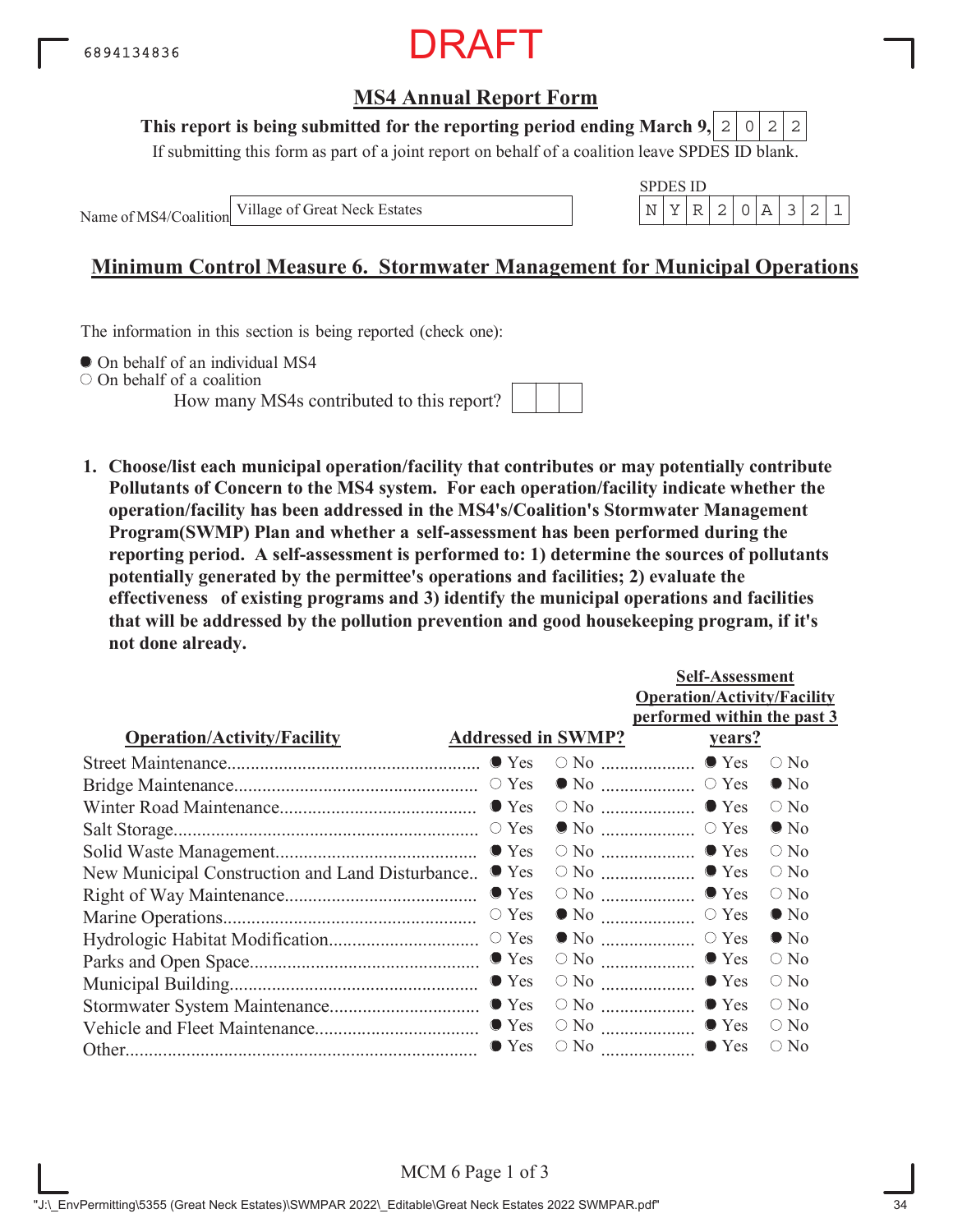## **MS4 Annual Report Form**

#### This report is being submitted for the reporting period ending March 9,  $\mid 2 \mid 0 \mid 2 \mid 2$

If submitting this form as part of a joint report on behalf of a coalition leave SPDES ID blank.

Name of MS4/Coalition Village of Great Neck Estates N YR 2 0A 321

SPDES ID

#### **2. Provide the following information about municipal operations good housekeeping programs:**

| ● Parking Lots Swept (Number of acres X Number of times swept)                                                                                 | $#$ Acres |   |   | 7 | 5        |
|------------------------------------------------------------------------------------------------------------------------------------------------|-----------|---|---|---|----------|
| (Number of miles X Number of times swept)<br>● Streets Swept                                                                                   | $#$ Miles | 1 | 4 | 5 | 6        |
| • Catch Basins Inspected and Cleaned Where Necessary                                                                                           | #         |   |   | 0 | 2        |
| <b>• Post Construction Control Stormwater Management Practices</b><br>Inspected and Cleaned Where Necessary                                    | #         |   |   | 1 | 1        |
| <b>• Phosphorus Applied In Chemical Fertilizer</b>                                                                                             | #Lbs.     |   |   |   | 0        |
| • Nitrogen Applied In Chemical Fertilizer                                                                                                      | #Lbs.     |   |   |   | $\Omega$ |
| ● Pesticide/Herbicide Applied<br>(Number of acres to which pesticide/herbicide was applied X Number of<br>times applied to the nearest tenth.) | $#$ Acres |   | 0 |   | $\Omega$ |

- **3. How many stormwater management trainings have been provided to municipal employees during this reporting period?** 1
- **4. What was the date of the last training?**
- **5. How many municipal employees have been trained in this reporting period?**
- **6. What percent of municipal employees in relevant positions and departments receive stormwater management training?**

 $\frac{0}{0}$  $1|0|0|$ 

 $0 \mid 7$ 

 $0|5|/|0|7|/|2|0|2|1$ 

1